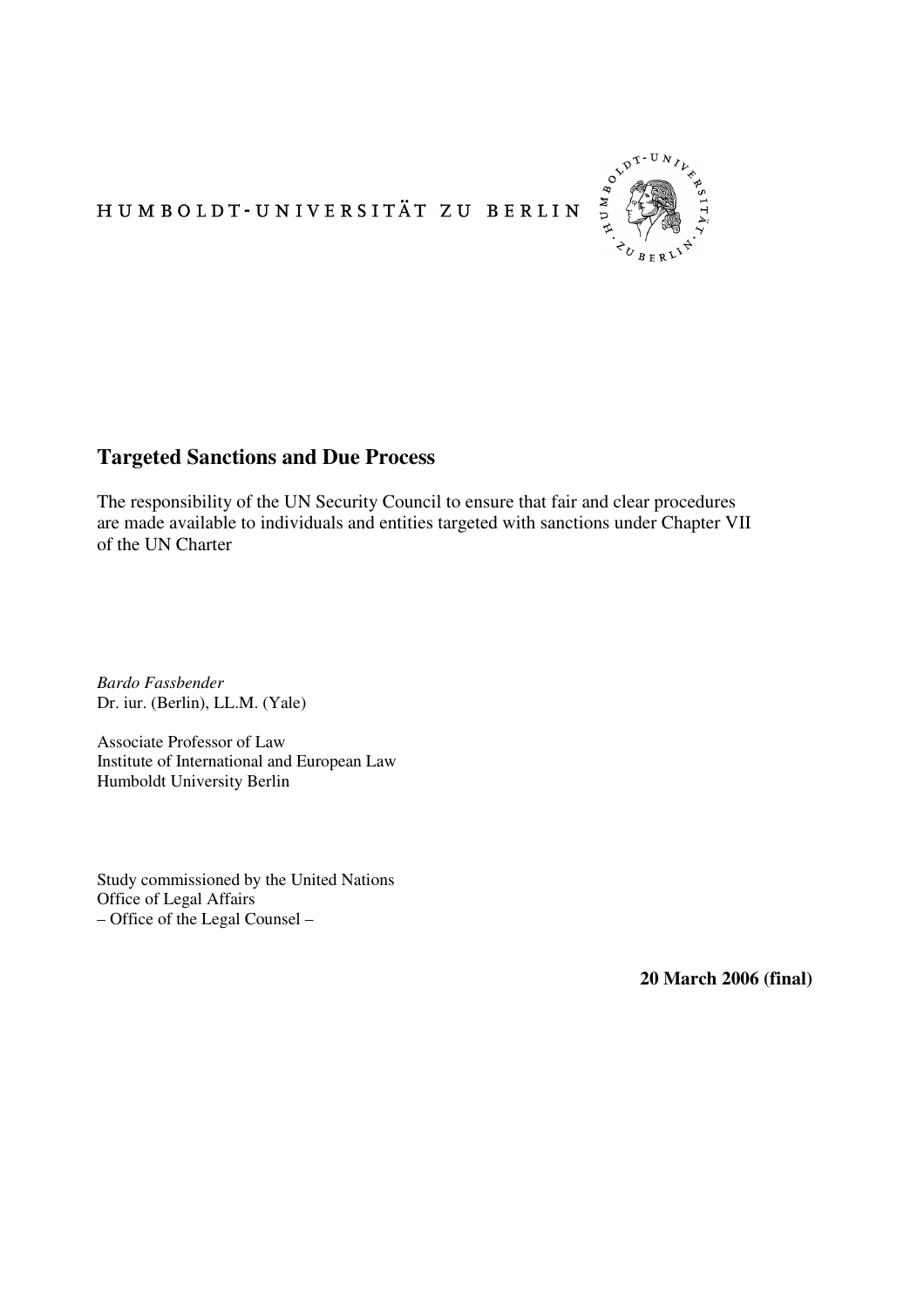# **Table of Contents**

| <b>B.</b> | The problem: The lack of legal procedures available to individuals and "entities"<br>targeted with sanctions under Chapter VII of the UN Charter through which they |  |
|-----------|---------------------------------------------------------------------------------------------------------------------------------------------------------------------|--|
| C.        |                                                                                                                                                                     |  |
|           |                                                                                                                                                                     |  |
| E.        |                                                                                                                                                                     |  |
|           |                                                                                                                                                                     |  |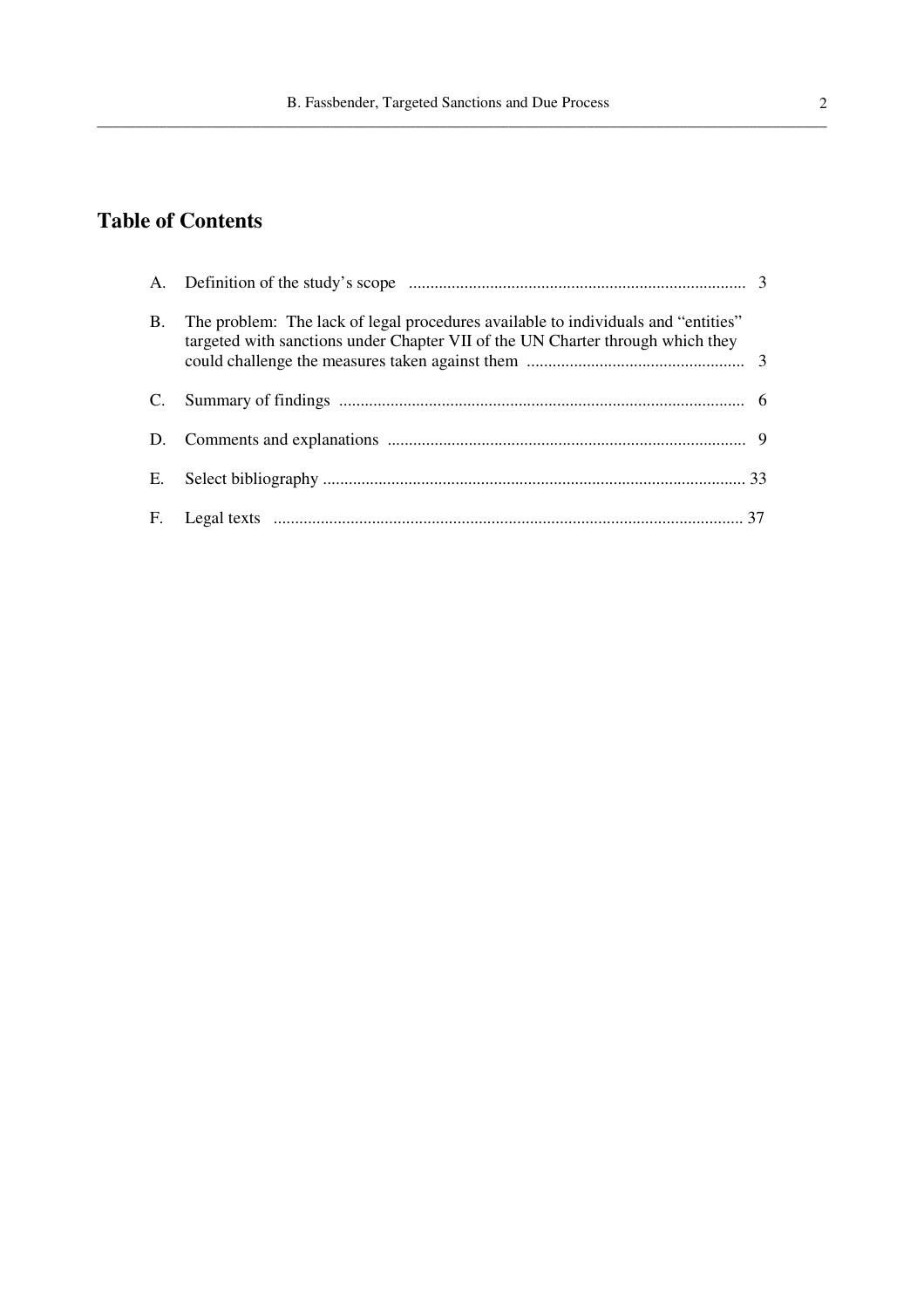## **A. Definition of the study's scope**

In the World Summit Outcome Document (General Assembly Resolution 60/1, paragraph 109) of 16 September 2005, the Heads of State and Government of the Member States of the United Nations "call[ed] upon the Security Council with the support of the Secretary-General to ensure that *fair and clear procedures* exist for placing individuals and entities on sanctions lists and for removing them, as well as for granting humanitarian exemp $tions$ <sup>".1</sup>

Pursuant to this mandate, and in accordance with a decision of the Policy Committee of 27 September 2005, the Office of Legal Affairs commissioned the present study of the legal implications of the issue. $<sup>2</sup>$ </sup>

"Call[ing] upon the Security Council … to ensure that fair and clear procedures exist", the General Assembly did not express an opinion on the possible existence of a legal obligation of the Council to maintain or introduce such procedures. The General Assembly also abstained from defining the term "fair and clear procedures", especially with regard to the question whether under such procedures targeted individuals and entities must enjoy own procedural rights.

To clarify these issues from a legal point of view, the present study focuses on the following **question**: "Is the UN Security Council, by virtue of applicable rules of international law, in particular the United Nations Charter, obliged to ensure that rights of due process, or 'fair and clear procedures', are made available to individuals and entities directly targeted with sanctions under Chapter VII of the UN Charter?" Having answered this question in the affirmative, $3$  an effort is made more precisely to identify those rights and the options available to the Security Council to secure them.

The study does not deal with the position of individuals and entities who suffer losses, damages or disadvantages because of comprehensive economic and trade sanctions imposed on a State or an organization, such as a party to a non-international conflict.<sup>4</sup> It also excludes the question of obligations of individual members of the Security Council arising, on the one hand, from their respective domestic and constitutional law and, on the other hand, from international treaty and customary human rights law.

<sup>&</sup>lt;sup>1</sup> Emphasis added.

 $2^{2}$  The author wishes to express his gratitude to the participants of the expert seminar on fair and clear procedures in sanctions regimes of the Security Council, convoked by the Legal Counsel of the UN, Mr. Nicholas Michel, which took place at UN Headquarters on 27 February 2006 to discuss a draft of the present study. He is grateful for valuable comments and criticism.

<sup>3</sup> For the issue of differentiating between due process rights of individuals and "entities", see *infra*, part 12.

<sup>4</sup> For a study addressing these questions, see Marc Bossuyt, 'The adverse consequences of economic sanctions on the enjoyment of human rights', Working paper, UN Commission on Human Rights, Sub-Commission on the Promotion and Protection of Human Rights, UN Doc. E/CN.4/Sub.2/ 2000/33 of 21 June 2000.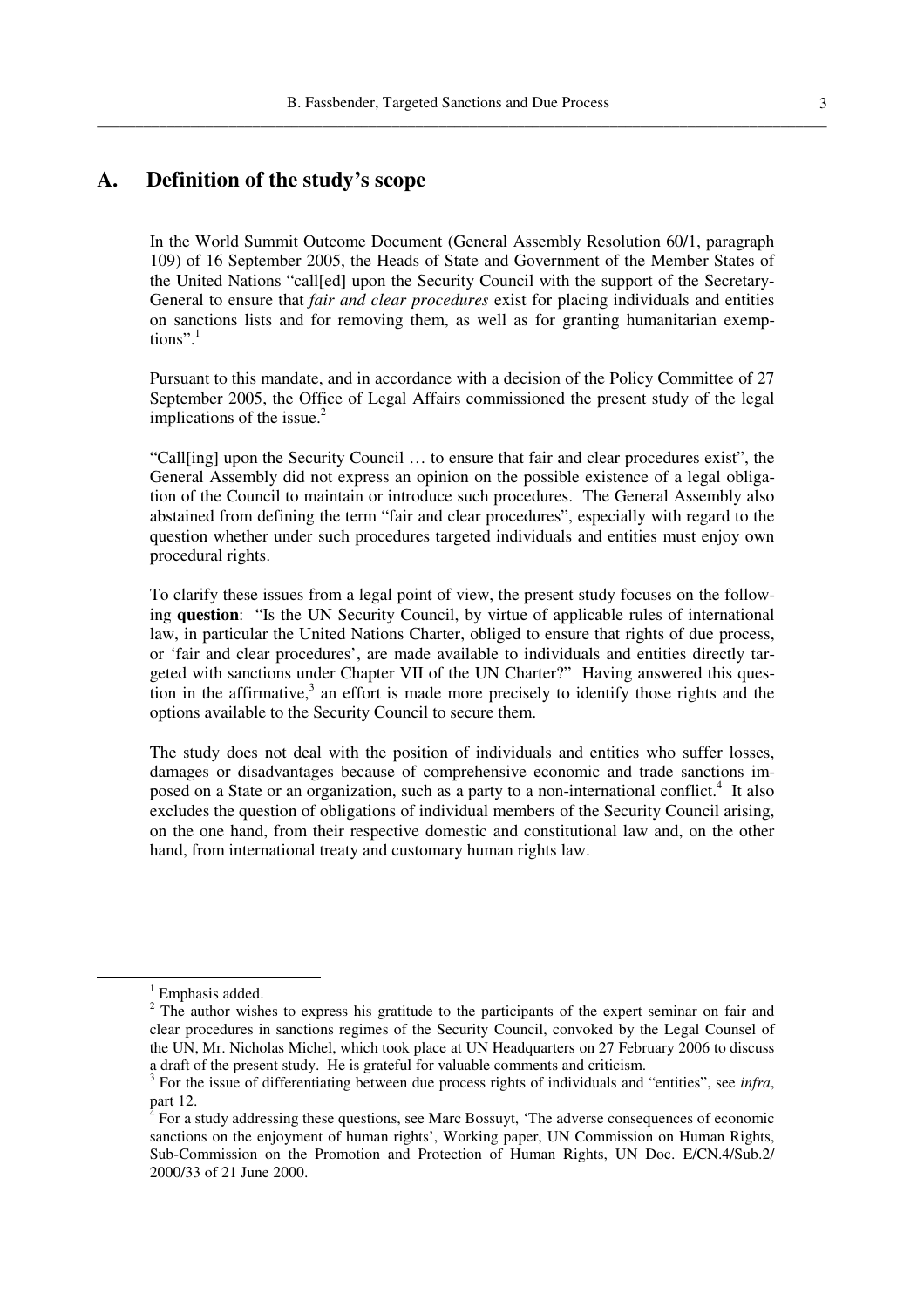## **B. The problem: The lack of legal procedures available to individuals and "entities" targeted with sanctions under Chapter VII of the UN Charter through which they could challenge the measures taken against them**

There are currently ten sanctions regimes in place which have been imposed by the Security Council acting under Chapter VII of the UN Charter, the oldest, concerning Somalia, established in 1992, and the most recent established pursuant to Resolution 1591 concerning Sudan in March 2005.

Eight of the ten sanctions regimes have been established with the purpose, *inter alia*, of designating individuals and "entities" (as defined non-uniformly under the different regimes) as targets of sanctions. Usually, these sanctions encompass a travel ban, an assets freeze and an arms embargo. In five of the eight sanctions regimes, lists have been established with the names of designated individuals and entities.

Of the various sanctions regimes, the one established against individuals and entities belonging to, or associated with, Al-Qaida and/or the Taliban (Resolution 1267 of 15 October 1999 and following resolutions) has gained particular practical importance because of the relatively high number of individuals and entities listed.<sup>5</sup> This sanctions regime also differs from the others in that, after the Taliban were removed from power in Afghanistan, there is no particular link between the targeted individuals and entities and a specific country.

Targeted individuals and entities are not informed prior to their being listed, and accordingly do not have an opportunity to prevent their inclusion in a list by demonstrating that such an inclusion is unjustified under the terms of the respective Security Council resolution(s). There exist different de-listing procedures under the various sanctions regimes, but in no case are individuals or entities allowed directly to petition the respective Security Council committee for de-listing. Individuals or entities are not granted a hearing by the Council or a committee. The de-listing procedures presently being in force place great emphasis on the States particularly involved ("the original designating government" which proposed the listing, and "the petitioned government" to which a petition for de-listing was submitted by an individual or entity) resolving the matter by negotiation. Whether the respective committee, or the Security Council itself, grants a de-listing request is entirely within the committee's or the Council's discretion; no legal rules exist that would oblige the committee or the Council to grant a request if specific conditions are met.

At the same time, no effective opportunity is provided for a listed individual or entity to challenge a listing before a national court or tribunal, as UN Member States are obliged, in

<sup>&</sup>lt;sup>5</sup> For an overview of the work and procedure of the 1267 Committee, see Eric Rosand, 'The Security Council's Efforts to Monitor the Implementation of Al Qaeda/Taliban Sanctions', in *American Journal of International Law*, vol. 98 (2004), pp. 745-763, at pp. 747-753. The author rightly emphasized "the delicate balance that needs to be struck between having an expedited listing process to ensure that legitimate targets do not escape sanctions and putting minimum evidentiary standards and a transparent listing process into place to ensure that due process and other human rights standards are respected" (*ibidem*, p. 750).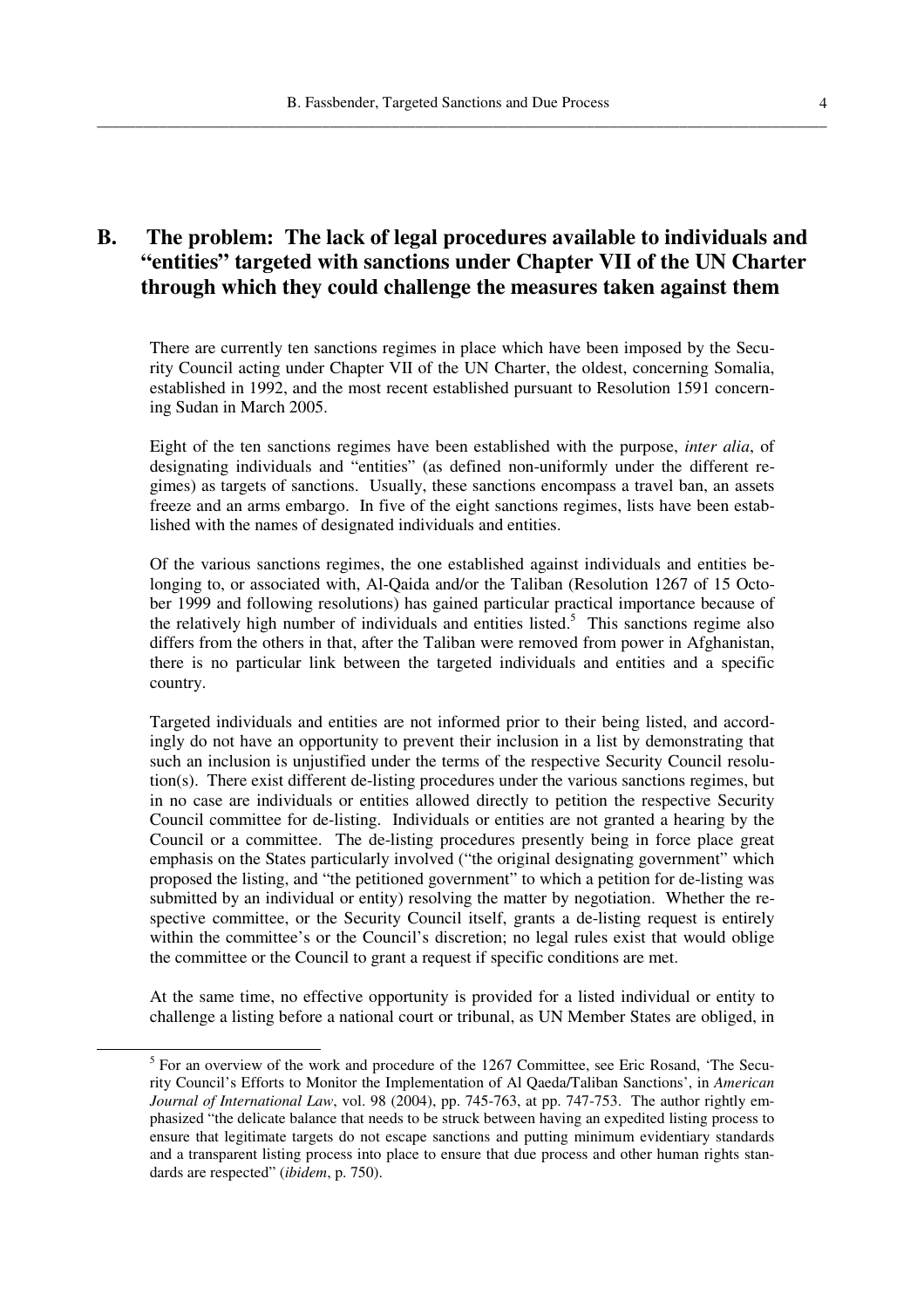accordance with Article 103 of the UN Charter, to comply with resolutions made by the Security Council under Chapter VII of the UN Charter.<sup>6</sup> If, exceptionally, a domestic legal order allows an individual directly to take legal action against a Security Council resolution, the United Nations enjoys absolute immunity from every form of legal proceedings before national courts and authorities, as provided for in Article 105, paragraph 1, of the UN Charter, the General Convention on the Privileges and Immunities of the United Nations (General Assembly Resolution 1/22A of 13 February 1946) and other agreements.<sup>7</sup>

It has been argued by leading scholars of international law that the present situation amounts to a "denial of legal remedies" for the individuals and entities concerned, and is untenable under principles of international human rights law: "Everyone must be free to show that he or she has been unjustifiably placed under suspicion and that therefore [for instance] the freezing of his or her assets has no valid foundation."<sup>8</sup>

<sup>6</sup> Thus, the EU Council and EC Commission in the *Yusuf* and *Kadi* cases correctly described the law as it stands, the Court of First Instance agreeing: "As their principal argument, the Council and the Commission, referring in particular to Articles 24(1), 25, 41, 48(2) and 103 of the Charter of the United Nations, submit, first, that the Community, like the Member States of the United Nations, is bound by international law to give effect, within its spheres of competence, to resolutions of the Security Council, especially those adopted under Chapter VII of the Charter of the United Nations; second, that the powers of the Community institutions in this area are limited and that they have no autonomous discretion in any form; third, that they cannot therefore alter the content of those resolutions or set up mechanisms capable of giving rise to any alteration in their content and, fourth, that any other international agreement or domestic rule of law liable to hinder such implementation must be disregarded." See Judgments of the Court of First Instance of 21 September 2005, Case T-306/01, Ahmed Ali Yusuf and Al Barakaat International Foundation v Council of the EU and Commission of the EC, para. 206, and Case T-315/01, Yassin Abdullah Kadi v Council of the EU and Commission of the EC, para. 153.

<sup>&</sup>lt;sup>7</sup> See Michael Gerster & Dirk Rotenberg, Commentary on Art. 105 of the UN Charter, in Bruno Simma et al. (eds.), *The Charter of the United Nations: A Commentary*, 2<sup>nd</sup> ed., vol. II, Oxford: Oxford University Press, 2002, pp. 1314-1324, at p. 1318.

<sup>8</sup> See Christian Tomuschat, *Human Rights: Between Idealism and Realism*, Oxford: Oxford University Press, 2003, p. 90. See also Karel Wellens, *Remedies against international organisations*, Cambridge: Cambridge University Press, 2002, at p. 89: "[T]he lack of an appropriate remedial mechanism within the international organisation to carry out the legality test, let alone upon a private individual's request, leaves him or her without direct means of protection", and Gerster & Rotenberg, *supra* note 7, at p. 1318: "*As long as alternative means of legal recourse* (internal appeal procedures; arbitration) *are at the claimant's disposal*, neither Art. 10 of the Universal Declaration of Human Rights nor constitutional guarantees by States compel national courts to deny [the UN] immunity and to start legal proceedings against the UN" (emphasis added).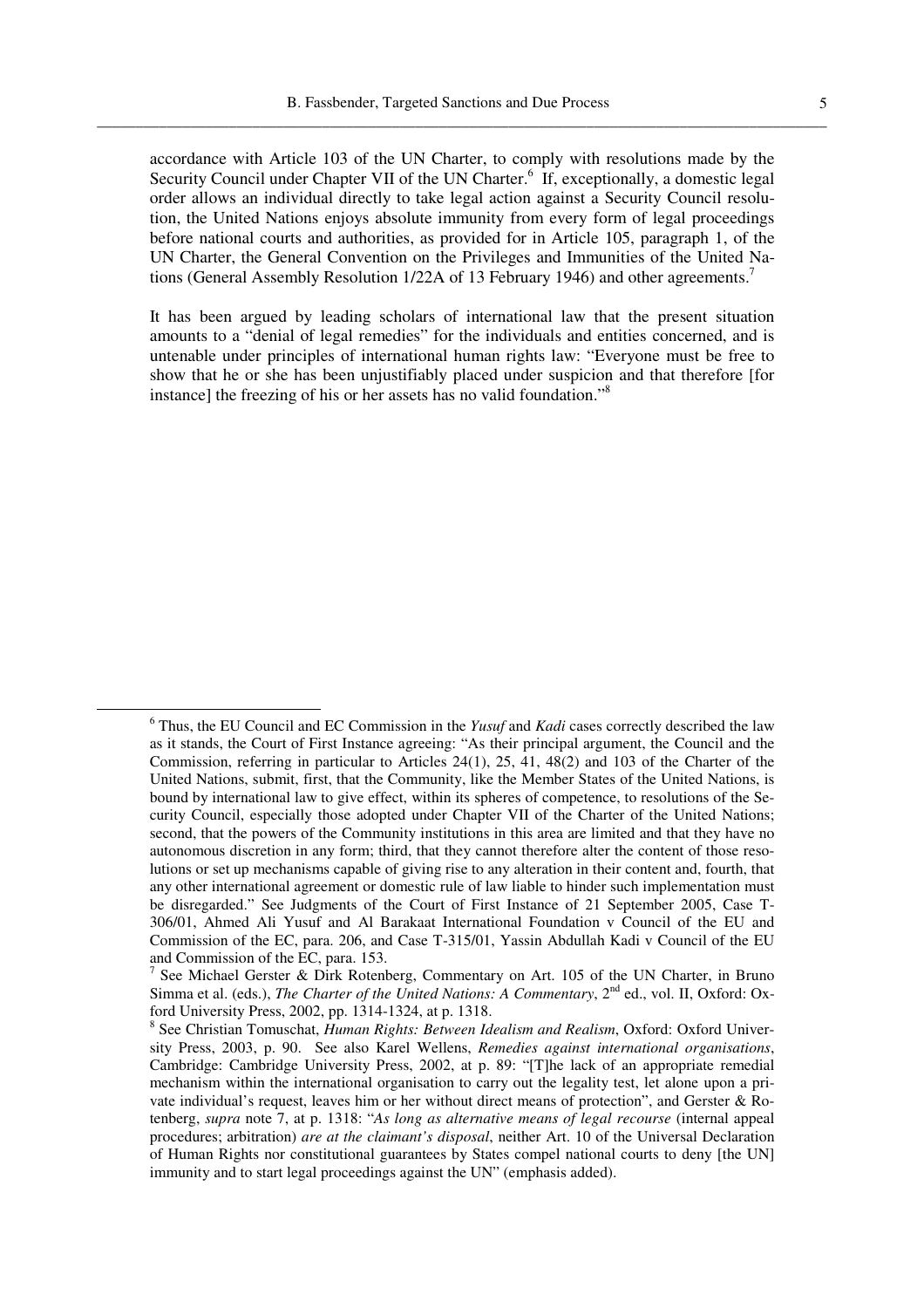## **C. Summary of findings**

1. On the basis of constitutional and statutory rules and practices common to a great number of States of all regions of the world, and as guaranteed by universal and regional human rights instruments, rights of due process, or "fair trial rights", have been generally recognized in international law protecting individuals from arbitrary or unfair treatment by State organs. Generally recognized due process rights include the right of every person to be heard before an individual measure which would affect him or her adversely is taken, and the right of a person claiming a violation of his or her rights and freedoms by a State organ to an effective remedy before an impartial tribunal or authority. These rights can be considered as part of the corpus of customary international law, and are also protected by general principles of law in the meaning of Article 38, paragraph 1, lit. c, of the ICJ Statute.

2. The UN Security Council being a principal organ of the United Nations, a legal obligation of the Council to comply with standards of due process, or "fair and clear procedures", for the benefit of individuals and "entities" presupposes that the United Nations, as a subject of international law, is bound by respective rules of international law. In accordance with the established system of sources of international law, the United Nations could be obliged to observe such standards by virtue of international treaties (including the UN Charter as the constitution of the United Nations), customary international law, or general principles of law recognized by the members of the international community.

3. Since the United Nations is not a party to any universal or regional treaty for the protection of human rights, it is not directly bound by the respective treaty provisions guaranteeing rights of due process. The United Nations being an autonomous subject of international law, it does not follow from the fact alone that its Member States have ratified certain human rights instruments that an according obligation of the Organization has come into existence.

4. However, the emergence of "supranational" organizations of the type of the European Community has changed this traditional picture. The law of the European Community (European Union) has made both human rights treaty obligations of EC (EU) Member States as well as "constitutional traditions common to the Member States" sources of Community (Union) law from which direct obligations of the Community (Union) itself arise. There is good reason to expect that the law of other international organizations, including the United Nations, will be increasingly influenced by that development as they, too, begin to engage in "supranational" lawmaking with a direct effect on individuals.

5. At present, customary international law does not provide for sufficiently clear rules which would oblige international (intergovernmental) organizations to observe standards of due process vis-à-vis individuals. To the extent that rules of customary law exist with respect to such standards, they address obligations of States in the sphere of domestic law, and not obligations of international organizations. However, a trend can be perceived widening the scope of customary law in regard to due process to include direct "governmental" action of international organizations vis-à-vis individuals. To this development, the law of the European Community (European Union) has strongly contributed.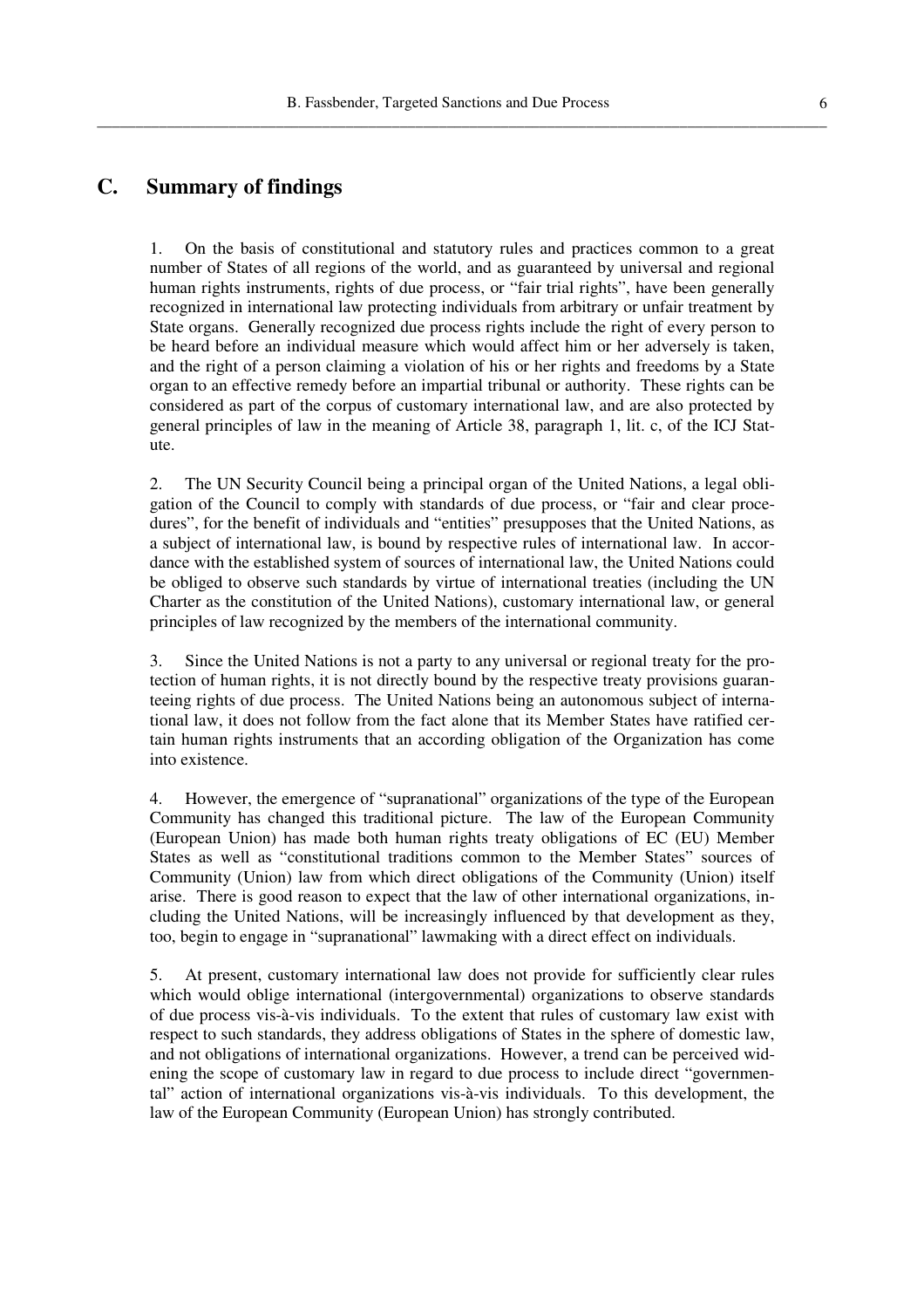The due process rights of individuals recognized as general principles of law are also applicable to international organizations as subjects of international law when they exercise "governmental" authority over individuals.

\_\_\_\_\_\_\_\_\_\_\_\_\_\_\_\_\_\_\_\_\_\_\_\_\_\_\_\_\_\_\_\_\_\_\_\_\_\_\_\_\_\_\_\_\_\_\_\_\_\_\_\_\_\_\_\_\_\_\_\_\_\_\_\_\_\_\_\_\_\_\_\_\_\_\_\_\_\_\_\_\_\_\_\_\_\_\_\_\_\_\_\_\_\_

6. The development of international human rights law, to which the work of the United Nations has decisively contributed, has given grounds for legitimate expectations that the UN itself, when its action has a direct impact on the rights and freedoms of an individual, observes standards of due process, or "fair and clear procedures", on which the person concerned can rely. This finding is in line with essential notions of the concept of international personality.

7. It was already anticipated by the drafters of the Universal Declaration of Human Rights that the respect for and observance of human rights and fundamental freedoms called for by the Declaration would not only be demanded from States but also from other bodies and institutions exercising elements of governmental authority, including international organizations.

8. Notwithstanding the growing legal importance, for the United Nations, of human rights treaty law on the one hand and constitutional values and traditions common to UN Member States on the other hand (see *supra*, parts 4 and 6), and the extension of rules of customary international law and general principles of law about due process to international organizations (see *supra*, part 5), the principal source of human rights obligations of the United Nations is the UN Charter. All UN organs are bound to comply with the rules of the Charter as the constitution of the United Nations. Today, the Charter obliges the organs of the United Nations, when exercising the functions assigned to them, to respect human rights and fundamental freedoms of individuals to the greatest possible extent.

9. The human rights and fundamental freedoms which the organs of the United Nations are obliged to respect by virtue of the UN Charter include rights of due process, or "fair and clear procedures", which must be guaranteed whenever the Organization is taking action that adversely affects, or has the potential of adversely affecting, the rights and freedoms of individuals.

10. The exact scope and intensity of those Charter-based rights of due process of individuals whose rights and freedoms are directly affected by acts of the United Nations is not generally predefined. Dependent on the circumstances of a particular situation, appropriate standards must be determined, suited to that situation, paying due regard to the nature of the affected rights and freedoms and the extent to which action taken by the UN is likely adversely to affect those rights and freedoms. In the first place, such a determination of standards is a responsibility of the organ the action of which is directly affecting rights and freedoms of individuals.

11. When imposing sanctions on individuals in accordance with Chapter VII of the UN Charter, the Security Council must strive for discharging its principal duty to maintain or restore international peace and security while, at the same time, respecting the human rights and fundamental freedoms of targeted individuals to the greatest possible extent. There is a duty of the Council duly to balance the general and particular interests which are at stake. Every measure having a negative impact on human rights and freedoms of a particular group or category of persons must be necessary and proportionate to the aim the measure is meant to achieve.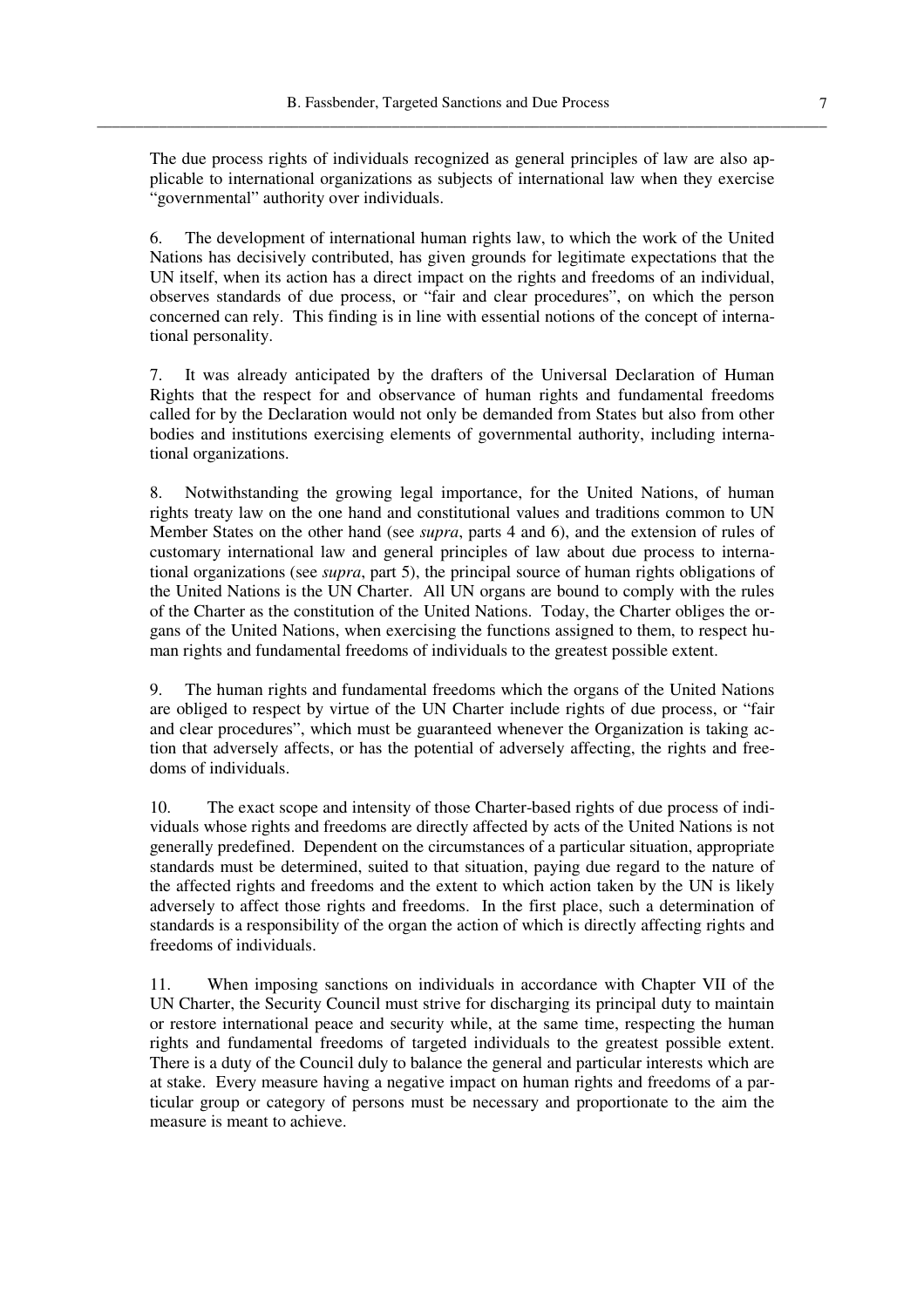12. While the circumstances and modalities of particular sanctions regimes may require certain adjustments or exceptions, the rights of due process, or "fair and clear procedures", to be guaranteed by the Security Council in the case of sanctions imposed on individuals and "entities" under Chapter VII of the UN Charter should include the following elements:

\_\_\_\_\_\_\_\_\_\_\_\_\_\_\_\_\_\_\_\_\_\_\_\_\_\_\_\_\_\_\_\_\_\_\_\_\_\_\_\_\_\_\_\_\_\_\_\_\_\_\_\_\_\_\_\_\_\_\_\_\_\_\_\_\_\_\_\_\_\_\_\_\_\_\_\_\_\_\_\_\_\_\_\_\_\_\_\_\_\_\_\_\_\_

(*a*) the right of a person or entity against whom measures have been taken to be informed about those measures by the Council, as soon as this is possible without thwarting their purpose;

(*b*) the right of such a person or entity to be heard by the Council, or a subsidiary body, within a reasonable time;

(*c*) the right of such a person or entity of being advised and represented in his or her dealings with the Council;

(*d*) the right of such a person or entity to an effective remedy against an individual measure before an impartial institution or body previously established.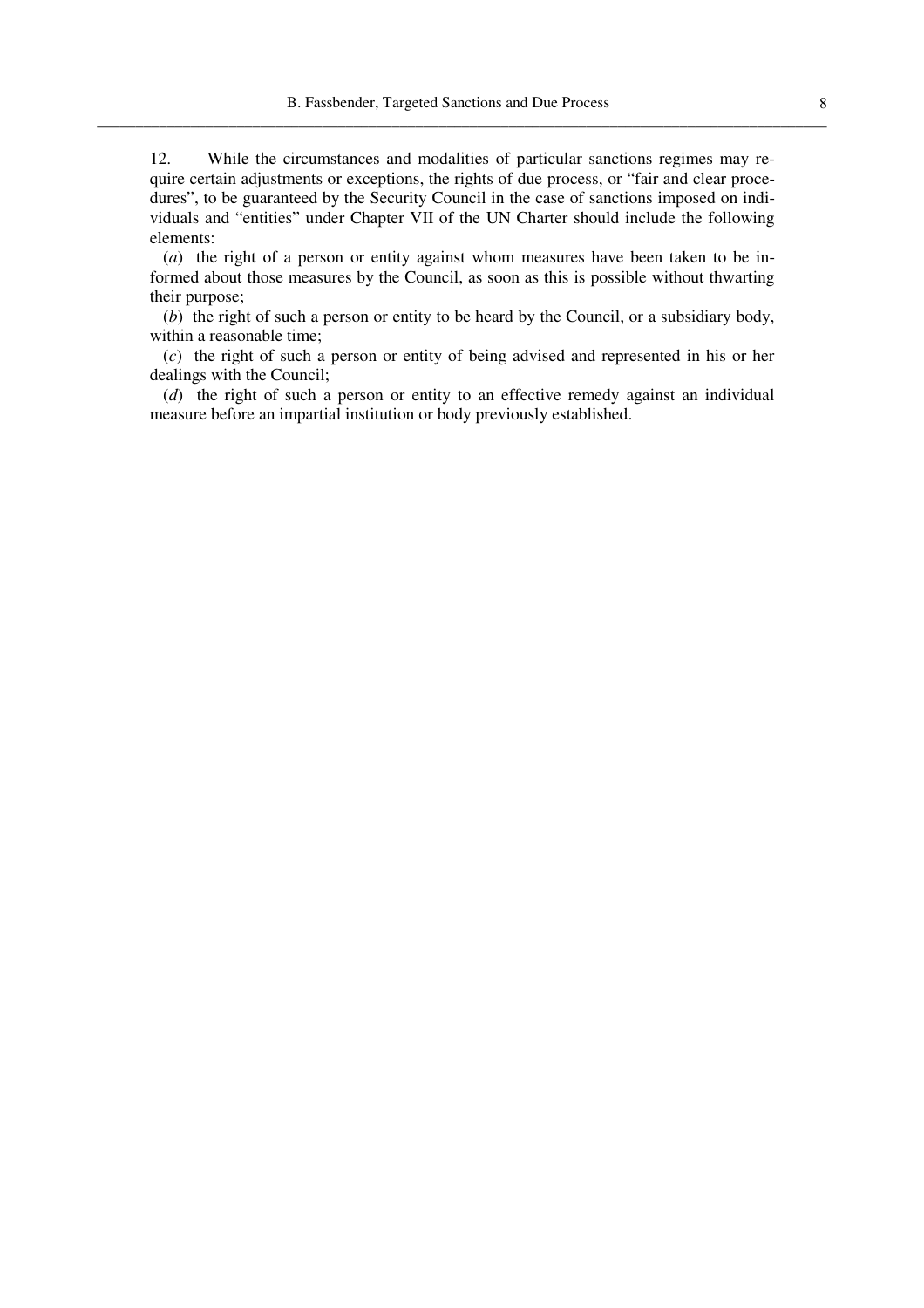## **D. Comments and explanations**

**1. On the basis of constitutional and statutory rules and practices common to a great number of States of all regions of the world, and as guaranteed by universal and regional human rights instruments, rights of due process, or "fair trial rights", have been generally recognized in international law protecting individuals from arbitrary or unfair treatment by State organs. Generally recognized due process rights include the right of every person to be heard before an individual measure which would affect him or her adversely is taken, and the right of a person claiming a violation of his or her rights and freedoms by a State organ to an effective remedy before an impartial tribunal or authority. These rights can be considered as part of the corpus of customary international law, and are also protected by general principles of law in the meaning of Article 38, paragraph 1, lit. c, of the ICJ Statute.**

1.1 Principles of due process, or fair trial, are fundamental to the protection of human rights.<sup>9</sup> Such rights can only be protected and enforced if the citizen has recourse to courts, tribunals or other impartial institutions which enjoy a sufficient measure of independence from the governmental or administrative organs of a State, and which resolve disputes in accordance with fair procedures. The fairness of the legal process has a particular significance in criminal cases. It appears that it was in that context that principles of a fair trial were first developed, and both older constitutions of States and international human rights treaties focus on standards of fairness in criminal proceedings. However, due process rights must also be secured in other proceedings which deal with disputes between citizen and state, or in which civil rights and obligations of a person are determined. As by two English human rights lawyers remarked, "the protection of procedural due process is not, in itself, sufficient to protect against human rights abuses but it is the foundation stone for 'substantive protection' against state power".<sup>10</sup>

1.2 One of the earliest and most well known provisions is to be found in the Fifth Amendment to the Constitution of the United States of America, adopted in 1791: "No person shall ... be deprived of life, liberty, or property, without due process of law".<sup>11</sup> These procedural safeguards have their historical origins in the notion that conditions of personal freedom can be preserved only when there is some institutional check on arbitrary government action.<sup>12</sup> The Sixth Amendment to the US Constitution includes the provision that "[i]n all criminal prosecutions, the accused shall enjoy the right to a speedy and public trial", and it elaborates the essential elements of such a trial.

1.3 In 1948, due process rights were for the first time universally recognized. Article 10 of the Universal Declaration of Human Rights provides: "Everyone is entitled in full equality to a fair and public hearing by an independent and impartial tribunal, in the determination of his rights and obligations and of any criminal charge against him". Article 11

<sup>9</sup> For this and the following, see Richard Clayton & Hugh Tomlinson, *The Law of Human Rights*, Oxford: Oxford University Press, 2000, at p. 550.

<sup>10</sup> See Clayton & Tomlinson, *ibidem*.

<sup>&</sup>lt;sup>11</sup> For the full text of the Amendment, see *infra*, part F.IV.7.

<sup>&</sup>lt;sup>12</sup> See Laurence H. Tribe, *American Constitutional Law*, 2<sup>nd</sup> ed., Mineola, NY: Foundation Press, 1988, at p. 664. See also John V. Orth, *Due Process of Law: A Brief History*, Lawrence, Kansas: University Press of Kansas, 2003.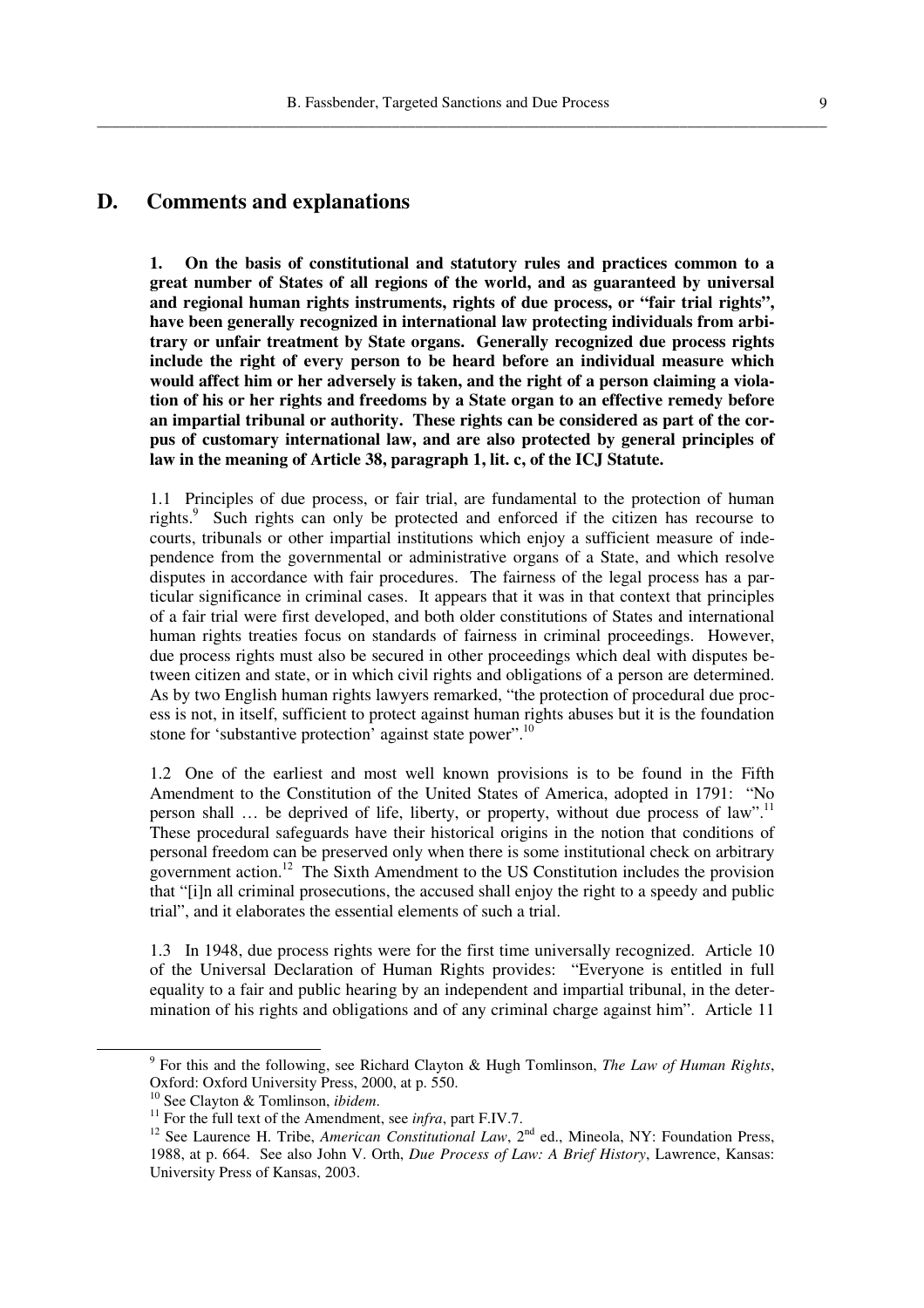of the Declaration elaborates on what is considered to be a fair trial in the case of criminal charges. In the perspective of common law, the article defines standards, on the one hand, for procedural due process and, on the other hand, for substantive due process.<sup>13</sup> According to Article 8 of the same Declaration, "[e]veryone has the right to an effective remedy by the competent national tribunals for acts violating the fundamental rights granted him by the constitution or by law".<sup>14</sup>

In 1999, the UN General Assembly adopted the "Declaration on the Right and Responsibility of Individuals, Groups and Organs of Society to Promote and Protect Universally Recognized Human Rights and Fundamental Freedoms" (Resolution 53/144 of 8 March 1999), in which it further elaborated on the "right to benefit from an effective remedy" (Article 9, paragraph 1, of the Declaration).<sup>15</sup>

1.4 The European Convention for the Protection of Human Rights and Fundamental Freedoms of 1950 (ECHR) then was the first international human rights instrument to set out in detail fair trial rights. The Convention, which today is binding on forty-six States, served as a model for the International Covenant on Civil and Political Rights (ICCPR) and the regional human rights treaties for the Americas and for Africa.<sup>16</sup> Article 6, paragraph 1, of the ECHR guarantees that "[i]n the determination of his *civil rights and obligations* or of any *criminal charge* against him, everyone is entitled to a *fair and public hearing* within a reasonable time by an *independent and impartial tribunal* established by law", whereas Article 14, paragraph 1 of the ICCPR pronounces that "[i]n the determination of any *criminal charge* against him, or of his *rights and obligations in a suit at law*, everyone shall be entitled to a *fair and public hearing* by a *competent, independent and impartial tribunal* established by law".<sup>17</sup>

The European Convention, the ICCPR and the other regional human rights treaties guarantee the following elements or aspects of due process rights and principles:

– general rights to procedural fairness, including a public hearing before an independent and impartial tribunal which gives a reasoned judgment (ECHR, Article 6, para. 1; see

 $\overline{a}$ 

<sup>13</sup> See Raimo Lahti, 'Article 11', in Gudmundur Alfredsson & Asbjørn Eide (eds.), *The Universal Declaration of Human Rights*, The Hague: Martinus Nijhoff, 1999, pp. 239-249, at 239.

<sup>&</sup>lt;sup>14</sup> For commentaries on Arts. 8 and 10, see Erik Møse, 'Article 8', and Lauri Lehtimaja & Matti Pellonpää, 'Article 10', *ibidem*, pp. 187-207 and 223-237, respectively. For an analysis of the *travaux préparatoires* of the Declaration's fair trial provisions, see David Weissbrodt, *The Right to a Fair Trial under the Universal Declaration of Human Rights and the International Covenant on Civil and Political Rights*, The Hague: Martinus Nijhoff, 2001, pp. 5-33.

<sup>&</sup>lt;sup>15</sup> For the full text, see *infra*, part F.I.

<sup>&</sup>lt;sup>16</sup> For texts of the relevant provisions, see *infra*, part F.II and III. See also Louise Doswald-Beck & Robert Kolb, *Judicial Process and Human Rights: UN, European, American and African systems*, Kehl: N.P. Engel, 2004, pp. 123-134.

 $17$  Emphasis added. For the interpretation of Article 14 of the ICCPR by the Human Rights Committee, see Dominic McGoldrick, *The Human Rights Committee: Its Role in the Development of the International Covenant on Civil and Political Rights*, Oxford: Clarendon Press, 1994, pp. 395-458; and Alfred de Zayas, 'The United Nations and the Guarantees of a Fair Trial in the ICCPR and the Convention Against Torture', in David Weissbrodt & Rüdiger Wolfrum (eds.), *The Right to a Fair Trial*, Berlin: Springer, 1998, pp. 669-696. For an analysis of the *travaux préparatoires* of the ICCPR's fair trial provisions, see Weissbrodt, *supra* note 14, pp. 35-91. The Human Rights Committee is expected to finalize, in March 2006, the first reading of its new General Comment on Article 14, para. 1, which will replace its General Comment 13/21 of 1984 (UN Doc. A/39/40, pp. 143- 147).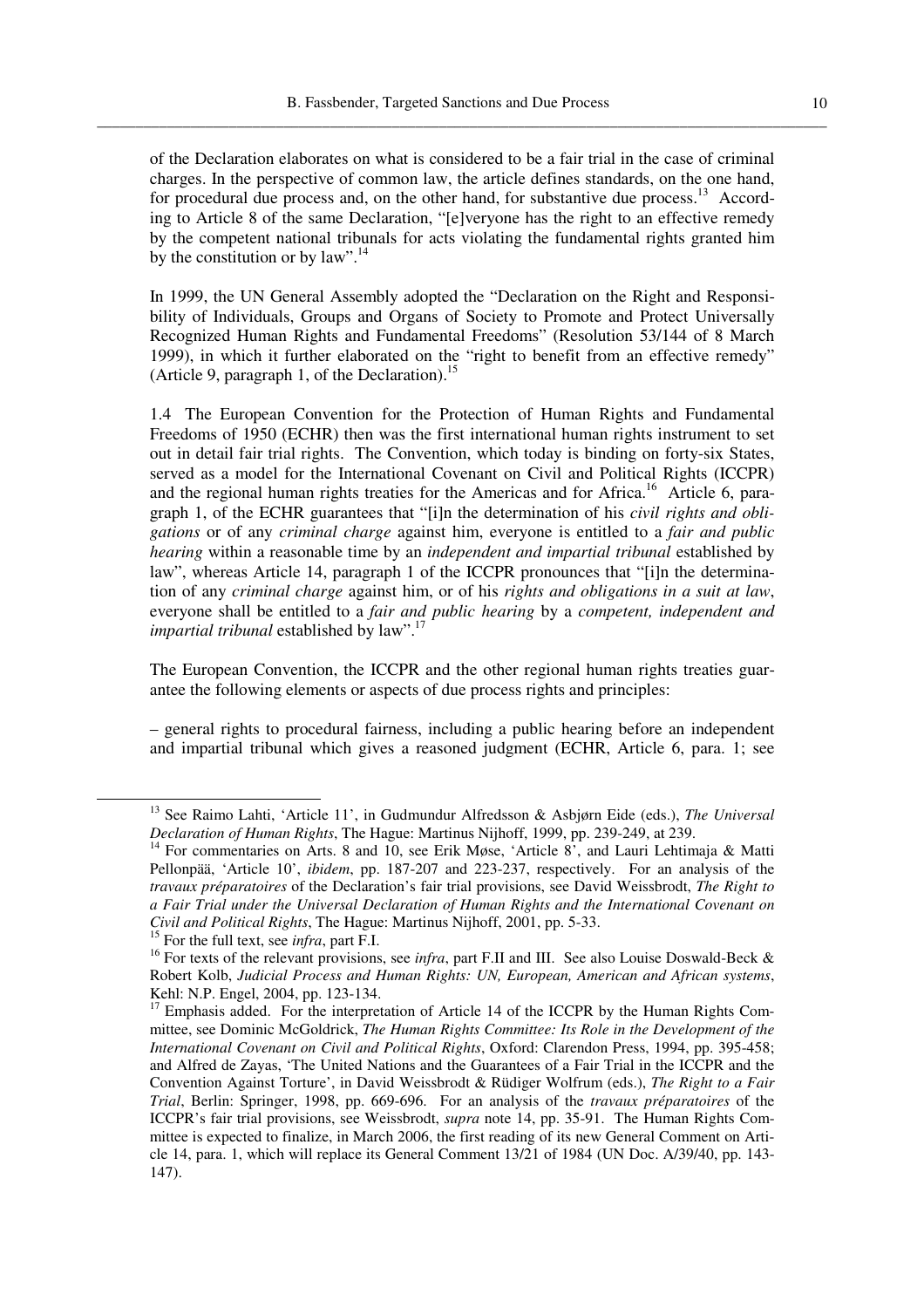ICCPR, Article 14, para. 1; American Convention, Article 8, para. 1; African Charter, Article 7, para. 1);

\_\_\_\_\_\_\_\_\_\_\_\_\_\_\_\_\_\_\_\_\_\_\_\_\_\_\_\_\_\_\_\_\_\_\_\_\_\_\_\_\_\_\_\_\_\_\_\_\_\_\_\_\_\_\_\_\_\_\_\_\_\_\_\_\_\_\_\_\_\_\_\_\_\_\_\_\_\_\_\_\_\_\_\_\_\_\_\_\_\_\_\_\_\_

– the presumption of innocence in criminal proceedings (ECHR, Article 6, para. 2; see ICCPR, Article 14, para. 2; American Convention, Article 8, para. 2; African Charter, Article 7, para.  $1(b)$ ;

– specific rights for persons accused of criminal offences, including rights to be informed of the charge, to trial within a reasonable time, to legal assistance and to cross-examine witnesses (ECHR, Article 6, para. 3; see ICCPR, Article 14, para. 3; American Convention, Article 8, para. 2; African Charter, Article 7, para. 1), and the right to be free from retrospective criminal laws (ECHR, Article 7; see ICCPR, Article 15; American Convention, Article 9; African Charter, Article 7, para. 2).

In Article 5, paragraph 1, of the European Convention (right to liberty and security) it is guaranteed that "no one shall be deprived of his liberty … in accordance with a procedure prescribed by law" (see ICCPR, Article 9; American Convention, Article 7; African Charter, Article 6). According to Article 2, paragraph 3(a), of the ICCPR, each State Party to the Covenant undertakes "to ensure that any person whose rights or freedoms as herein [in the Covenant] recognized are violated shall have an effective remedy".

1.5 Additional legal process rights in criminal proceedings were agreed upon by the Member States of the Council of Europe in the Seventh Protocol to the European Convention, and have also been recognized by other instruments:

– the right of appeal in criminal matters (Seventh Protocol, Article 2; see ICCPR, Article 14, para. 5; American Convention, Article 8, para. 2(h));

– the right to compensation for wrongful conviction (Seventh Protocol, Article 3; see ICCPR, Article 14, para. 6; American Convention, Article 10);

– the right not to be tried or punished twice for the same offence (Seventh Protocol, Article 4; see ICCPR, Article 14, para. 7; American Convention, Article 8, para. 4).<sup>18</sup>

1.6 The right of access to the court in order to have disputes determined in accordance with the law is deeply rooted in the common law. In his famous "Commentaries on the Laws of England", Blackstone described the right in the following terms: "A third subordinate right of every Englishman is that of applying to the courts of justice for redress of injuries. Since the law is in England the supreme arbiter of every man's life, liberty and property, courts of justice must at all times be open to the subject and the law be duly administered therein."<sup>19</sup>

1.7 Further, the following general fair trial rights have been recognized in common law: the right to an independent and impartial tribunal; the right to a fair hearing; the right to a public hearing; the right to hearing within a reasonable time; the right to a reasoned judgment.<sup>20</sup> The principle *audi alteram partem* (hear the other side) is generally accepted

l

<sup>18</sup> For an in-depth analysis, see Stefan Trechsel, *Human Rights in Criminal Proceedings*, Oxford: Oxford University Press, 2005.

<sup>19</sup> Quoted in: Clayton & Tomlinson, *supra* note 9, at p. 553.

<sup>20</sup> For details, see Clayton & Tomlinson, *supra* note 9, at p. 574 *et seq*.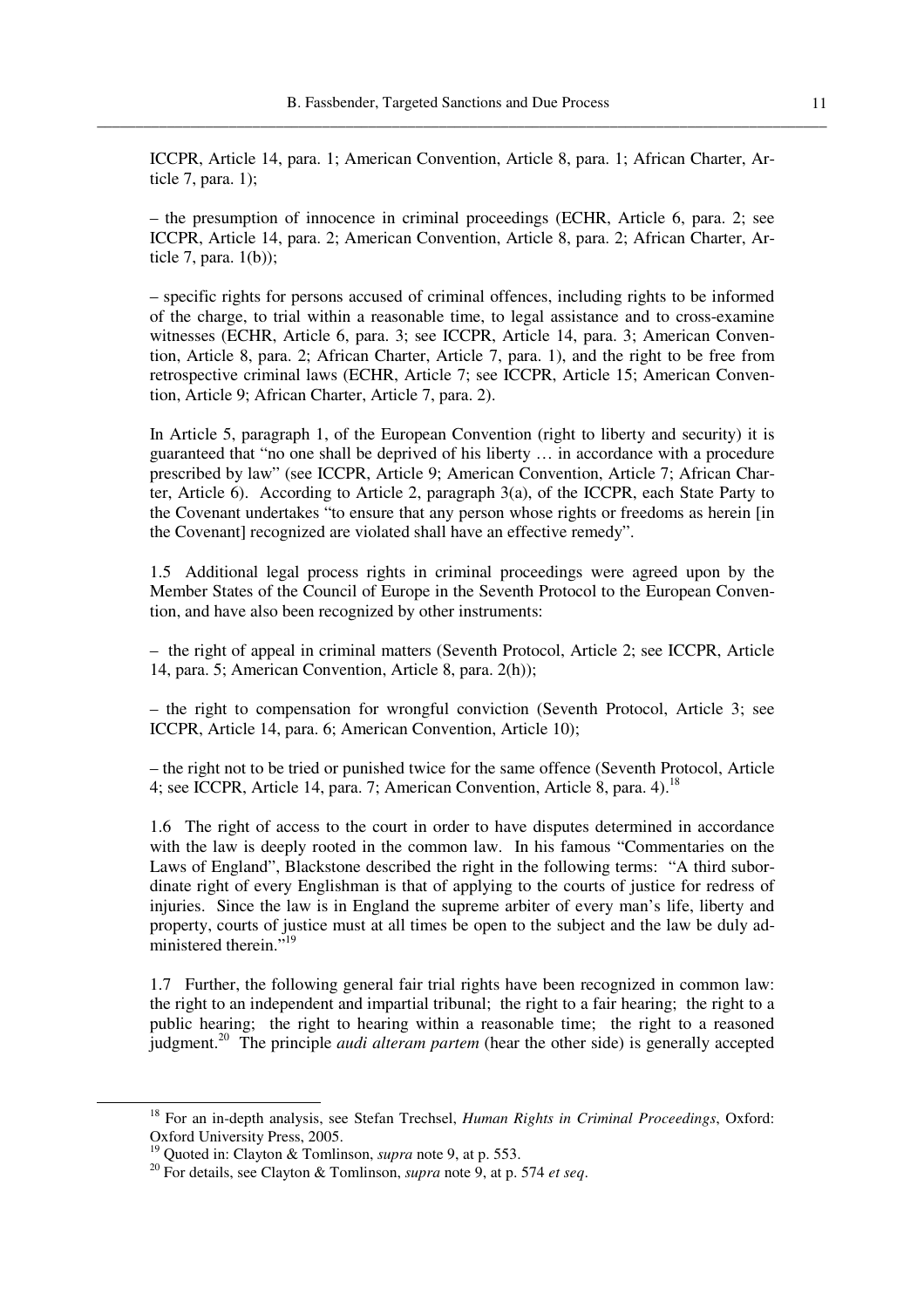as a principle of natural justice.<sup>21</sup> More specific fair trial rights apply in criminal cases, for instance the right to legal advice, the right to silence and the privilege against selfincrimination, the presumption of innocence, and the right to jury trial. $^{22}$ 

\_\_\_\_\_\_\_\_\_\_\_\_\_\_\_\_\_\_\_\_\_\_\_\_\_\_\_\_\_\_\_\_\_\_\_\_\_\_\_\_\_\_\_\_\_\_\_\_\_\_\_\_\_\_\_\_\_\_\_\_\_\_\_\_\_\_\_\_\_\_\_\_\_\_\_\_\_\_\_\_\_\_\_\_\_\_\_\_\_\_\_\_\_\_

1.8 In continental Europe and civil law jurisdictions, rights of due process or fair trial are regarded as inherent in the idea of the rule of law (*Rechtsstaats-Idee*, *le concept de l'Etat de droit*). In particular, the right of access to a court (*Anspruch auf Justizgewährung*, *l'accès au juge*) and the right to be heard before a court (*Anspruch auf rechtliches Gehör*) are generally recognized.<sup>23</sup>

1.9 As it already appears from the foregoing remarks, and also from a careful comparison of the treaty law and constitutional law provisions reprinted in part F of the present study, expressions and definitions of due process rights in the individual international agreements and in national constitutions vary, and so do the interpretations given to those rights by national and international courts.<sup>24</sup> In particular, there are differences relating to the following issues:<sup>25</sup>

- The extent of the right of access to the courts;
- the types of dispute subject to fair trial rights;

j

- the application of fair trial rights to administrative procedures;  $^{26}$
- the nature of the tribunal (its "independence" and "impartiality"); and
- legitimate restrictions of fair trial rights "in the wider interest".

1.10 It is not universally accepted that there exists a right to a *judicial* remedy against any administrative act of a State organ or agency. In many states, all or certain "acts of

<sup>21</sup> See *ibidem*, p. 552. For the recognition of the principle *Audiatur et Altera Pars* in the jurisprudence of international courts, see Bin Cheng, *General Principles of Law as Applied by International Courts and Tribunals*, London: Stevens, 1953, pp. 290-298; and Peter Hamacher, *Die Maxime* audiatur et altera pars *im Völkerrecht*, Vienna: Springer, 1986.

<sup>22</sup> For details, see Clayton & Tomlinson, *supra* note 9, at p. 589 *et seq*.

<sup>&</sup>lt;sup>23</sup> For the perspective of French and German constitutional law, respectively, see Constance Grewe, 'L'accès au juge: Le droit processuel d'action', in Dominique d'Ambra et al. (eds.), *Procédure(s) et effectivité des droits: Actes du colloque des 31 mai et 1er juin 2002*, Brussels: Bruylant, 2003, pp. 29-42; and Eberhard Schmidt-Assmann, 'Der Rechtsstaat', in Josef Isensee & Paul Kirchhof (eds.), *Handbuch des Staatsrechts der Bundesrepublik Deutschland*, vol. III, 3rd ed., Heidelberg: C. F. Müller, 2004, pp. 541-612, at p. 579 *et seq.* and 582 *et seq.* (administrative procedures).

<sup>24</sup> For summaries of case law regarding fair trial rights, see Doswald-Beck & Kolb, *supra* note 16, pp. 119-283. For country reports covering the Americas, Africa, Asia and Europe, see Weissbrodt & Wolfrum, *supra* note 17. See also Human Rights Committee, General Comment No. 13: 'Equality before the courts and the right to a fair and public hearing by an independent court established by law (Art. 14)', 13 April 1984, para. 2: "In general, the reports of States parties fail to recognize that Article 14 applies not only to procedures for the determination of criminal charges against individuals but also to procedures to determine the rights and obligations in a suit at law. Laws and practices dealing with these matters vary widely from State to State. This diversity makes it all the more necessary for States parties to provide all relevant information and to explain in greater detail how the concepts of 'criminal charge' and 'rights and obligations in a suit at law' are interpreted in relation to their respective legal systems."

<sup>25</sup> See Clayton & Tomlinson, *supra* note 9, p. 552 *et seq*.

<sup>26</sup> For discussion, see, e.g., Jerry L. Mashaw, *Due Process in the Administrative State*, New Haven, CT: Yale University Press, 1985 (about the United States of America); D. J. Galligan, *Due Process and Fair Procedures: A Study of Administrative Procedures*, Oxford: Clarendon Press, 1996 (about the United Kingdom); and Michele Albertini, *Der verfassungsmässige Anspruch auf rechtliches Gehör im Verwaltungsverfahren des modernen Staates*, Bern: Stämpfli Verlag, 2000 (about continental Europe and, in particular, Switzerland).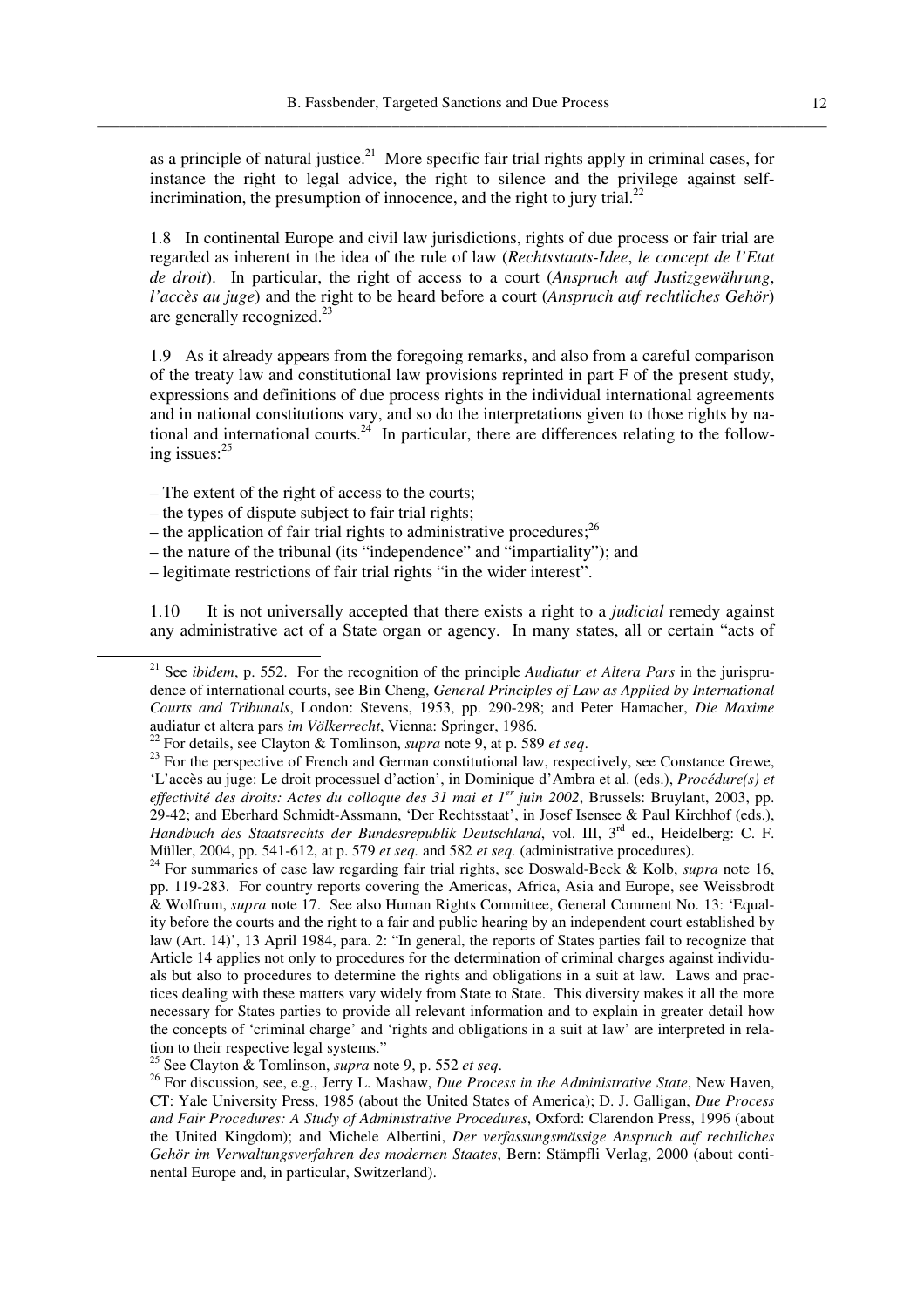state (or government)" (*actes de gouvernement*, *Regierungsakte*) and legislative acts (acts of Parliament) are exempt from judicial review.<sup>27</sup> Accordingly, Article 2, paragraph 3(b), of the ICCPR speaks of "competent judicial, administrative or legislative authorities" or "any other competent authority provided for by the legal system of the State" that shall determine whether a person's rights or freedoms under the Covenant have been violated.<sup>28</sup> According to the case law of the Human Rights Committee, Article 14, paragraph 1, of the ICCPR does not appear to guarantee a right of judicial review of public law determinations by administrators or administrative tribunals, nor does it guarantee that any such review entails an evaluation of the merits of a decision.<sup>29</sup>

1.11 In view of these differences between regional and national standards of due process, the interpretation given to Article 2, paragraph 3, of the ICCPR by the Human Rights Committee is of particular significance. In its General Comment No. 31 about "The Nature of the General Legal Obligation Imposed on States Parties to the Covenant", adopted on 29 March 2004,<sup>30</sup> the Human Rights Committee explained, *inter alia*:

"15. Article 2, paragraph 3, requires that in addition to effective protection of Covenant rights States Parties must ensure that individuals also have accessible and effective remedies to vindicate those rights. […] The Committee attaches importance to States Parties' establishing appropriate judicial and administrative mechanisms for addressing claims of rights violations under domestic law. The Committee notes that the enjoyment of the rights recognized under the Covenant can be effectively assured by the judiciary in many different ways, including direct applicability of the Covenant, application of comparable constitutional or other provisions of law, or the interpretive effect of the Covenant in the application of national law. Administrative mechanisms are particularly required to give effect to the general obligation to investigate allegations of violations promptly, thoroughly and effectively through independent and impartial bodies. National human rights institutions, endowed with appropriate powers, can contribute to this end. A failure by a State Party to investigate allegations of violations could in and of itself give rise to a separate breach of the Covenant. Cessation of an ongoing violation is an essential element of the right to an effective remedy."

"19. The Committee further takes the view that the right to an effective remedy may in certain circumstances require States Parties to provide for and implement provisional or interim measures to avoid continuing violations and to endeavour to repair at the earliest possible opportunity any harm that may have been caused by such violations."

"20. Even when the legal systems of States parties are formally endowed with the appropriate remedy, violations of Covenant rights still take place. This is presumably attributable to the failure of the remedies to function effectively in practice. Accord-

<sup>27</sup> See Dinah Shelton, *Remedies in International Human Rights Law*, Oxford: Oxford University Press, 1999, pp. 64-68, and Georg Ress, 'Judicial Protection of the Individual against Unlawful or Arbitrary Acts of the Executive', in Max-Planck-Institut für ausländisches öffentliches Recht und Völkerrecht, *Judicial Protection against the Executive*, vol. 3: Comparative Law – International Law (English edition), Cologne and Dobbs Ferry, NY: Carl Heymanns Verlag & Oceana Publications, 1971, pp. 47-76, at pp. 57-66 (limitations on judicial protection).

However, in the same provision the States Parties to the Covenant have promised "to develop the possibilities of judicial remedy".

See Sarah Joseph et al., *The International Covenant on Civil and Political Rights*, 2<sup>nd</sup> ed., Oxford: Oxford University Press, 2004, p. 394. *Cf.* McGoldrick, *supra* note 17, pp. 414-416.

<sup>30</sup> UN doc. CCPR/C/21/Rev.1/Add.13.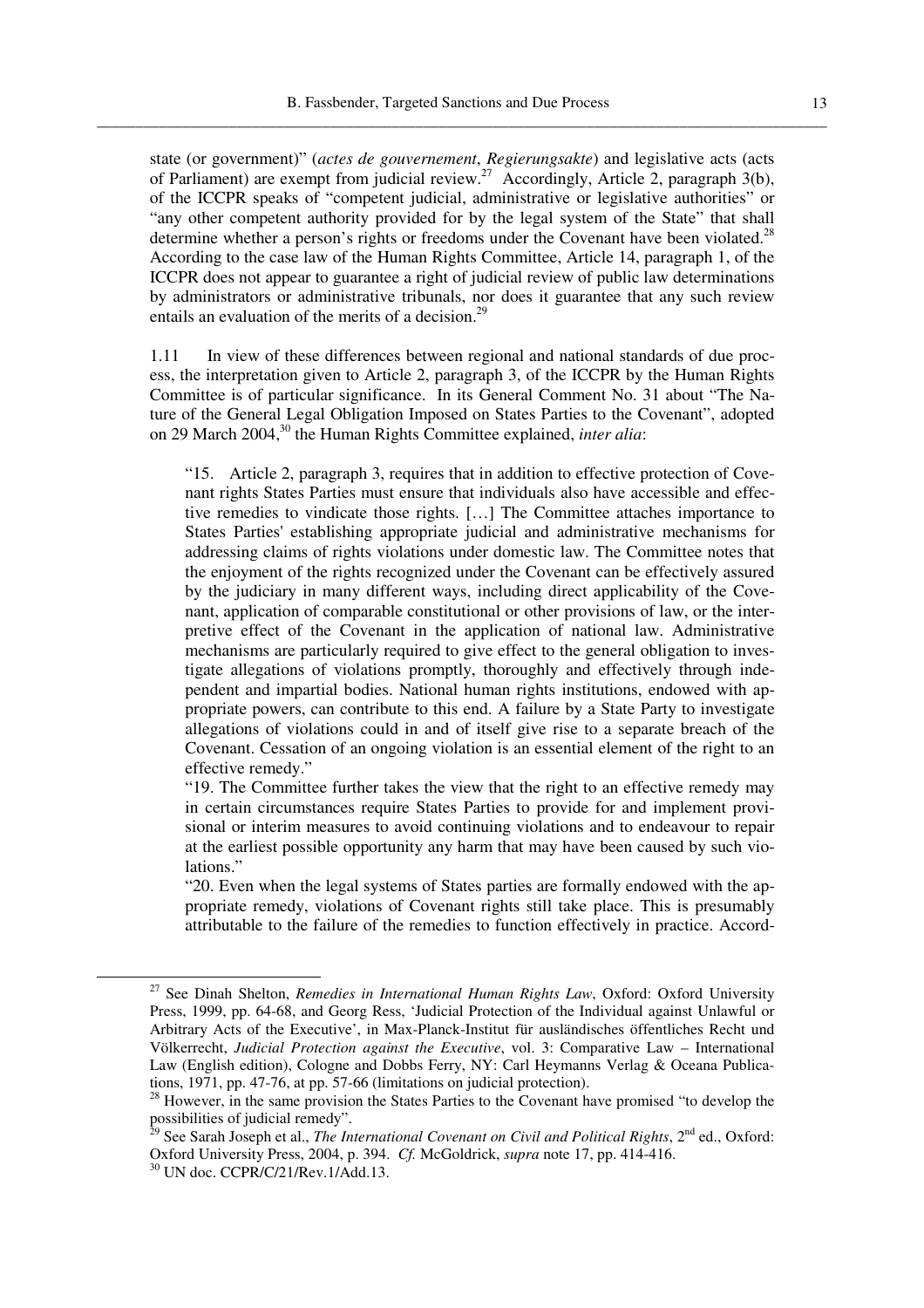ingly, States parties are requested to provide information on the obstacles to the effectiveness of existing remedies in their periodic reports."

1.12 Further, the elaboration of due process rights in the Charter of Fundamental Rights of the European Union (EU Charter) is of particular relevance to the effort of determining internationally agreed upon standards of due process. For this Charter takes account of, and reflects, the constitutional traditions common to the now twenty-five Member States of the  $EU<sup>31</sup>$  as well as their obligations under the European Convention of Human Rights, as interpreted by the European Court of Human Rights on the one hand, and the Court of Justice of the European Communities on the other hand. Accordingly, the EU Charter also serves as an interpretation of the due process provisions of the European Convention of Human Rights as it was developed in the case law of the two courts.<sup>32</sup> It should also be noted that among the States which have accepted the EU Charter there are both common law and civil law countries, so that the Charter bridges the two traditions.

1.13 The EU Charter was solemnly proclaimed by the European Parliament, the Council and the Commission in December 2000, and was included in the Treaty establishing a Constitution for Europe of 2004. Since that Treaty has not yet entered into force, the EU Charter as such is not legally binding on EU Member States. However, the Charter has already been referred to by most EU institutions as a text of legal importance. In a decision of 2001, the Court of First Instance referred to Articles 41(1) and 47 of the Charter, laying down a person's right to have his or her affairs handled impartially, and to secure an effective remedy where rights are violated. The Court described those Charter rights as confirming existing "general principles that are observed in a State governed by the rule of law and are common to the constitutional traditions of the Member States".<sup>33</sup>

1.14 In Article 41 of the EU Charter, a "right to good administration" is proclaimed, and defined as follows:

"1. Every person has the right to have his or her affairs handled impartially, fairly and within a reasonable time by the institutions, bodies, offices and agencies of the Union.

2. This right includes:

(a) the right of every person to be heard, before any individual measure which would affect him or her adversely is taken;

(b) the right of every person to have access to his or her file, while respecting the legitimate interests of confidentiality and of professional and business secrecy;

(c) the obligation of the administration to give reasons for its decisions.

 $[...]$ "

j

As the Convention drafting the EU Charter noted, "Article 41 is based on the existence of a Community subject to the rule of law whose characteristics were developed in the case law [of the European Court of Justice] which enshrined, *inter alia*, the principle of good administration".<sup>3</sup>

<sup>31</sup> For this notion, as used in Art. 6, para. 2, of the Treaty on European Union, see *infra*, part 4.

<sup>&</sup>lt;sup>32</sup> See also Carol Harlow, 'Access to Justice as a Human Right: The European Convention and the European Union', in Philip Alston (ed.), *The European Union and Human Rights*, Oxford: Oxford University Press, 1999, pp. 187-213.

<sup>33</sup> Judgment of the Court of First Instance of 30 January 2001 (max.mobil Telekommunikation Service GmbH v Commission), Case T-54/99, paras. 48 (Art. 41(1)) and 57 (Art. 47).

<sup>&</sup>lt;sup>34</sup> See 'Draft Charter of Fundamental Rights of the European Union', Doc. CHARTE 4474/00 of 11 October 2000, p. 36. As regards the case law referred to by the Convention, see the Judgment of the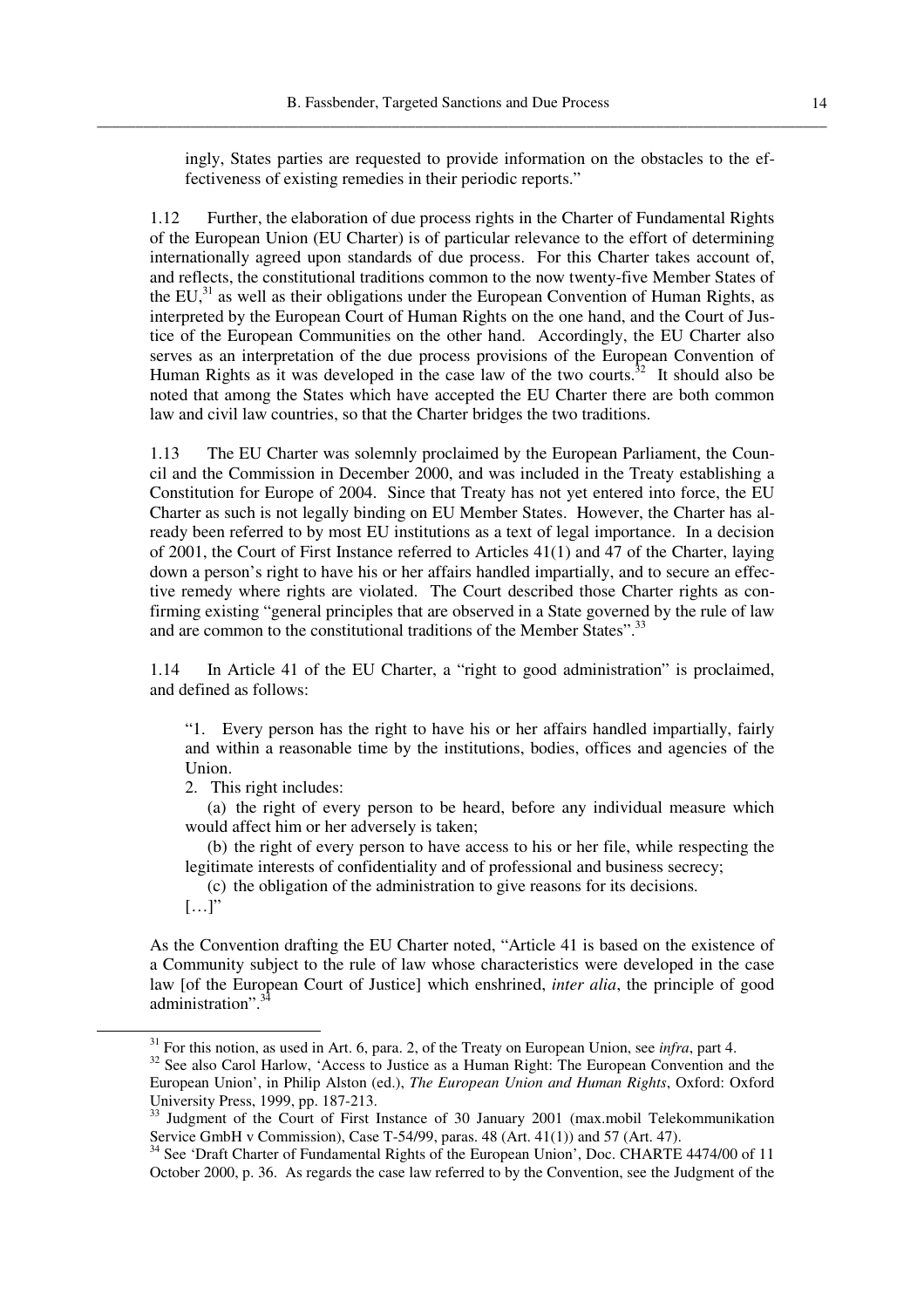1.15 According to Article 43, "[a]ny citizen of the Union and any natural or legal person residing or having its registered office in a Member State has the right to refer to the European Ombudsman cases of maladministration in the activities of the institutions, bodies, offices or agencies of the Union".

1.16 In Article 47 of the EU Charter, a "right to an effective remedy and to a fair trial" is guaranteed in the following terms:

"Everyone whose rights and freedoms guaranteed by the law of the Union are violated has the right to an effective remedy before a tribunal in compliance with the conditions laid down in this Article.

Everyone is entitled to a fair and public hearing within a reasonable time by an independent and impartial tribunal previously established by law. Everyone shall have the possibility of being advised, defended and represented.

Legal aid shall be made available to those who lack sufficient resources insofar as such aid is necessary to ensure effective access to justice."

Both the first and the second paragraph of Article 47 are based on the European Convention of Human Rights, namely its Articles 13 and 6, paragraph 1, respectively. However, in Community law the right to an effective remedy before a *court* was recognized. Further, in Community law the right to a fair hearing has not been confined to disputes relating to civil rights and obligations, or criminal court proceedings.<sup>35</sup>

1.17 Notwithstanding the mentioned differences in the definition of due process rights, it can be concluded that today international law provides for a universal minimum standard of due process which includes, *firstly*, the right of every person to be heard before an individual governmental or administrative measure which would affect him or her adversely is taken, and *secondly* the right of a person claiming a violation of his or her rights and freedoms by a State organ to an effective remedy before an impartial tribunal or authority. These rights are widely guaranteed in universal and regional human rights treaties. They can be considered as part of the corpus of customary international law, and are also protected by general principles of law in the meaning of Article 38, paragraph 1, lit. c, of the ICJ Statute.<sup>36</sup> Indeed, "[o]ne of the most important legal developments of the modern era– both nationally and internationally–has been the opening of avenues of complaint for pri-

 $\overline{a}$ 

Court of First Instance in the *Yusuf* case, *supra* note 6, para. 325: "[A]ccording to settled case-law, observance of the right to a fair hearing is, in all proceedings initiated against a person which are liable to culminate in a measure adversely affecting that person, a fundamental principle of Community law which must be guaranteed even in the absence of any rules governing the proceedings at issue. That principle requires that any person on whom a penalty may be imposed must be placed in a position in which he can effectively make known his views on the evidence on the basis of which the sanction is imposed (see, to that effect, Case C-135/92 Fiskano v Commission [1994] ECR I-2885, paragraphs 39 and 40; Case C-32/95 P Commission v Lisrestal and Others [1996] ECR I-5373, paragraph 21, and Case C-462/98 P Mediocurso v Commission [2000] ECR I-7183, para $graph\,36$ ."

See 'Draft Charter of Fundamental Rights of the European Union', Doc. CHARTE 4474/00 of 11 October 2000, p. 40 *et seq*.

 $36$  For general principles of law as a source of contemporary international law, see, generally, Christian Tomuschat, 'International Law: Ensuring the Survival of Mankind on the Eve of a New Century. General Course on Public International Law', in *Recueil des Cours*, vol. 281 (1999), pp. 9- 438, at pp. 335-340.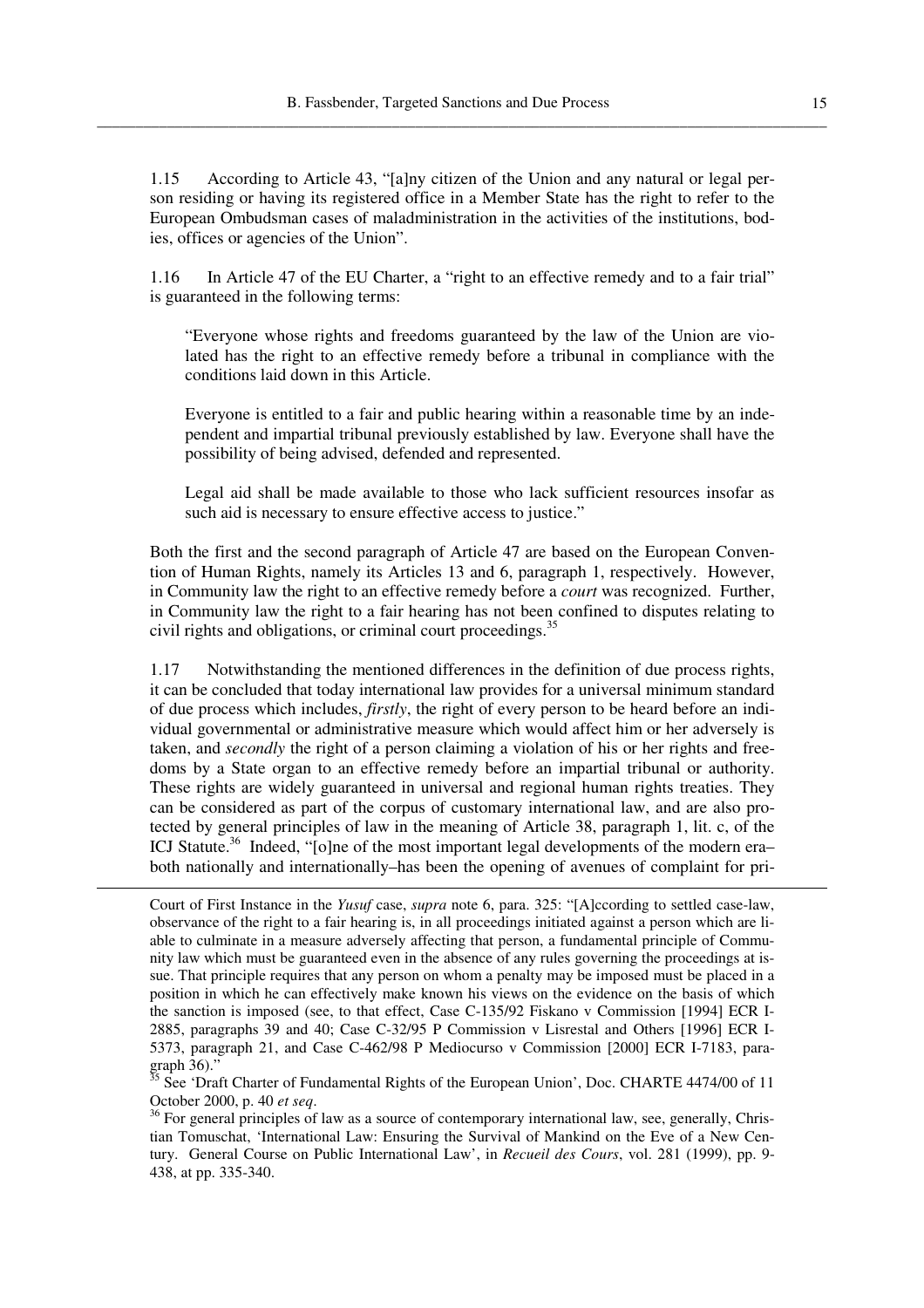vate citizens against oppressive action by government agents and agencies and the affording of remedies when violations are found."<sup>37</sup>

\_\_\_\_\_\_\_\_\_\_\_\_\_\_\_\_\_\_\_\_\_\_\_\_\_\_\_\_\_\_\_\_\_\_\_\_\_\_\_\_\_\_\_\_\_\_\_\_\_\_\_\_\_\_\_\_\_\_\_\_\_\_\_\_\_\_\_\_\_\_\_\_\_\_\_\_\_\_\_\_\_\_\_\_\_\_\_\_\_\_\_\_\_\_

**2. The UN Security Council being a principal organ of the United Nations, a legal obligation of the Council to comply with standards of due process, or "fair and clear procedures", for the benefit of individuals and "entities" presupposes that the United Nations, as a subject of international law, is bound by respective rules of international law. In accordance with the established system of sources of international law, the United Nations could be obliged to observe such standards by virtue of international treaties (including the UN Charter as the constitution of the United Nations), customary international law, or general principles of law recognized by the members of the international community.**

**3. Since the United Nations is not a party to any universal or regional treaty for the protection of human rights, it is not directly bound by the respective treaty provisions guaranteeing rights of due process. The United Nations being an autonomous subject of international law, it does not follow from the fact alone that its Member States have ratified certain human rights instruments that an according obligation of the Organization has come into existence.**

3.1 The United Nations, as an international organization and a subject of international  $\text{law}^{\,38}$  is not a party to any of the universal or regional treaties and conventions for the protection of human rights and fundamental freedoms. Accordingly, the UN is not directly bound by the respective provisions guaranteeing standards of due process. The treaties and conventions were drafted only with a view to the performance of States, not of other subjects of international law. For instance, in Article 2, paragraph 1 of the International Covenant on Civil and Political Rights (ICCPR) it is stated that "[e]ach State Party to the present Covenant undertakes to respect and to ensure to all individuals within its territory and subject to its jurisdiction the rights recognized in the present Covenant […]". According to Article 1 of the European Convention for the Protection of Human Rights and Fundamental Freedoms (ECHR), "[t]he High Contracting Parties shall secure to everyone within their jurisdiction the rights and freedoms defined in Section I of this Convention".

3.2 The United Nations also could not become a party to the treaties and conventions in question because they are only open to accession by States (see, e.g., Article 48 ICCPR, Article 59 ECHR, Article 74 of the American Convention on Human Rights).

3.3 The reason for this restrictive approach of human rights treaties in defining the respective duty bearers is that traditionally States (i.e., their governmental, administrative, legislative and judicial organs) have been regarded as the main potential violators of human rights. "[The] 'international' protection of human rights denotes an ensemble of procedures and mechanisms which […] are primarily designed to protect human beings against their own state. Protection is generally needed at home. Human rights have been brought into being as a supplementary line of defence in case national systems should prove to be of no avail. Although the state is on the one hand reckoned with as the indis-

 $\overline{a}$ 

<sup>37</sup> See Shelton, *supra* note 27, at p. 358.

<sup>38</sup> See ICJ, Advisory Opinion in the *Reparations for Injuries Case*, ICJ Reports 1949, p. 179.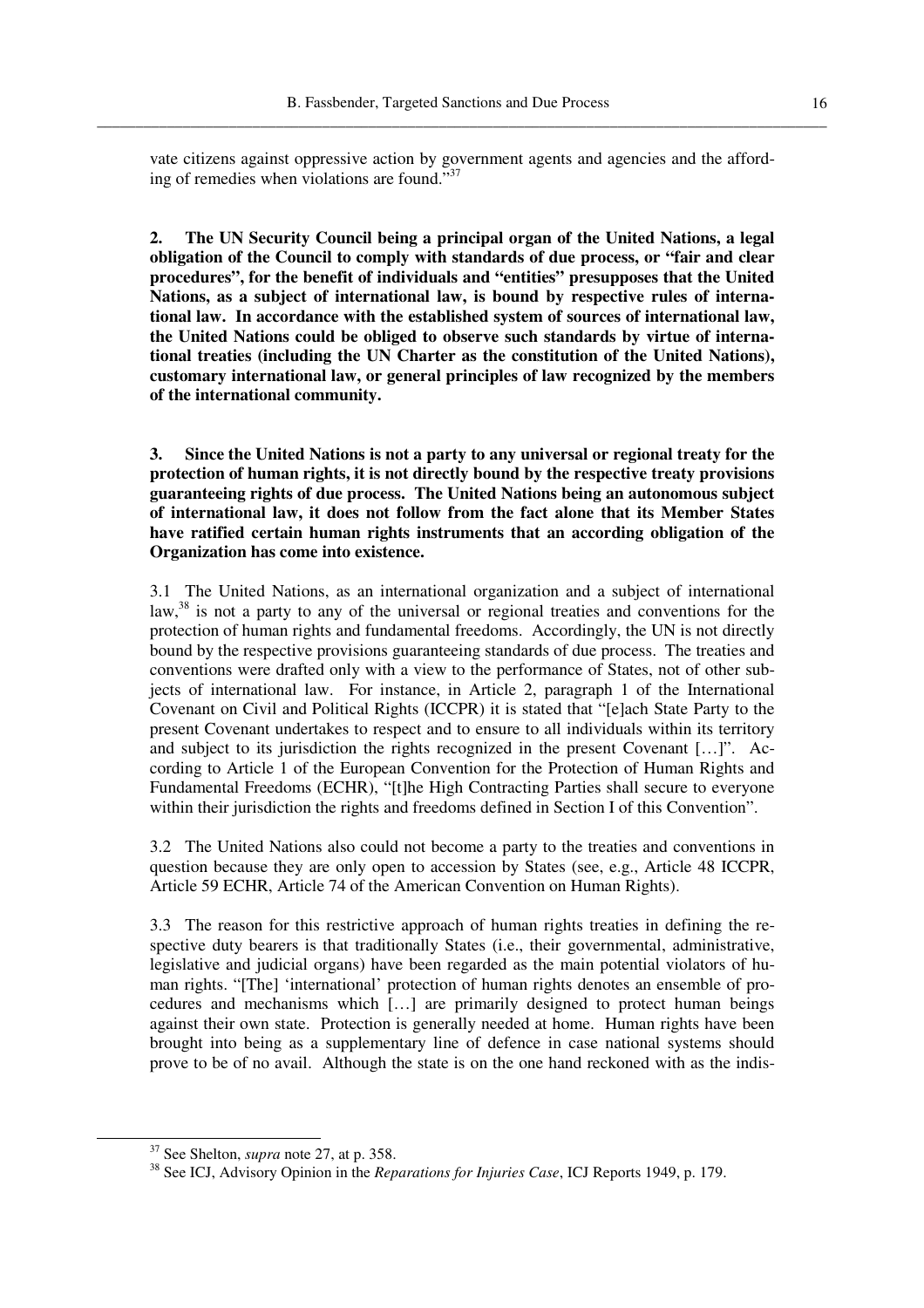pensable guarantor of human rights, historical experience has also made clear that the state  $\lceil \ldots \rceil$  may use the sovereign powers at its disposal to commit violations of human rights".<sup>39</sup>

\_\_\_\_\_\_\_\_\_\_\_\_\_\_\_\_\_\_\_\_\_\_\_\_\_\_\_\_\_\_\_\_\_\_\_\_\_\_\_\_\_\_\_\_\_\_\_\_\_\_\_\_\_\_\_\_\_\_\_\_\_\_\_\_\_\_\_\_\_\_\_\_\_\_\_\_\_\_\_\_\_\_\_\_\_\_\_\_\_\_\_\_\_\_

3.4 As regards, in particular, the United Nations, it is certainly true that "until recently, the UN had never thought of itself as actually capable of violating human rights<sup>"40</sup>. Accordingly, the UN Charter requires the United Nations to "promot[e] and encourag[e] respect for human rights" (Article 1, para. 3), and to "assist" Member States "in the realization of human rights" (Article 13, para. 1b).

3.5 It does not follow from the fact alone that UN Member States, or even an overwhelming majority of Member States, have ratified certain human rights instruments that an according obligation of the Organization has come into existence.<sup>41</sup> The concept of international person, or subjects of international law, is based on a distinction between particular subjects and their particular rights, duties or powers.<sup>42</sup> "The subjects of law in any legal system are not necessarily identical in their nature or in the extent of their rights, and their nature depends upon the needs of the community."<sup>43</sup> The rights and duties of intergovernmental organizations, as autonomous subjects of international law, on the one hand, and of their Member States, on the other hand, must be distinguished.<sup>44</sup> In the advisory opinion it gave to the World Health Organization in 1996, the International Court of Justice held that it is the object of constituent instruments of international organizations "to create new subjects of law endowed with a certain autonomy".<sup>45</sup> In view of the United Nations, the Court had already stated in 1949 that "the Organization […] occupies a position in certain respects in detachment from its Members".<sup>46</sup> As the Court also ruled, "international organizations are subjects of international law and, as such, are bound by any obligations *incumbent upon them* under general rules of international law, under *their constitutions* or under international agreements to which *they are parties*".<sup>47</sup>

**4. However, the emergence of "supranational" organizations of the type of the European Community has changed this traditional picture. The law of the European Community (European Union) has made both human rights treaty obligations of EC (EU) Member States as well as "constitutional traditions common to the Member States" sources of Community (Union) law from which direct obligations of the Community (Union) itself arise. There is good reason to expect that the law of other**

l

<sup>39</sup> See Tomuschat, *supra* note 8, at p. 84.

<sup>&</sup>lt;sup>40</sup> See Frédéric Mégret & Florian Hoffmann, 'The UN as a Human Rights Violator? Some Reflections on the United Nations Changing Human Rights Responsibilities', in *Human Rights Quarterly*, vol. 25 (2003), pp. 314-342, at p. 314.

<sup>41</sup> But see August Reinisch, 'Securing the Accountability of International Organizations', in *Global Governance*, vol. 7 (2001), pp. 131-149, at pp. 137 *et seq.*, 141-143, arguing that the UN is bound "transitively" by international human rights standards as a result and to the extent that its members are bound ("functional treaty succession by international organizations to the position of their member states").

<sup>&</sup>lt;sup>42</sup> See Sir Robert Jennings & Sir Arthur Watts (eds.), *Oppenheim's International Law*, 9<sup>th</sup> ed., vol. I: Peace, Part 1, p. 119 *et seq.*; Henry G. Schermers & Niels M. Blokker, *International Institutional Law*, 3rd ed., The Hague: Martinus Nijhoff Publishers, 1995, p. 976 *et seq*.

<sup>43</sup> ICJ, *Reparations for Injuries Case*, ICJ Reports 1949, p. 178.

<sup>44</sup> See, in general, Niels Blokker, 'International Organizations and Their Members', in *International Organizations Law Review*, vol. 1 (2004), pp. 139-161, at p. 152 *et seq.*

<sup>&</sup>lt;sup>45</sup> ICJ, Advisory Opinion, ICJ Reports 1996, p. 75.

<sup>46</sup> ICJ, *Reparations for Injuries Case*, ICJ Reports 1949, p. 179.

<sup>47</sup> ICJ, Advisory Opinion on the *Interpretation of the WHO-Egypt Agreement*, ICJ Reports 1980, p. 73, at pp. 89-90 (emphasis added).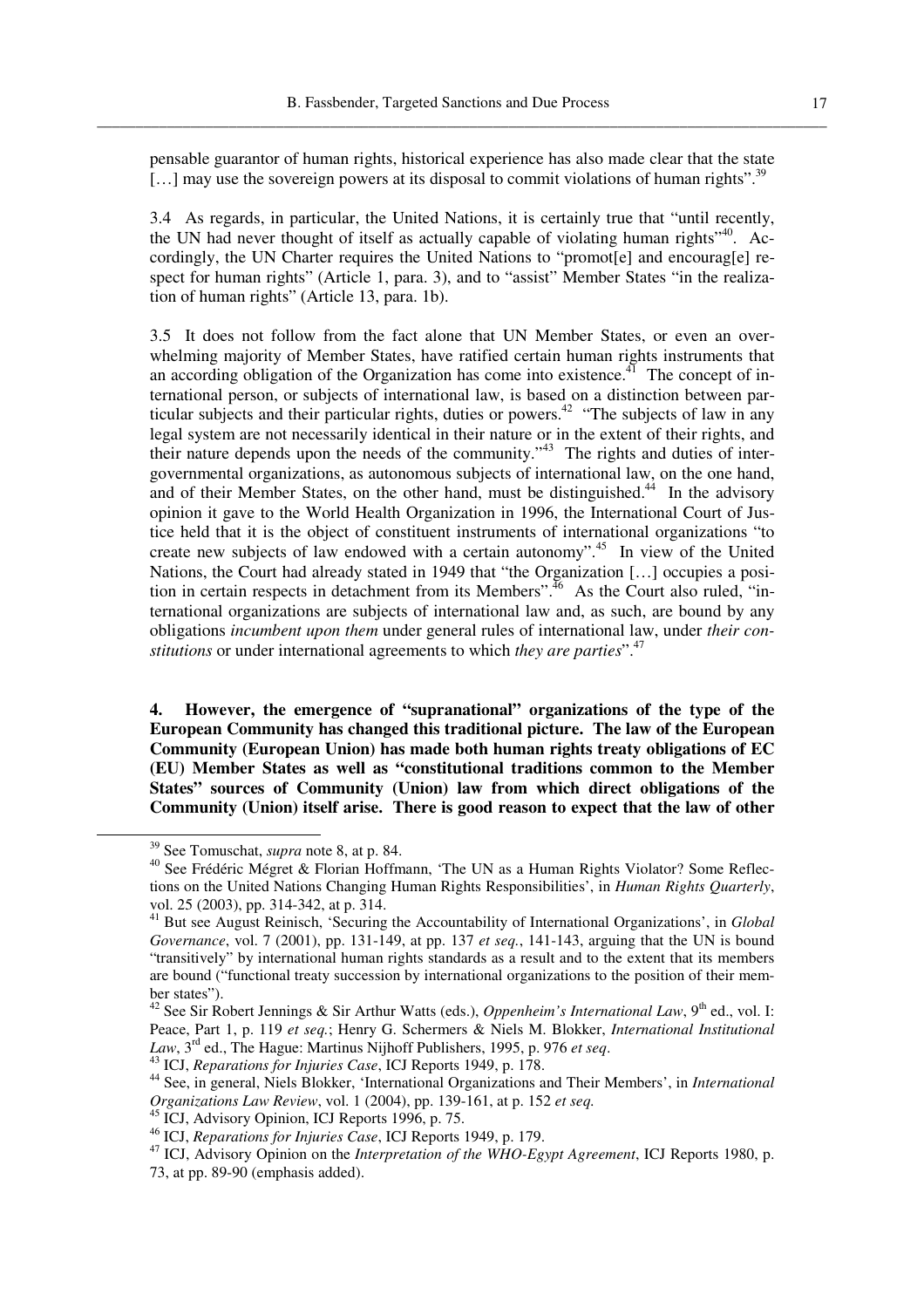## **international organizations, including the United Nations, will be increasingly influenced by that development as they, too, begin to engage in "supranational" lawmaking with a direct effect on individuals.**

\_\_\_\_\_\_\_\_\_\_\_\_\_\_\_\_\_\_\_\_\_\_\_\_\_\_\_\_\_\_\_\_\_\_\_\_\_\_\_\_\_\_\_\_\_\_\_\_\_\_\_\_\_\_\_\_\_\_\_\_\_\_\_\_\_\_\_\_\_\_\_\_\_\_\_\_\_\_\_\_\_\_\_\_\_\_\_\_\_\_\_\_\_\_

4.1 As explained above, the legal spheres of individual member states of international organizations on the one hand, and of the organizations themselves on the other hand, must be distinguished as a matter of principle. Rights and duties of governments created on the basis of international treaties concluded by the respective states, or existing by virtue of their domestic (constitutional) law, are not per se binding on international organizations formed by the respective states.

4.2 However, in this respect the law of the European Community and European Union has produced a novel development of great consequence. By referring to that development we do not mean to equate the UN with the EC/EU, or to put an undue emphasis on the European experience. Rather, EU law is mentioned as an example of a development which in the future may also be of importance to other international organizations, including the United Nations – namely the development of a legal technique through which constitutional traditions and international obligations of member states are integrated into the legal order of the organization itself.

4.3 According to Article 6, para. 1 of the Treaty on European Union, the EU is founded on the principles of liberty, democracy, respect for human rights and fundamental freedoms, and the rule of law. Paragraph 2 of that provision additionally says that the Union shall respect "fundamental rights, as guaranteed by the European Convention for the Protection of Human Rights and Fundamental Freedoms signed in Rome on 4 November 1950, and as they result from the constitutional traditions common to the Member States, as general principles of community law". By this provision, the terms of an international agreement concluded by EU Member States with the purpose of securing "to everyone in their jurisdiction" certain rights and freedoms (Article 1 of the European Convention for the Protection of Human Rights) were made binding on the EU itself. In addition, "fundamental rights … as they result from the constitutional traditions common to the Member States", i.e. rules belonging to the domestic legal order of Member States were transferred to the level of the EU in the form of general principles of community law.

4.4 With regard to the application of standards of due process by the EC/EU, this means that the standards determined both in the European Convention, as developed by the jurisprudence of the European Court of Human Rights, and in the constitutional law of EU Member States must now be respected by the Union and Community in their whole range of activities, including the Union's common foreign and security policy as provided for in Articles 11 to 28 of the Treaty on European Union.

4.5 While at present only the EU has adopted formal rules recognizing these sources of treaty law and constitutional traditions, there is good reason to expect that the law of other international organizations, including the United Nations, will be increasingly influenced by that development as they, too, begin to engage in "supranational" lawmaking with a direct effect on individuals.

4.6 Article 6, para. 2 of the EU Treaty is an expression of the high degree of integration of EC/EU law and national law which is typical of the European Union, and as yet unparalleled in the law of other international organizations. Also, the recognition of common constitutional traditions as a source of EU law is based on the fact that the EU Member States share certain principles of legal and political order, namely "the principles of liberty,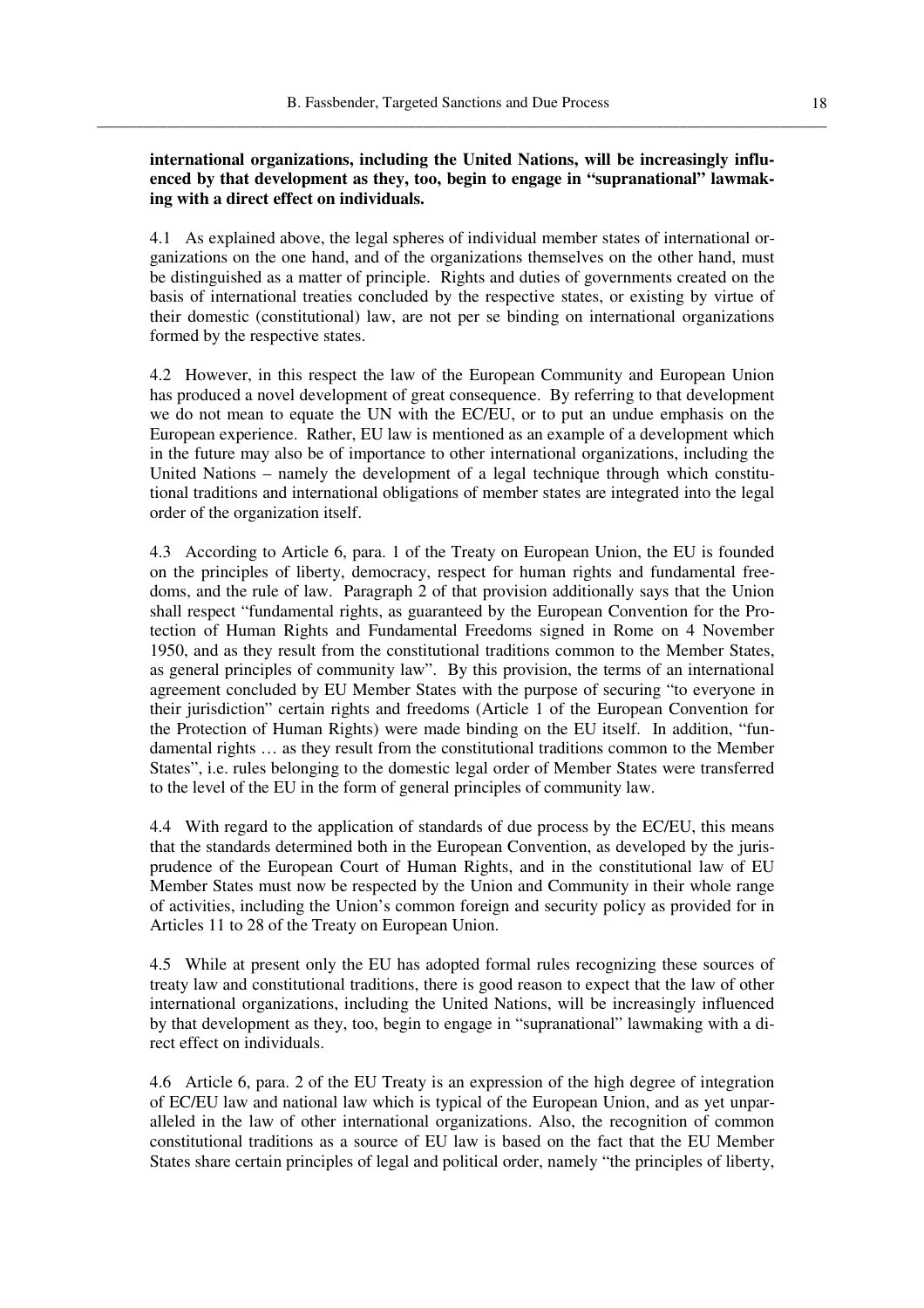democracy, respect for human rights and fundamental freedoms, and the rule of law" (Article 6, para. 1, of the Treaty on European Union). A similar degree of cohesion was already expressed by the states agreeing on the European Convention of Human Rights in 1950. In the Convention's preamble, they described themselves "as the governments of European countries which are likeminded and have a common heritage of political traditions, ideals, freedom and the rule of law". Article 4 of the Constitutive Act of the African Union of 2000 also mentions among the principles in accordance with which the African Union shall function "respect for democratic principles, human rights, the rule of law and good governance", the "promotion of social justice" and "respect for the sanctity of human life" (lit. m, n and o).

4.7 Although the Charter of the United Nations contains similar statements of values, in particular in the preamble and Article 1, for a long time the political divisions of the world prevented UN Member States from agreeing on their substance. However, since the antagonism of the former bloc systems was overcome, more and more such agreement could be found, as is apparent from many resolutions of the General Assembly in regard to human rights, democracy, the rule of law, and good governance. Thus, there is an increasingly broader basis for referring to the constitutional traditions and values common to the Member States of the United Nations as a source of UN law. Accordingly, such traditions and values concerning due process rights, as identified above (see *supra*, part 1), are already to be taken into account by the organs of the United Nations as regards an exercise of functions vis-à-vis individuals. *Mutatis mutandis*, the same holds true of human rights treaty obligations common to a great majority of UN Member States. Following the wording of Article 6, paragraph 2, of the Treaty on European Union quoted above (4.3), it is therefore possible to say that the United Nations shall respect fundamental rights, as guaranteed by the universal human rights treaties, and as they result from the constitutional traditions common to the Member States, as general principles of UN law.

**5. At present, customary international law does not provide for sufficiently clear rules which would oblige international (intergovernmental) organizations to observe standards of due process vis-à-vis individuals. To the extent that rules of customary law exist with respect to such standards, they address obligations of States in the sphere of domestic law, and not obligations of international organizations. However, a trend can be perceived widening the scope of customary law in regard to due process to include direct "governmental" action of international organizations vis-à-vis individuals. To this development, the law of the European Community (European Union) has strongly contributed.**

**The due process rights of individuals recognized as general principles of law are also applicable to international organizations as subjects of international law when they exercise "governmental" authority over individuals.**

5.1 There exists today broad agreement to the effect that many of the rules enunciated in the Universal Declaration of Human Rights have crystallized as customary international law, in particular the right to life, the prohibition of torture, the protection of personal freedom, and the prohibition of discrimination on racial grounds.<sup>48</sup>

<sup>48</sup> See Tomuschat, *supra* note 8, at p. 35, with further references.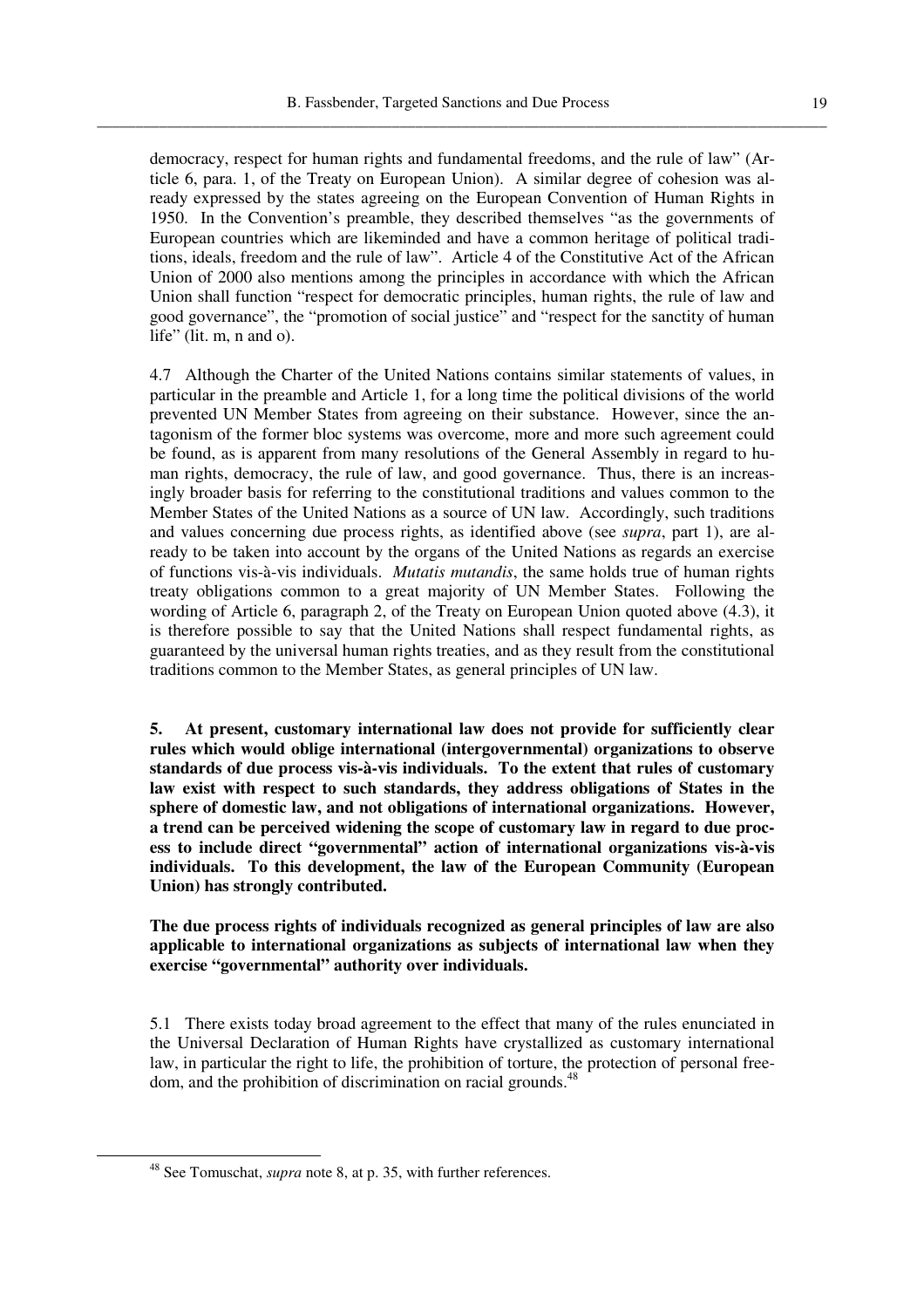5.2 It has been argued that the respective customary obligations are also binding on international organizations, as subjects of international law, to the extent that the organizations engage in activities which are likely to affect the mentioned rights of individuals.<sup>49</sup>

\_\_\_\_\_\_\_\_\_\_\_\_\_\_\_\_\_\_\_\_\_\_\_\_\_\_\_\_\_\_\_\_\_\_\_\_\_\_\_\_\_\_\_\_\_\_\_\_\_\_\_\_\_\_\_\_\_\_\_\_\_\_\_\_\_\_\_\_\_\_\_\_\_\_\_\_\_\_\_\_\_\_\_\_\_\_\_\_\_\_\_\_\_\_

5.3 However, as was mentioned before (see *supra*, part 3), international human rights law was primarily designed to protect human beings against their own state. In general, it was not considered necessary to secure protection against acts of "governmental" power with a direct impact on individuals issued by organs of international organizations, as there virtually were not any such acts. Accordingly, there was little room for a development of rules of customary international law about the obligation of international organizations to comply with standards of due process vis-à-vis individuals. The right to a fair and public hearing by an independent and impartial tribunal (Article 10 of the Universal Declaration) and other due process rights may today be a part of customary international law, as far as States are the addressees of those obligations.<sup>50</sup> But because of a lack of relevant practice and *opinio juris*, the same can presently not be said for international organizations in general, or the United Nations in particular.<sup>51</sup>

5.4 Nevertheless, a trend can be perceived widening the scope of customary international law to include direct "governmental" action of international organizations vis-à-vis individuals. To this development, the law of the European Community/European Union (EC/EU) has strongly contributed. As is well known, the European Community has been endowed with far-reaching powers over the whole breadth of the tasks it is mandated to perform.<sup>52</sup> According to Article 249 of the EC Treaty, the EC can make regulations, issue directives, and take decisions. All of these acts produce binding effects for their individual addressees. Consequently, a system of judicial protection against EC acts was established which is by and large equivalent to the protection offered in EC Member States at a national level, and in which established standards of due process are generally complied with. A person who is of the opinion that his or her rights have been breached by an act of Community power can either challenge that act directly by instituting proceedings before the Court of Justice of the European Communities (Article 230, para. 4 EC Treaty), or can contest national acts taken on the basis of European legislation before national tribunals which must then, under certain conditions, refer the case to the European Court of Justice.

5.5 Since the direct effect of Community law is still a unique feature unparalleled in the law of other international organizations, in particular universal organizations, it is currently not possible to deduce general rules of customary international law about judicial protection and due process from the law and practice of the European Union alone. But considering the degree to which the EC/EU has been a model for other regional international organizations, particularly in Latin America and in Africa, it is justifiable to say that EC/EU law can be regarded as a precedent which in the future will serve as a guide or pattern in analogous cases of direct "governmental" action taken by international organizations vis-àvis individuals.

<sup>49</sup> See August Reinisch, 'Governance Without Accountability?', in *German Yearbook of International Law*, vol. 44 (2001), pp. 270-306, at p. 281 *et seq.*, with further references.

<sup>50</sup> Certain due process rights, like the right to be heard, may also belong to *jus cogens*, i.e. rules from which no derogation is permitted, because they are "core rights directly related to human existence" (for this expression, see Tomuschat, *supra* note 8, at p. 35).

<sup>51</sup> See Reinisch, *supra* note 49, at pp. 282-286, with the conclusion that "[t]he problem of redress mechanisms in case of unlawful UN action remains an unsolved one".

<sup>52</sup> For this and the following, see Tomuschat, *supra* note 8, at p. 87.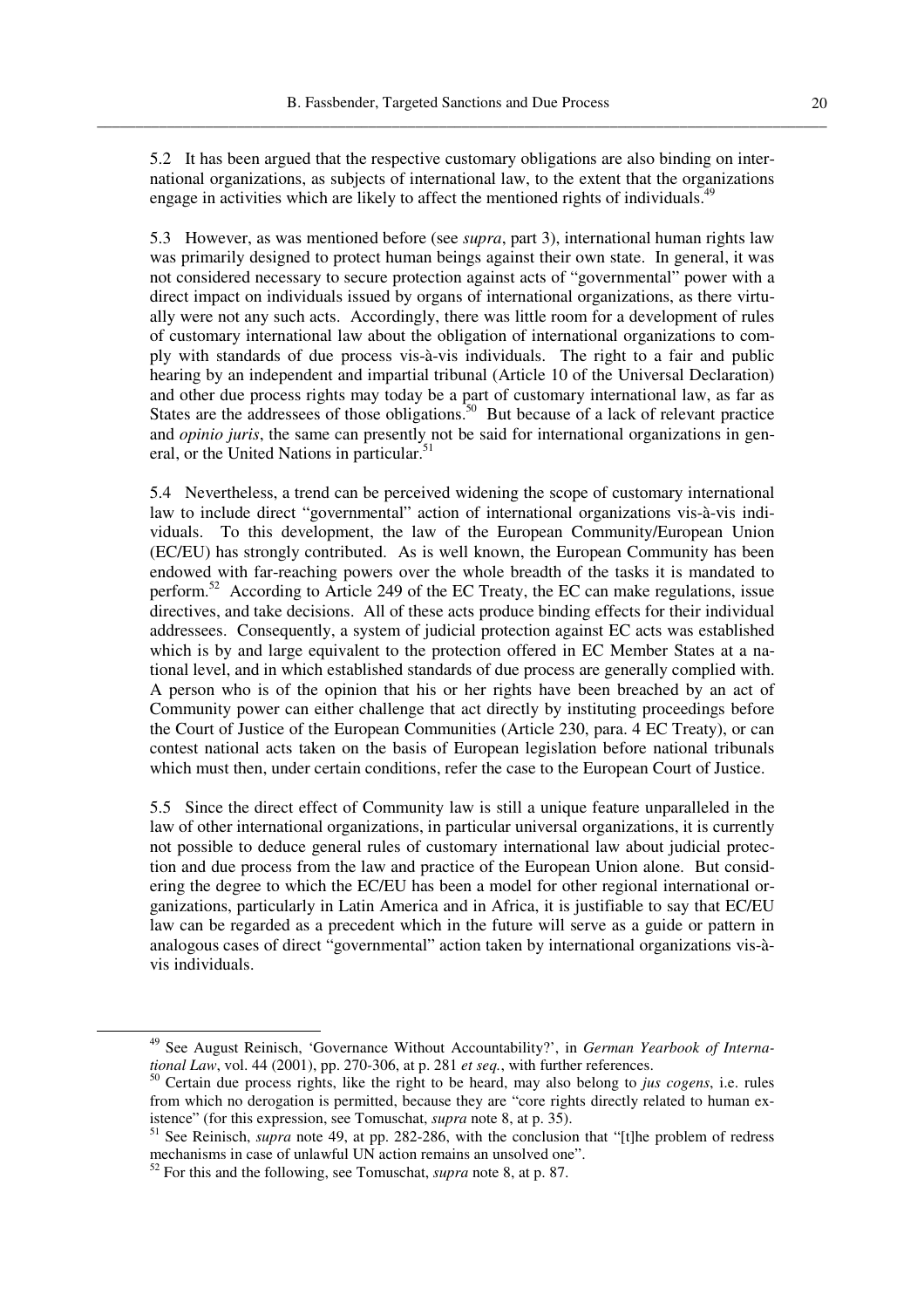5.6 As explained in part 1 above, certain standards of due process are concurrently recognized in the domestic (constitutional) law of a great number of States of all regions of the world. To that extent, they have become rules of international law in the form of general principles of law in the meaning of Article 38, para. 1, lit. c, of the ICJ Statute. Although the standards in question describe obligations of Governments vis-à-vis their citizens (and foreigners under their jurisdiction) in the sphere of domestic law, the general principles of international law which have arisen on the basis of those widely recognized standards are also applicable to international organizations as subjects of international law when those organizations exercise "governmental" authority over individuals.<sup>53</sup> However, if the constituent treaty of an international organization provides for specific rules, these rules prevail in accordance with the concept of *lex specialis derogat legi generali*. <sup>54</sup> If possible, an effort must be made to interpret the rules of the constituent treaty in accordance with the substance of the respective general principles of international law.

**6. The development of international human rights law, to which the work of the United Nations has decisively contributed, has given grounds for legitimate expectations that the UN itself, when its action has a direct impact on the rights and freedoms of an individual, observes standards of due process, or "fair and clear procedures", on which the person concerned can rely. This finding is in line with essential notions of the concept of international personality.**

6.1 To a considerable extent, the present state of international human rights law is a result of the constant endeavors of the United Nations.<sup>55</sup> The preamble of the UN Charter declared the determination of the peoples of the United Nations "to reaffirm faith in fundamental human rights, in the dignity and worth of the human person, in the equal rights of men and women". In the preamble, human rights appear right after the prevention of war among the principal goals of the United Nations. Article 1, para. 3 of the Charter defines as one of the purposes of the United Nations "to achieve international co-operation … in promoting and encouraging respect for human rights and for fundamental freedoms for all without distinction as to race, sex, language, or religion". According to Article 1, para. 4 of the Charter the UN shall be "a centre for harmonizing the actions of nations in the attainment of these common ends".<sup>56</sup> As Professor Hurst Hannum noted, "in perhaps no other area has the United Nations been so prolific or, some would argue, so successful as it

l

<sup>53</sup> See Dan Sarooshi, *International Organizations and Their Exercise of Sovereign Powers*, Oxford: Oxford University Press, 2005, at p. 16: "A domestic public or administrative law principle is arguably only applicable to the exercise by an international organization of governmental power where this principle can be identified as applying to the particular power within the domestic public and administrative law systems of a number of member States, since only then can it be considered as a general principle of law and thus a formal source of law applicable to international organizations". These conditions appear to be met in the case of certain due process rights of individuals. For the applicability of general principles of law in the law of international organizations, see generally Schermers & Blokker, *supra* note 42, at p. 984 *et seq.*

<sup>54</sup> See also Tomuschat, *supra* note 36, p. 335: "They [the general principles of law] provide a residual framework of general precepts for instances where treaty and custom are silent on how to resolve a specific legal issue."

<sup>55</sup> Of the extensive literature, I only mention Philip Alston (ed.), *The United Nations and Human Rights*, Oxford: Clarendon Press, 1992; Tom J. Farer & Felice Gaer, 'The UN and Human Rights: At the End of the Beginning', in Adam Roberts & Benedict Kingsbury (eds.), *United Nations, Di*vided World: The UN's Roles in International Relations, 2<sup>nd</sup> ed., Oxford: Clarendon Press, 1993, pp. 240-296; and Hurst Hannum, 'Human Rights', in Oscar Schachter & Christopher C. Joyner (eds.), *United Nations Legal Order*, vol. 1, Cambridge: Cambridge University Press, 1995, pp. 319-348.

<sup>&</sup>lt;sup>56</sup> For further references of the Charter to human rights, see Arts. 13(1b), 55(c), 62(2) and 76(c).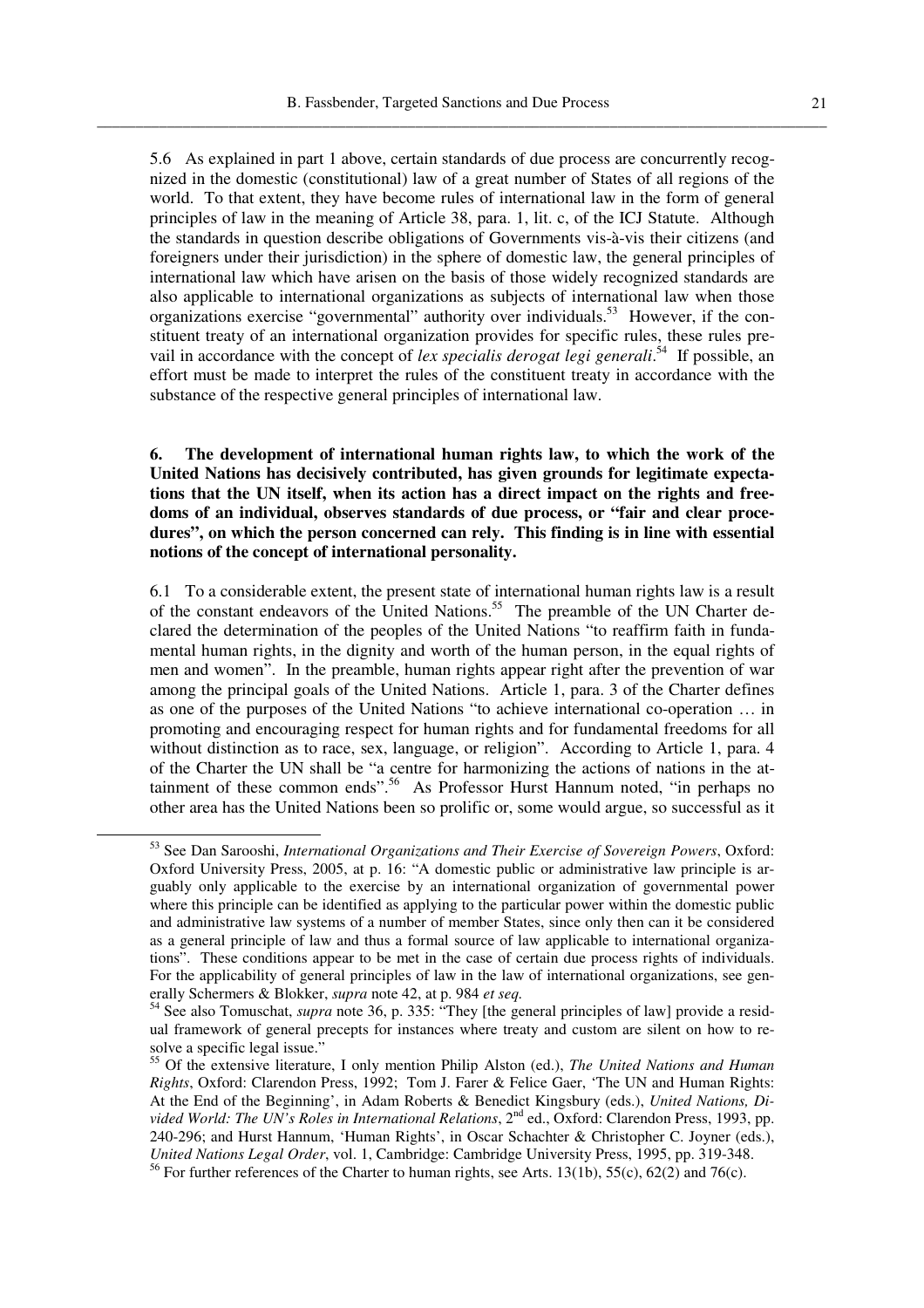has been in the adoption of new international norms for the protection of human rights".<sup>57</sup> Most recently, the UN General Assembly, when establishing the Human Rights Council, acknowledged "that peace and security, development and human rights are the pillars of the United Nations system and the foundations for collective security and well-being".<sup>58</sup>

\_\_\_\_\_\_\_\_\_\_\_\_\_\_\_\_\_\_\_\_\_\_\_\_\_\_\_\_\_\_\_\_\_\_\_\_\_\_\_\_\_\_\_\_\_\_\_\_\_\_\_\_\_\_\_\_\_\_\_\_\_\_\_\_\_\_\_\_\_\_\_\_\_\_\_\_\_\_\_\_\_\_\_\_\_\_\_\_\_\_\_\_\_\_

6.2 As mentioned before, the founders of the United Nations did not expect the Organization to exercise power or authority in a way that rights and freedoms of individual persons would be directly affected. Accordingly, they did not find it necessary to make human rights directly binding on the Organization.

6.3 However, in the meantime "the screen which originally separated the United Nations from the man on the street disappeared",<sup>59</sup> at least to a certain extent. Increasingly, the UN is entrusted with tasks of global governance that go beyond its traditional purposes and functions.<sup>60</sup> A number of developments, in particular in the context of peacekeeping operations and the international administration of territories, have made it a possibility that violations of human rights and international humanitarian law occur that are attributable to the  $UN<sup>61</sup>$  Accordingly, "the temporary exercise of governmental or quasi-governmental authority by an international organisation over private persons and enterprises within a particular territorial scope beyond district headquarters may […] give rise to claims that the acts performed by the organisation under that authority are illegal"<sup>62</sup>.

6.4 In the case of Chapter VII sanctions targeting individuals, those sanctions do have a direct impact on the rights and freedoms of individuals.<sup>63</sup> It is true that it is the Member States which must take the necessary measures of implementation by first enacting respective rules in accordance with the requirements of their domestic law, and secondly enforcing these rules against the individuals and entities concerned. As a matter of principle, UN Security Council resolutions are not self-executing in the domestic legal order of Member States, and the United Nations does not have at its disposal own means and mechanisms of enforcement. However, Member States do not possess any discretionary rights, i.e. rights to decide or act according to their own judgment or choice, with regard to the implementation of sanctions determined by the Security Council under Chapter VII of the UN Charter.<sup>64</sup> Instead, they must comply with the terms of the Council resolutions as they stand. In particular, Member States have no authority to review the names of individuals and entities specified by the responsible committee of the Security Council, with the aim of ascertaining whether the persons and entities indeed fall under the categories defined by the respective Council resolution.

 $\overline{a}$ 

<sup>57</sup> See Hannum, *supra* note 55, at p. 319.

 $58$  See General Assembly Res.  $60/251$  of 15 March 2006, preambular para. 6.

<sup>59</sup> Tomuschat, *supra* note 8, at p. 87.

 $60$  Reinisch, supra note 49, p. 270, speaks of "a global trend of shifting governance tasks from states (including their sub-entities) to non-state actors", i.e., private entities on the one hand, and inter- or supranational entities on the other hand.

<sup>61</sup> See, e.g., Mégret & Hoffmann, *supra* note 40, at p. 325 *et seq.*

<sup>62</sup> See Wellens, *supra* note 8, at p. 89.

 $63$  In the first place, existing sanctions regimes targeting individual persons affect the right to property, which is protected by regional human rights treaties and today possibly also by customary international law, the freedom of movement and the freedom of association. Sanctions may also affect the right to respect for family and private life and the right to seek and to enjoy in other countries asylum from persecution. Further, the right to reputation is affected which is a (civil) right in the meaning of Art. 14, para. 1, ICCPR and Art. 6, para. 1, of the European Convention of Human Rights.

<sup>64</sup> See *supra*, note 6.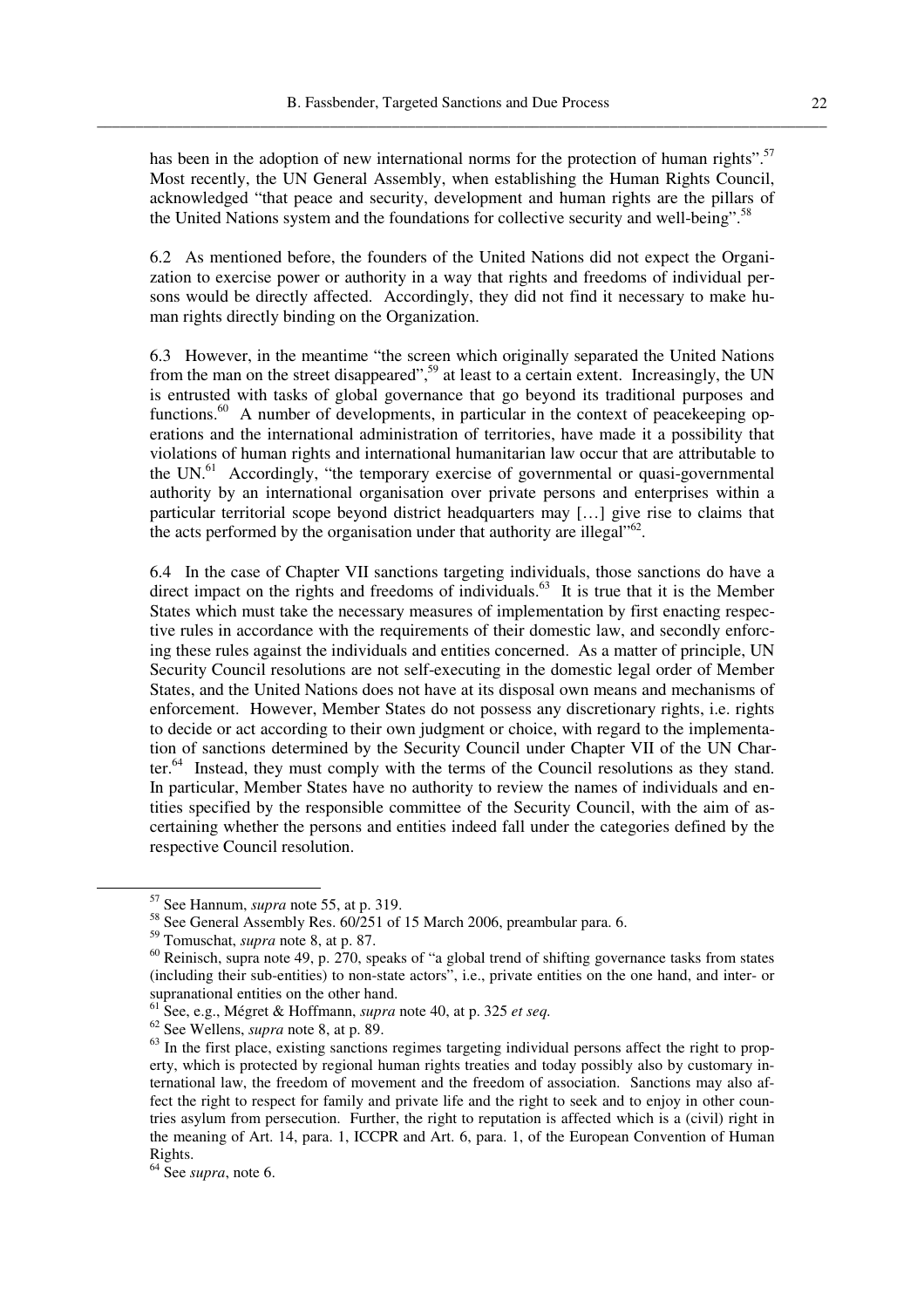6.5 The respective obligations prevail over any arising from other international agreements or customary international law (Article 103 UN Charter), and in its relationship to the United Nations, a Member State may not invoke the provisions of its internal law, including its constitutional law, as justification for its failure to implement a binding resolution of the Security Council (see Article 27 of the Vienna Convention on the Law of Treaties of 1969).

6.6 It follows from the foregoing that Chapter VII sanctions targeting individuals have a direct impact on the rights and freedoms of the individuals and entities concerned, and that the United Nations cannot deny its respective responsibility.<sup>65</sup> In that situation, there is a legitimate expectation that the UN, through its organs, observes standards of due process, or "fair and clear procedures", on which the person concerned can rely.<sup>66</sup> If the UN rejected such standards as being of no importance or consequence for its own action vis-à-vis individuals, it violated the legal maxim of *venire contra factum proprium*<sup>67</sup> which is general principle of law as defined by Article 38, para. 1, lit. c of the ICJ Statute. The United Nations would contradict itself if, on the one hand, it constantly admonished its Member States to respect human rights and, on the other hand, it refused to respect the same rights when relevant to its own action. As another author wrote, "[i]t is self-evident that the Organization is obliged to pursue and try to realize its own purpose."<sup>68</sup>

6.7 This finding is also in line with essential notions of the concept of international personality. As the International Court of Justice ruled, "the rights *and duties* of an entity such as the [United Nations] Organization must depend upon its purposes and functions as specified or implied in its constituent documents and developed in practice."<sup>69</sup> The application of the doctrine of implied powers in the law of international organizations must lead to a recognition of implied duties or obligations. In other words, if the recognized practice of an organization develops in a way that it exercises direct authority over individuals, a corresponding duty of that organization to observe standards of due process arises under international law.

**7. It was already anticipated by the drafters of the Universal Declaration of Human Rights that the respect for and observance of human rights and fundamental freedoms called for by the Declaration would not only be demanded from States but also from other bodies and institutions exercising elements of governmental authority, including international organizations.**

 $\overline{a}$ 

<sup>65</sup> See also Tomuschat, *supra* note 8, at p. 85.

<sup>66</sup> See also August Reinisch, 'Developing Human Rights and Humanitarian Law Accountability of the Security Council for the Imposition of Economic Sanctions', in *American Journal of International Law*, vol. 95 (2001), pp. 851-872, at p. 869: "When the United Nations–the major promoter of human rights in the international arena–takes enforcement action, it can be legitimately held to show respect for human rights in an exemplary fashion."

<sup>67</sup> *Venire contra factum proprium (nemini licet / nulli conceditur / non valet)*: No one is allowed to act contrary to, or inconsistent with, one's own behaviour. See Detlef Liebs, *Lateinische Rechtsregeln und Rechtssprichwörter*, 3rd ed., Munich, 1983, p. 216. For the relationship between this rule and the concept of estoppel, see Robert Kolb, *La bonne foi en droit international public. Contribution à l'étude des principes généraux de droit*, Paris, 2000, p. 357 *et seq.*

<sup>68</sup> See Zenon Stavrinides, 'Human Rights Obligations under the United Nations Charter', in *International Journal of Human Rights*, vol. 3 (1999), p. 38 *et seq.*, at p. 40. See also Mégret & Hoffmann, *supra* note 40, at 317 *et seq.*

<sup>69</sup> ICJ, *Reparations for Injuries Case*, ICJ Reports 1949, p. 180 (emphasis added).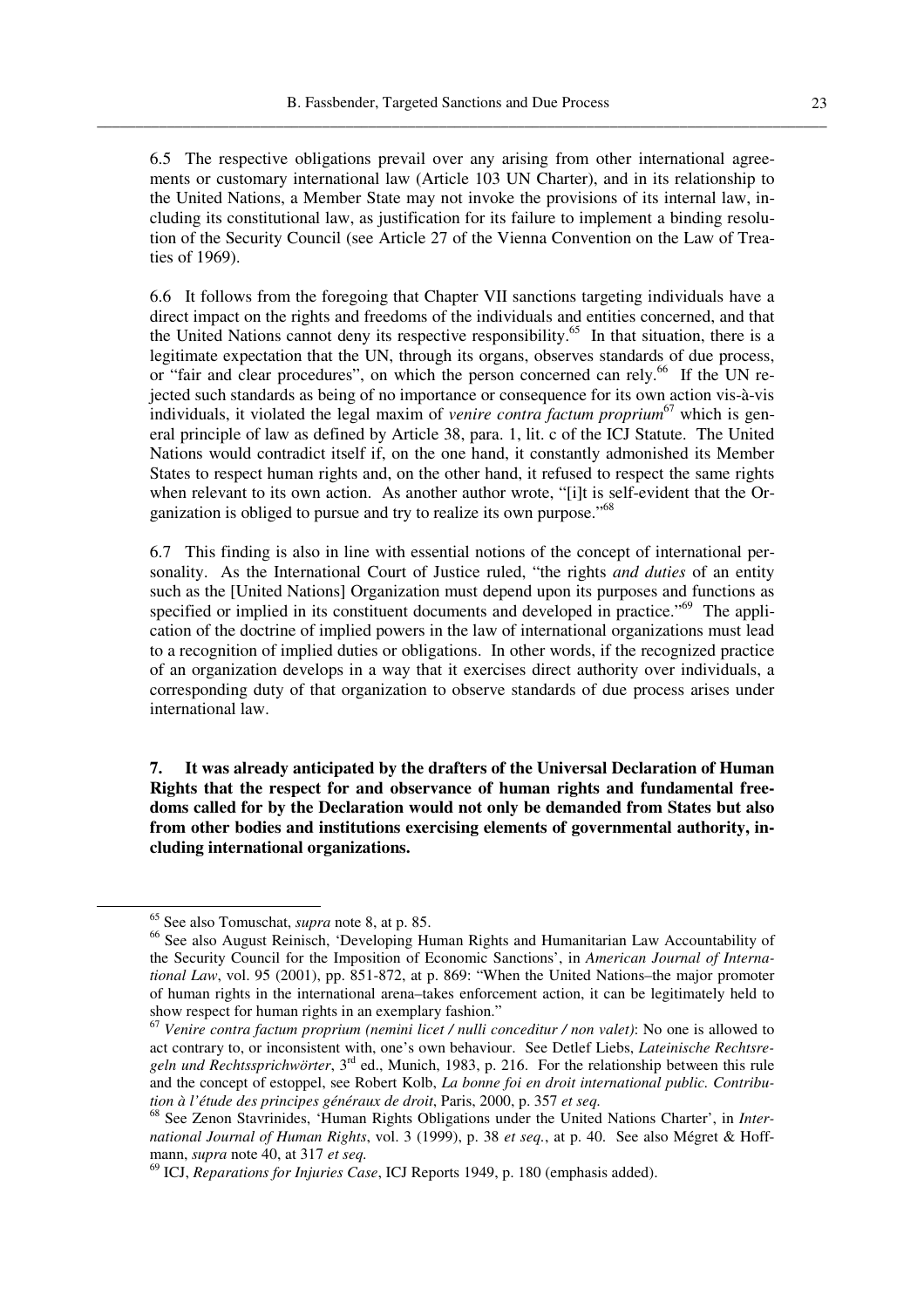7.1 While addressing, in the first place, human rights obligations of States, the drafters of the Universal Declaration of Human Rights anticipated that in the future other bodies and institutions, including international organizations, would also exercise "elements of governmental authority"<sup>70</sup> so that the scope of the Declaration should reach beyond the performance of States. The language of the Universal Declaration is indeed broad enough to cover also official acts of international organizations, such as the United Nations. For instance, the preamble of the Declaration states that "human rights should be protected by the rule of law", and that the General Assembly proclaims the Declaration "as a common standard of achievement for all peoples and all nations" to be kept in mind by "every individual and every organ of society". By "progressive measures, national and international", the "universal and effective recognition and observance" of human rights and freedoms shall be secured.

7.2 According to Article 2 of the Declaration, "everyone is entitled to all the rights and freedoms set forth in this Declaration", and "no distinction shall be made on the basis of the political, jurisdictional or international status of the country to which a person belongs, whether it be independent, trust, non-self-governing or under any other limitation of sovereignty". In Article 28 it is declared that "[e]veryone is entitled to a social *and international order* in which the rights and freedoms set forth in this Declaration can be fully realized". $71$ 

7.3 Further, the individual rights proclaimed in the Declaration are formulated in a way to make it clear that every body or institution exercising governmental authority vis-à-vis individuals, or elements thereof, shall be bound by them. Articles 3 and 6 of the Declaration, for instance, say that "[e]veryone has the right to life, liberty and the security of person" and "the right to recognition everywhere as a person before the law".

7.4 That reading of the Universal Declaration has been confirmed by many resolutions of the UN General Assembly, as well as the Vienna Declaration adopted by the World Conference on Human Rights in 1993.<sup>72</sup> The World Conference declared, *inter alia*, "that the promotion and protection of human rights is a matter of priority for the international community". It further expressed the view that "[t]he promotion and protection of all human rights and fundamental freedoms must be considered as a priority objective of the United Nations in accordance with its purposes and principles", and that "the promotion and protection of all human rights is a legitimate concern of the international community" (paragraph 4). Paragraph 13 of the Vienna Declaration opens with the following statement: "There is a need for States *and international organizations*, in cooperation with nongovernmental organizations, *to create favourable conditions at the* national, regional and *international levels to ensure the full and effective enjoyment of human rights*."<sup>73</sup>

**8. Notwithstanding the growing legal importance, for the United Nations, of human rights treaty law on the one hand and constitutional values and traditions common to UN Member States on the other hand (see** *supra***, parts 4 and 6), and the extension of rules of customary international law and general principles of law about due process**

 $70$  This expression is taken from the ILC Articles on Responsibility of States for Internationally Wrongful Acts (Annex to UN General Assembly Res. 56/83 of 12 December 2001), Arts. 5, 6, 7 and 9.

<sup>71</sup> Emphasis added.

<sup>72</sup> For relevant excerpts from the Vienna Declaration and Programme of Action of 1993, see *infra* part F.I.

 $73$  Emphasis added.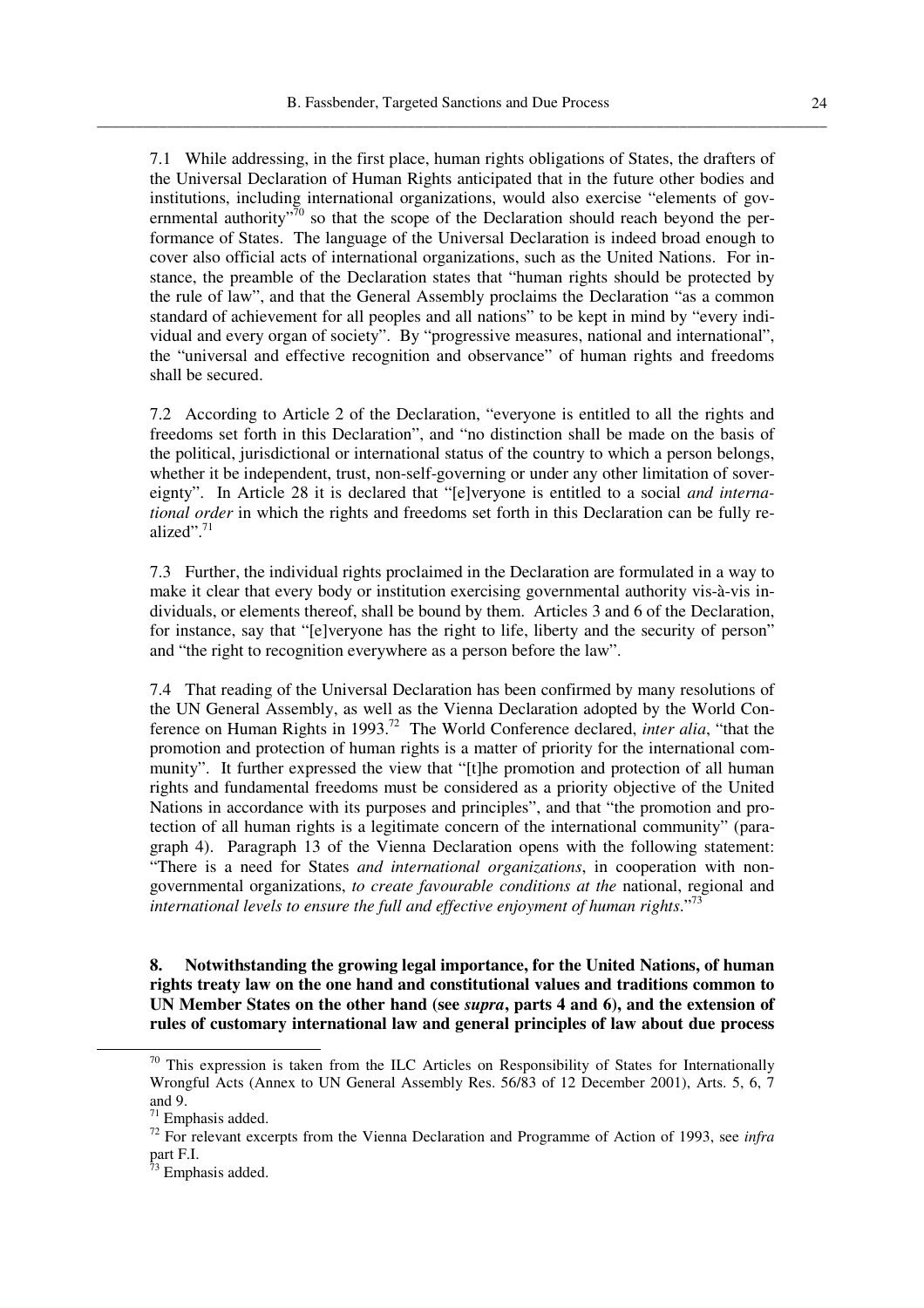**to international organizations (see** *supra***, part 5), the principal source of human rights obligations of the United Nations is the UN Charter. All UN organs are bound to comply with the rules of the Charter as the constitution of the United Nations. Today, the Charter obliges the organs of the United Nations, when exercising the functions assigned to them, to respect human rights and fundamental freedoms of individuals to the greatest possible extent.**

8.1 The United Nations is an organization based on the concept of the rule of law. The organs of the UN are bound to comply with the rules of the UN Charter, which is the constitution of the United Nations.<sup>74</sup>

8.2 In the preamble of the UN Charter, the peoples of the United Nations have declared their determination "to reaffirm faith in fundamental human rights, in the dignity and worth of the human person, in the equal rights of men and women". Article 1, paragraph 3 of the Charter defines as one of the purposes of the United Nations "to achieve international co-operation … in promoting and encouraging respect for human rights and for fundamental freedoms for all without distinction as to race, sex, language, or religion". However, as explained above, the founders of the United Nations did not expect the Organization to exercise power or authority over individual persons in a way that their rights and freedoms would be directly affected. Accordingly, they did not find it necessary to make human rights directly binding on the Organization, and to define such binding rules in the Charter.

8.3 But as a constitution, the UN Charter is a "living instrument".<sup>75</sup> Early after the San Francisco Conference, an eminent international lawyer, Professor J.L. Brierly of Oxford University, wrote about the Charter that "constitutions always have to be interpreted and applied, and in the process they are overlaid with precedents and conventions which change them after a time into something very different from what anyone, with only the original text before him, could possibly have foreseen".<sup>76</sup> More recently, the United Nations was called "an entire system which is in constant movement, not unlike a national constitution whose original texture will be unavoidably modified by thick layers of political practice and jurisprudence."<sup>77</sup> By way of example, one can mention as such changes caused by practice and new insight the Uniting for Peace resolution of 1950, the codification and development of Charter principles and rules by the General Assembly, the development of peacekeeping operations, and the expansion of the concept of international peace and security in the practice of the Security Council.

8.4 Following the adoption of the Charter, human rights, which at the international level in 1945 were still moral postulates and political principles only, have become legal obligations of States under international treaty and customary law. This is essentially due to the incessant work of the organs of the United Nations, in particular the General Assembly and

<sup>&</sup>lt;sup>74</sup> For the concept of the UN Charter as a constitution, see Bardo Fassbender, 'The United Nations Charter as Constitution of the International Community', in *Columbia Journal of Transnational Law*, vol. 36 (1998), pp. 529-619, and *Idem*, 'The Meaning of International Constitutional Law', in Ronald St. John Macdonald & Douglas M. Johnston (eds.), *Towards World Constitutionalism: Issues in the Legal Ordering of the World Community*, Leiden: Martinus Nijhoff Publishers, 2005, pp. 837-851.

<sup>75</sup> For this notion, see Fassbender, The UN Charter, *supra* note 74, at 594 *et seq.*

<sup>76</sup> See J.L. Brierly, 'The Covenant and the Charter', in *British Year Book of International Law*, vol. 23 (1946), at p. 83.

<sup>77</sup> See Christian Tomuschat, 'Obligations Arising for States Without or Against Their Will', in *Recueil des Cours*, vol. 241 (1993), pp. 195-374, at p. 251 *et seq.*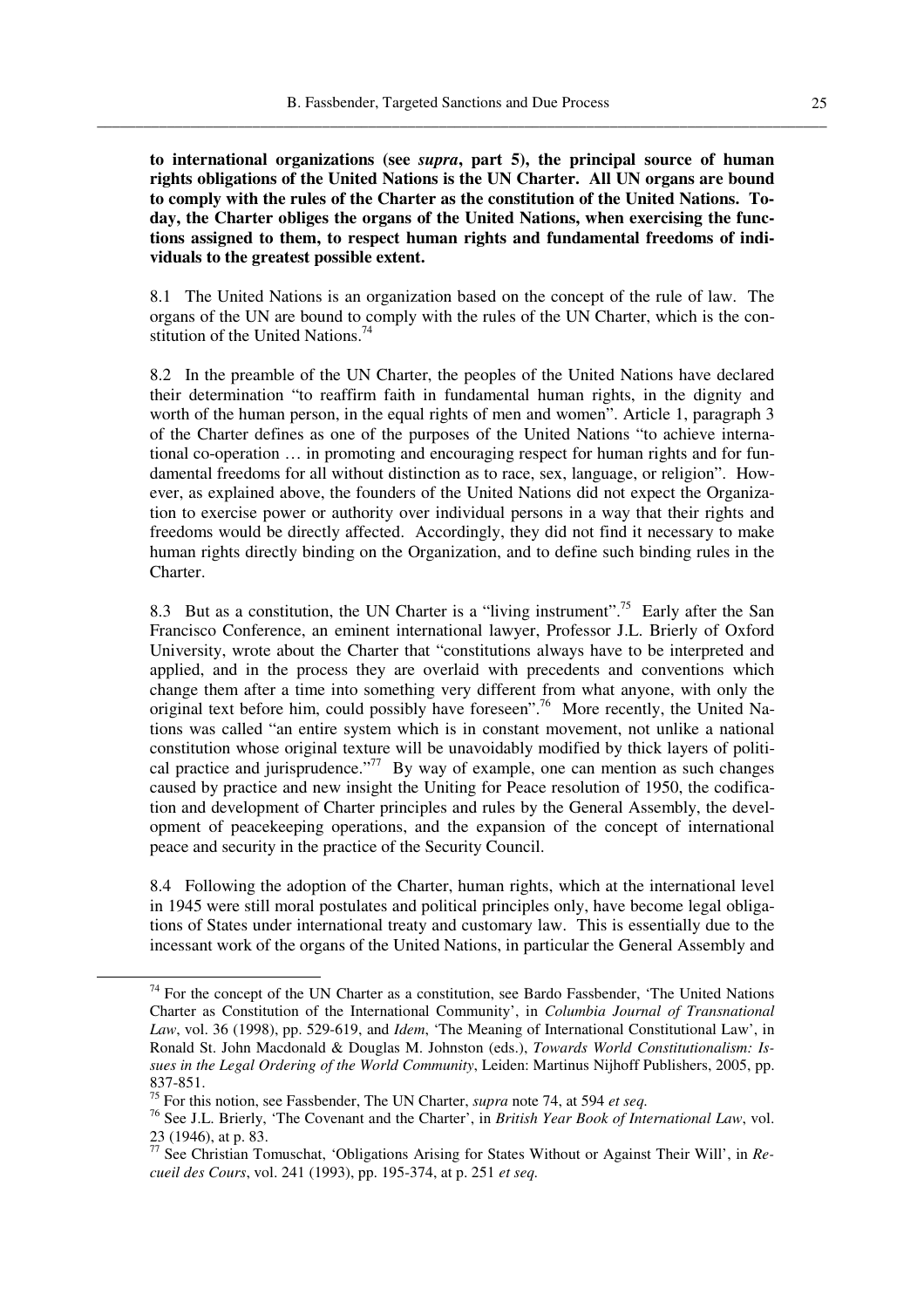the Commission on Human Rights. The Universal Declaration of Human Rights, the Convention on the Prevention and Punishment of Genocide of 1948, the Convention on the Elimination of Racial Discrimination of 1965 and the two Human Rights Covenants of 1966 have become part of the constitutional foundation of the international community. In the preamble of the International Covenant on Civil and Political Rights, the States Parties to the Covenant declared, *inter alia*, that "in accordance with the principles proclaimed in the Charter of the United Nations, recognition of the inherent dignity and of the equal and inalienable rights of all members of the human family is the foundation of freedom, justice and peace in the world".

8.5 Another process has, as mentioned above, led the United Nations to exercise governmental or quasi-governmental authority over private persons and enterprises, in particular in the context of peacekeeping operations and the temporary administration of territories (see *supra*, part 6). Sanctions imposed by the Security Council on individuals in accordance with Chapter VII of the UN Charter have a direct impact on the rights and freedoms of individuals.

8.6 In consequence of this dual progress – the coming into existence of a firmly recognized body of human rights in international law, promoted by the United Nations, and the expansion of functions of the UN into new areas resulting in acts with a direct impact on the rights of individuals –, the mentioned references of the UN Charter to human rights have developed into rules embodying direct human rights obligations of the organs of the United Nations. Today, the Charter obliges the organs of the United Nations, when exercising the functions assigned to them, to respect human rights and fundamental freedoms of individuals to the greatest possible extent.<sup>78</sup> The United Nations cannot attain its purpose of achieving "international co-operation … in promoting and encouraging respect for human rights and fundamental freedoms for all" (Article 1, paragraph 3 of the UN Charter) if it disregards these rights when exercising jurisdiction over individuals.<sup>79</sup> In the absence of a specification of such rights and freedoms in the Charter itself, the Universal Declaration of Human Rights and the International Covenant on Civil and Political Rights serve, first and foremost, as a relevant standard. This author agrees with Professor I. Brownlie who said: "Even if the political organs [of the UN] have a wide margin of appreciation in determining that they have competence by virtue of Chapter VI oder Chapter VII, and further, in making dispositions to maintain or restore international peace and security, it does not follow that the selection of the modalities of implementation is unconstrained by legality. Indeed when the rights of individuals are involved, the application of human rights standards is a legal necessity. Human rights now form part of the concept of the international public order".<sup>80</sup>

8.7 In the practice of the UN, the aforementioned principles have been expressly recognized in two important areas. With regard to UN peacekeeping operations, the UN Secretary-General in 1999 promulgated "fundamental principles and rules of international humanitarian law applicable to United Nations forces conducting operations under United

<sup>78</sup> For discussion, with special emphasis on the Security Council, see Reinisch, *supra* note 66, at p. 853 *et seq.*

 $79$  See Walter Kälin, Comments on a draft of the present study, 27 February 2006 (on file with author).

<sup>&</sup>lt;sup>80</sup> See Ian Brownlie, 'The Decisions of Political Organs of the United Nations and the Rule of Law', in R. St. J. Macdonald (ed.), *Essays in Honour of Wang Tieya*, Dordrecht: Martinus Nijhoff, 1993, pp. 91-102, at p. 102.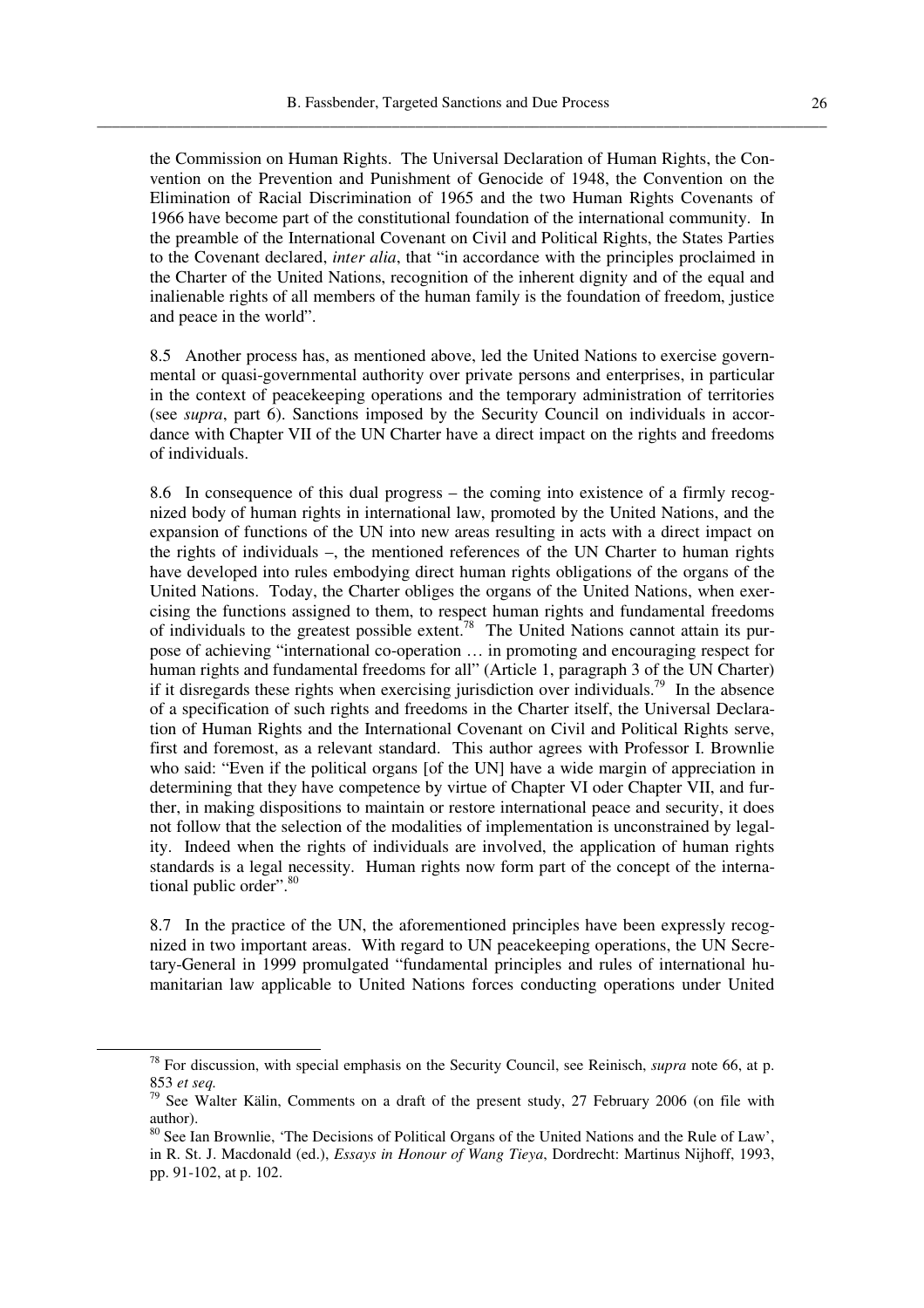Nations command and control".<sup>81</sup> In East Timor and Kosovo, respectively, the UN Transitional Administration in East Timor (UNTAET) and the UN Interim Administration in Kosovo (UNMIK) proclaimed the "applicability" of human rights standards by stipulating that "[i]n exercising their functions, all persons undertaking public duties or holding public office [in the respective territories] shall observe internationally recognized human rights standards".<sup>82</sup>

\_\_\_\_\_\_\_\_\_\_\_\_\_\_\_\_\_\_\_\_\_\_\_\_\_\_\_\_\_\_\_\_\_\_\_\_\_\_\_\_\_\_\_\_\_\_\_\_\_\_\_\_\_\_\_\_\_\_\_\_\_\_\_\_\_\_\_\_\_\_\_\_\_\_\_\_\_\_\_\_\_\_\_\_\_\_\_\_\_\_\_\_\_\_

**9. The human rights and fundamental freedoms which the organs of the United Nations are obliged to respect by virtue of the UN Charter include rights of due process, or "fair and clear procedures", which must be guaranteed whenever the Organization is taking action that adversely affects, or has the potential of adversely affecting, the rights and freedoms of individuals.**<sup>83</sup>

**10. The exact scope and intensity of those Charter-based rights of due process of individuals whose rights and freedoms are directly affected by acts of the United Nations is not generally predefined. Dependent on the circumstances of a particular situation, appropriate standards must be determined, suited to that situation, paying due regard to the nature of the affected rights and freedoms and the extent to which action taken by the UN is likely adversely to affect those rights and freedoms. In the first place, such a determination of standards is a responsibility of the organ the action of which is directly affecting rights and freedoms of individuals.**<sup>84</sup>

**11. When imposing sanctions on individuals in accordance with Chapter VII of the UN Charter, the Security Council must strive for discharging its principal duty to maintain or restore international peace and security while, at the same time, respecting the human rights and fundamental freedoms of targeted individuals to the**

See 'Observance by United Nations forces of international humanitarian law', Secretary-General's Bulletin, UN doc. ST/SGB/1999/13 of 6 August 1999, reprinted in: *International Legal Materials*, vol. 38 (1999), p. 1656. *Cf.* Daphna Shraga, 'UN Peacekeeping Operations: Applicability of International Humanitarian Law and Responsibility for Operations-Related Damage', in *American Journal of International Law*, vol. 94 (2000), pp. 406-412; and Wellens, *supra* note 8, at pp. 162-166. For an overview of the previous debate over the applicability of international humanitarian law to UN operations, see Daphna Shraga, 'The United Nations as an actor bound by international humanitarian law', in Luigi Condorelli et al. (eds.), *Les Nations Unies et le droit international humanitaire – The United Nations and International Humanitarian Law*, Paris: Editions Pedone, 1996, pp. 317-338.

<sup>&</sup>lt;sup>82</sup> See UNTAET, Reg. No. 1999/1, 'On the Authority of the Transitional Administration in East Timor', Doc. UNTAET/REG/1999/1 of 27 November 1999; UNMIK, Reg. No. 1999/1, 'On the Authority of the Interim Administration in Kosovo', Doc. UNMIK/REG/1999/1 of 25 July 1999. *Cf.* Mégret & Hoffmann, *supra* note 40, at p. 333 *et seq.*

See also the 1957 resolution of the Institut de droit international, demanding that for every decision of an international organ or organisation that affects private rights or interests, appropriate procedures should be provided in order to settle, by judicial or arbitral methods, any juridical differences that might arise from such a decision. See *Annuaire de l'Institut de droit international*, vol. 47(2) (1957), p. 488. For discussion, see Wellens, *supra* note 8, at p. 95.

<sup>&</sup>lt;sup>84</sup> See also Wellens, *supra* note 8, at p. 170: "Given the proliferation of their activities and the ensuing variety of disputes involving international organisations as a respondent party, it would be unwise and unrealistic to attempt and to expect to accommodate adequately the diversity of claims by providing one single, comprehensive, all-encompassing remedial mechanism."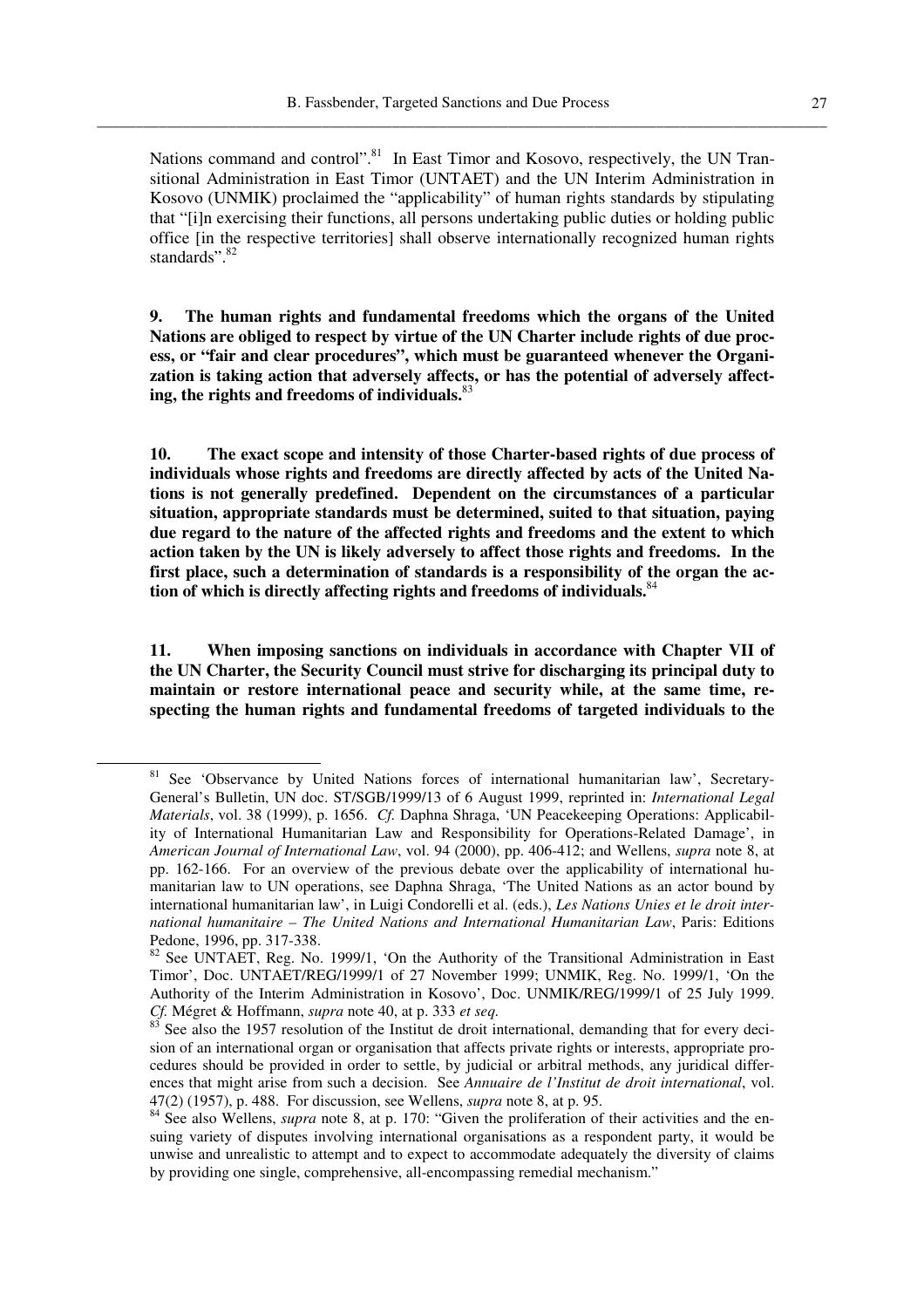**greatest possible extent.**<sup>85</sup> **There is a duty of the Council duly to balance the general and particular interests which are at stake. Every measure having a negative impact on human rights and freedoms of a particular group or category of persons must be necessary and proportionate to the aim the measure is meant to achieve.**<sup>86</sup>

\_\_\_\_\_\_\_\_\_\_\_\_\_\_\_\_\_\_\_\_\_\_\_\_\_\_\_\_\_\_\_\_\_\_\_\_\_\_\_\_\_\_\_\_\_\_\_\_\_\_\_\_\_\_\_\_\_\_\_\_\_\_\_\_\_\_\_\_\_\_\_\_\_\_\_\_\_\_\_\_\_\_\_\_\_\_\_\_\_\_\_\_\_\_

**12. While the circumstances and modalities of particular sanctions regimes may require certain adjustments or exceptions, the rights of due process, or "fair and clear procedures", to be guaranteed by the Security Council in the case of sanctions imposed on individuals and "entities" under Chapter VII of the UN Charter should include the following elements:**

**(***a***) the right of a person or entity against whom measures have been taken to be informed about those measures by the Council, as soon as this is possible without thwarting their purpose;**

**(***b***) the right of such a person or entity to be heard by the Council, or a subsidiary body, within a reasonable time;**

**(***c***) the right of such a person or entity of being advised and represented in his or her dealings with the Council;**

**(***d***) the right of such a person or entity to an effective remedy against an individual measure before an impartial institution or body previously established.**

12.1 The rights listed under (a) to (d) constitute the minimum standards of "fair and clear procedures" in a legal order committed to the idea of the rule of law (see also *supra*, part 1). This appears from a comparative analysis of the respective guarantees in international human rights treaties and national constitutional law (see *supra*, part 1). The legal obligation of the Security Council to guarantee these minimum standards directly results from the UN Charter (see *supra*, parts 8 and 9), in accordance with general principles of international law protecting due process rights of individuals (see *supra*, part 5).

12.2 An individual against whom measures have been taken by the Council should be given the right directly to deal with the Council or a responsible subsidiary body, either in person or through a representative. The present system, which only allows a person to approach the Council via a Government of a Member State, is inadequate. Since it relies on greatly differing national rules about diplomatic protection, it violates the right to equality before the law as guaranteed by Articles 2 and 7 of the Universal Declaration of Human Rights.

<sup>85</sup> See also the Judgment of the Court of First Instance in the *Yusuf* case, *supra* note 6, paras. 279 *et seq.*: "[T]he Charter of the United Nations itself presupposes the existence of mandatory principles of international law, in particular, the protection of the fundamental rights of the human person. In the preamble to the Charter, the peoples of the United Nations declared themselves determined to 'reaffirm faith in fundamental human rights, in the dignity and worth of the human person'. In addition, it is apparent from Chapter I of the Charter, headed 'Purposes and Principles', that one of the purposes of the United Nations is to encourage respect for human rights and for fundamental freedoms. Those principles are binding on the Members of the United Nations as well as on its bodies. Thus, under Article 24(2) of the Charter of the United Nations, the Security Council, in discharging its duties under its primary responsibility for the maintenance of international peace and security, is to act 'in accordance with the Purposes and Principles of the United Nations'. The Security Council's powers of sanction in the exercise of that responsibility must therefore be wielded in compliance with international law, particularly with the purposes and principles of the United Nations."

<sup>&</sup>lt;sup>86</sup> For the principle of proportionality as a limit to the Security Council's discretion under Chapter VII of the UN Charter, see Nicolas Angelet, 'International Law Limits to the Security Council', in Vera Gowlland-Debbas (ed.), *United Nations Sanctions and International Law*, The Hague: Kluwer Law International, 2001, pp. 71-82, at pp. 72-74.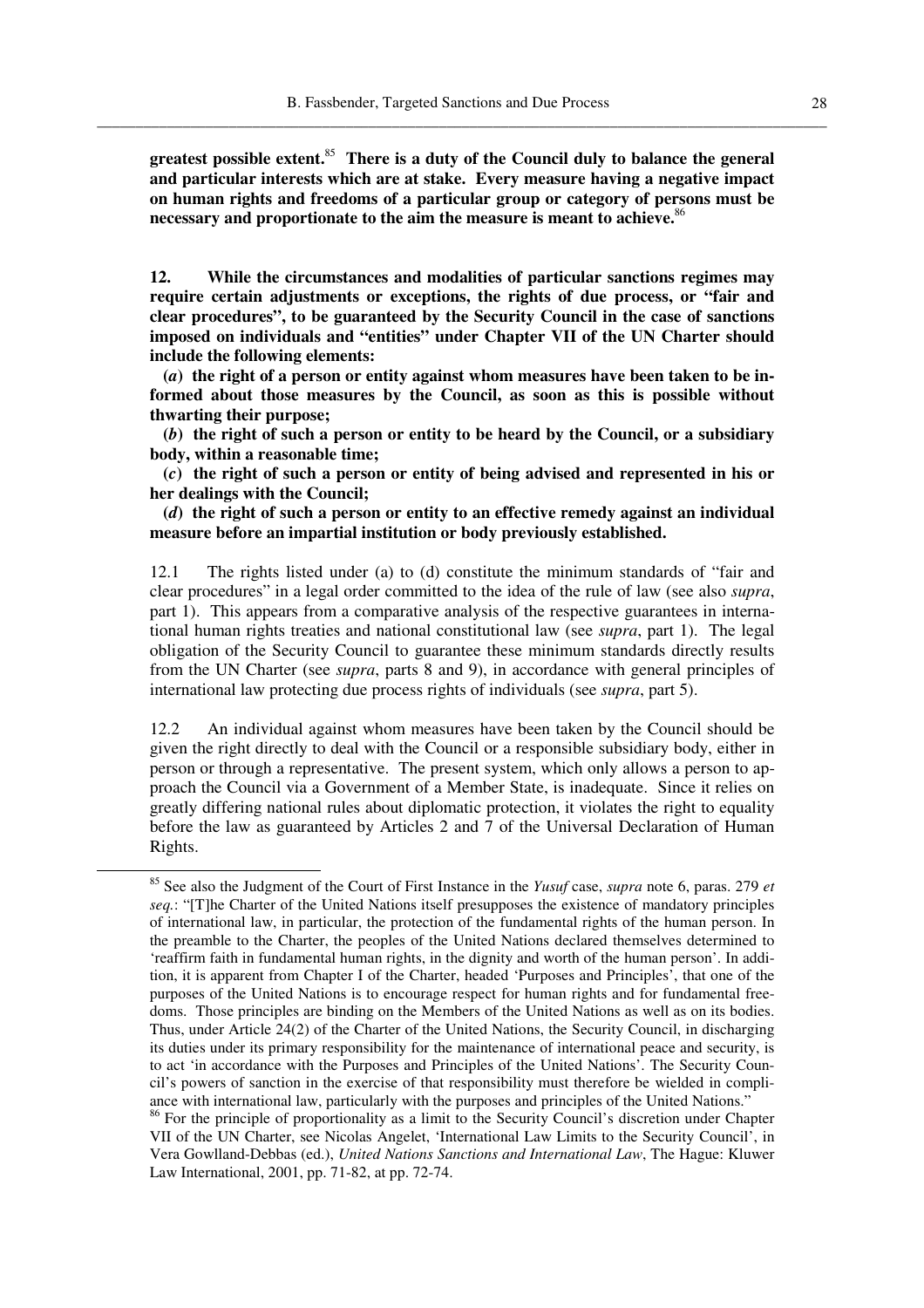12.3 As is known, the consideration of individual communications by the Human Rights Committee and the other existing treaty bodies takes place on paper only. Parties are neither entitled to appear to present oral argument or evidence, nor are they invited to do so. The desirability of oral hearings has been raised by some commentators, suggesting that they would facilitate the determination of disputed issues of fact and save time in the overall process of consideration of a complaint. However, so far concerns about the time and resources that the use of oral hearings would involve have prevailed. $87$  Whereas the applicable due process standards do not mandatorily require oral hearings by the Security Council or a subsidiary body, further reflection is needed about the possibility and merits of an introduction of such hearings.

12.4 The right of a person to an effective remedy relates to a measure taken by the Council only insofar as that measure individually affects the person in question. The right does not relate to the measure of the Council *in abstractu*. In other words, an individual person cannot contend that a resolution adopted by the Council as such is unlawful under the UN Charter.<sup>88</sup> A person can only allege that he or she does not belong to the group or category of persons targeted with certain sanctions as defined in the respective resolution because the necessary conditions are not met in the individual case. For instance, a person can claim that there has been a confusion of names to his or her disadvantage, or that he or she in fact never supported a terrorist group or organization in any way. A person must also be given the right to prove that certain conditions specified in a Council resolution are no longer met in the individual case.

12.5 By way of analogy, the sanctions resolutions of the Security Council can be regarded as "legislative" acts<sup>89</sup> which in principle cannot be challenged by an individual, whereas the listing of an individual name by a Council committee constitutes an individual "administrative" measure which the person concerned is entitled to challenge for the reasons mentioned above. Only exceptionally, when a Council resolution itself specifies individual names, can a person concerned take action against the resolution insofar as it is an individual measure.

12.6 This understanding of a listing of an individual as a measure of an administrative character corresponds to the assumption that sanctions imposed on an individual person by the Security Council are not penalties imposed on account of a criminal offence committed by that person.<sup>90</sup> Instead, measures taken against an individual in accordance with Chapter VII of the UN Charter must have the same purpose and rationale as measures taken against

 $\overline{a}$ 

<sup>&</sup>lt;sup>87</sup> See Andrew Byrnes, 'An Effective Complaints Procedure in the Context of International Human Rights Law', in Anne F. Bayefsky (ed.), *The UN Human Rights Treaty System in the 21st Century*, The Hague: Kluwer Law International, 2000, pp. 139-162, at 148 *et seq*.

<sup>&</sup>lt;sup>88</sup> Judicial review of Security Council resolutions is a responsibility which could only be entrusted to the International Court of Justice. There is an extensive literature addressing this issue. See Bardo Fassbender, 'Quis judicabit? The Security Council, Its Powers and Its Legal Control' (Review Essay), in *European Journal of International Law*, vol. 11 (2000), pp. 219-232; John Dugard, 'Judicial Review of Sanctions', in *United Nations Sanctions and International Law*, *supra* note 86, pp. 83-91.

<sup>89</sup> For the concept of the Council as a legislative body, see, e.g., Paul C. Szasz, 'The Security Council Starts Legislating', in *American Journal of International Law*, vol. 96 (2002), pp. 901-905.

<sup>90</sup> But see Iain Cameron, *The ECHR, Due Process and UN Security Council Counter-Terrorism Sanctions*, Report prepared for the Council of Europe, 6 February 2006, at p. 2: "The effects of blacklisting [a person] may be sufficiently serious to be the 'determination of a criminal charge', triggering the application of Article 6 [of the European Convention of Human Rights] in its entirety."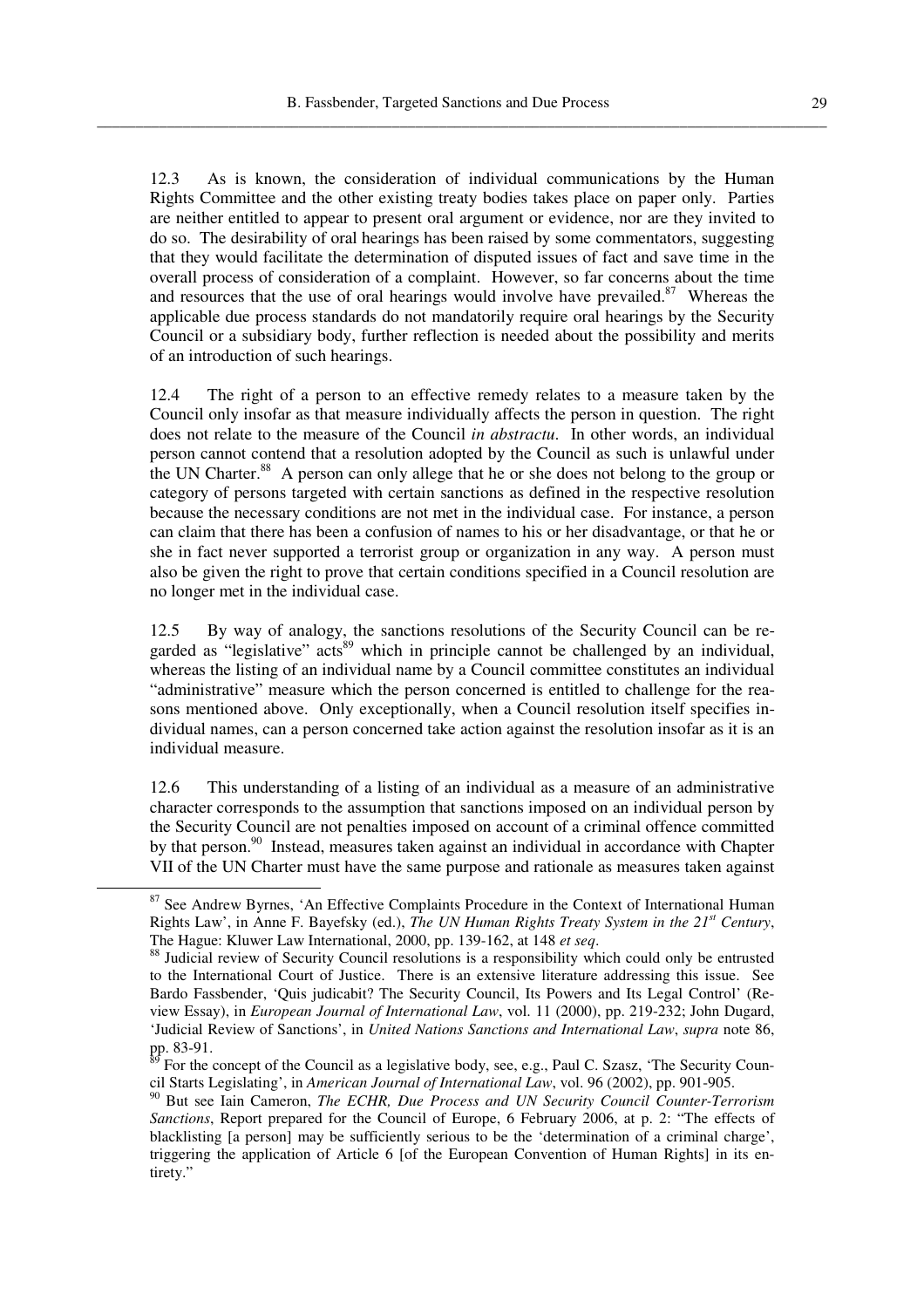a State, i.e. the purpose of influencing the person's attitude and conduct to the effect that international peace and security are maintained or restored. The Security Council was not intended to be a criminal court. As a political organ, it lacks all the necessary qualifications for a proper conduct of criminal proceedings. This was recognized by the Council itself when it established the Yugoslavia and Rwanda Tribunals. In other words, sanctions are not meant to penalize a person but to make him or her change his or her attitude and conduct. Accordingly, a person must be offered an opportunity of demonstrating to the Council such a change of attitude and conduct.

12.7 A contrary understanding of sanctions imposed by the Council on individuals, i.e. an understanding of sanctions as penalties, would have significant consequences for the standard of "fair and clear procedures" to be guaranteed by the Council under international law. For in that case the comparatively high standards relating to criminal offences and penalties would have to be applied.<sup>91</sup> In particular, an individual targeted with sanctions would be entitled to a fair and public hearing by an independent and impartial court or tribunal previously established by law. Further, the right not to be tried or punished twice for the same criminal offence would have to be respected.

12.8 Under the different sanctions regimes presently being in force, different categories of individuals are targeted with sanctions. As set out above (see *supra*, part B), under Resolution 1267 individuals and entities are made the object of sanctions because of their being a member of, or associated with, Al-Qaida and/or the Taliban. In contrast, other sanctions regimes target individuals in their official capacity, in particular as political and military leaders of a state or members of a government. In the latter case (of "political" sanctions), the true addressee of the measures is the state in question, and the listed individuals are held responsible as agents of the state or government. In spite of this difference, the due process rights listed under (a) to (d) above should also be made available to these individuals. If the Security Council chooses to place sanctions not on a state as such, but on individually named persons, these individuals must be given an opportunity to demonstrate that the conditions determined in the relevant resolution are not, or no longer, met in the individual case, for instance because the respective person is no longer in office and therefore not capable of taking part in the decision-making of the government in question which the Council seeks to influence.

12.9 As regards the form and modalities of an effective remedy, the Security Council enjoys a considerable measure of discretion. Among the options available to the Council are the establishment of

- an independent international court or tribunal;
- an ombudsman office, as it exists in a number of States and in the European Union as an alternative remedial mechanism;<sup>92</sup>

– an inspection panel following the model of the World Bank Inspection Panel;<sup>93</sup>

– a commission of inquiry;  $94$  or

<sup>91</sup> For a detailed examination of fair trial guarantees in criminal proceedings, see Trechsel, *supra* note 18, parts 2 (p. 45 *et seq.*) and 3 (p. 153 *et seq.*). For an analysis of the extension of the notion of fair trial to international criminal proceedings, and of the ensuing rights of persons during investigations and in trial proceedings, see Salvatore Zappalà, *Human Rights in International Criminal Proceedings*, Oxford: Oxford University Press, 2003, pp. 3 *et seq.*, 29 *et seq.*, and 83 *et seq*.

<sup>92</sup> For details, see Wellens, *supra* note 8, at pp. 178-181.

<sup>93</sup> For details, see Wellens, *supra* note 8, at pp. 181-190.

<sup>94</sup> For details, see Wellens, *supra* note 8, at pp. 190-197.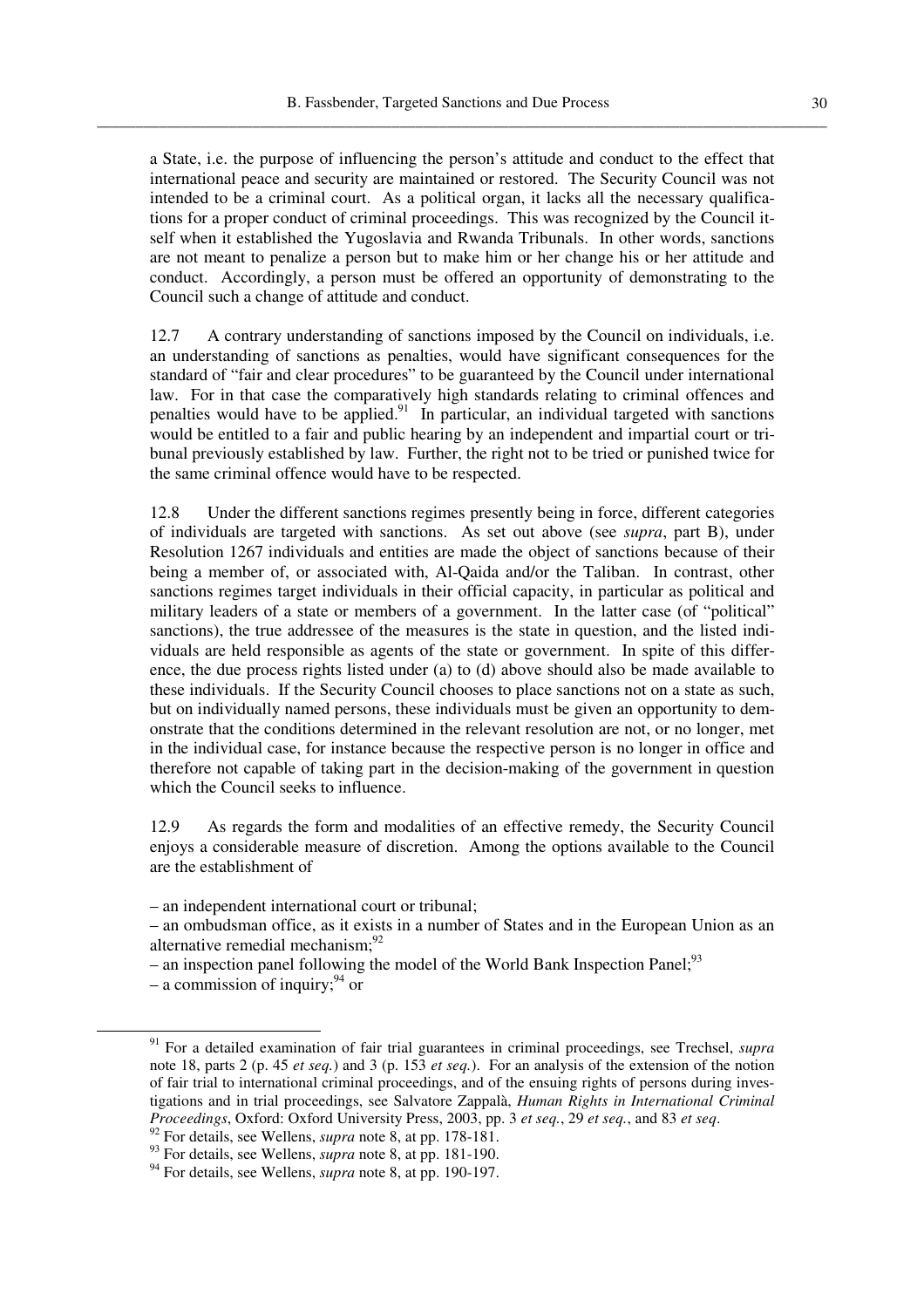– a committee of experts serving in their personal capacity, as it exists, for instance, in accordance with Article 28 of the International Covenant on Civil and Political Rights.<sup>95</sup>

\_\_\_\_\_\_\_\_\_\_\_\_\_\_\_\_\_\_\_\_\_\_\_\_\_\_\_\_\_\_\_\_\_\_\_\_\_\_\_\_\_\_\_\_\_\_\_\_\_\_\_\_\_\_\_\_\_\_\_\_\_\_\_\_\_\_\_\_\_\_\_\_\_\_\_\_\_\_\_\_\_\_\_\_\_\_\_\_\_\_\_\_\_\_

12.10 As regards the criterion of effectiveness of a remedy, the following factors (identified on the basis of a comparative analysis of existing individual complaint mechanisms under universal human rights treaties) need to be taken into consideration:

– Accessibility of the procedure;

– speed and efficiency of consideration by the reviewing body;

– power of the reviewing body to request interim measures of protection;

– due process concerns (does each party have a fair opportunity to put forward its case and permit full consideration of disputed issues of fact and law so that credible and persuasive decisions result?);

– quality of decision-making (does the decision of the reviewing body clearly indicate the reasoning on which any finding is based, and indicate the appropriate remedy?);

– compliance with the decision; and

 $\overline{a}$ 

– follow-up (does the reviewing body have effective procedures to monitor whether its decision has been carried out? $.96$ 

12.11 For the criterion of impartiality of the reviewing body or mechanism, reference can be made to the "Basic Principles on the Independence of the Judiciary", adopted by the Seventh UN Congress on the Prevention of Crime and the Treatment of Offenders held at Milan in 1985 and endorsed by UN General Assembly resolutions 40/32 and 40/146 of 29 November 1985 and 13 December 1985, respectively.<sup>97</sup> According to the second principle,

"[t]he judiciary shall decide matters before them impartially, on the basis of facts and in accordance with the law, without any restrictions, improper influences, inducements, pressures, threats or interferences, direct or indirect, from any quarter or for any reason".

12.12 If the body or mechanism entrusted with an impartial review of measures imposed on an individual arrives at the conclusion that the measures in question are unlawful because the necessary conditions, as defined in the Security Council resolutions, are not met in the individual case, the name of the person must be immediately removed from the respective list, with the consequence that Member States must lift the restrictions imposed on the person. The body and mechanism can be empowered to make a final decision to that effect. Alternatively, it can be provided that this decision is to be made by the responsible sanctions committee, on a binding recommendation made by the review body or mechanism.

12.13 As a consequence of a determination that measures imposed on an individual were unlawful under the terms of a Security Council resolution, a right to reparation – in

 $95$  For respective options, see also the report by Professor Rudolf L. Bindschedler, 'To which extent and for which questions is it advisable to provide for the settlement of international legal disputes by other organs than permanent courts?', in Max Planck Institute for Comparative Public Law and International Law (ed.), *Judicial Settlement of International Disputes: An International Symposium*, Berlin: Springer Verlag, 1974, pp. 133-145. For an overview of existing judicial and quasi-judicial organs of international organizations, see Schermers & Blokker, *supra* note 42, at pp. 411-451.

<sup>96</sup> See Byrnes, *supra* note 87, at p. 143 *et seq*., with a fuller discussion of the various factors on pp. 144-155.

<sup>97</sup> See also Peter Rädler, 'Independence and Impartiality of Judges', in Weissbrodt & Wolfrum, *supra* note 17, pp. 727-746.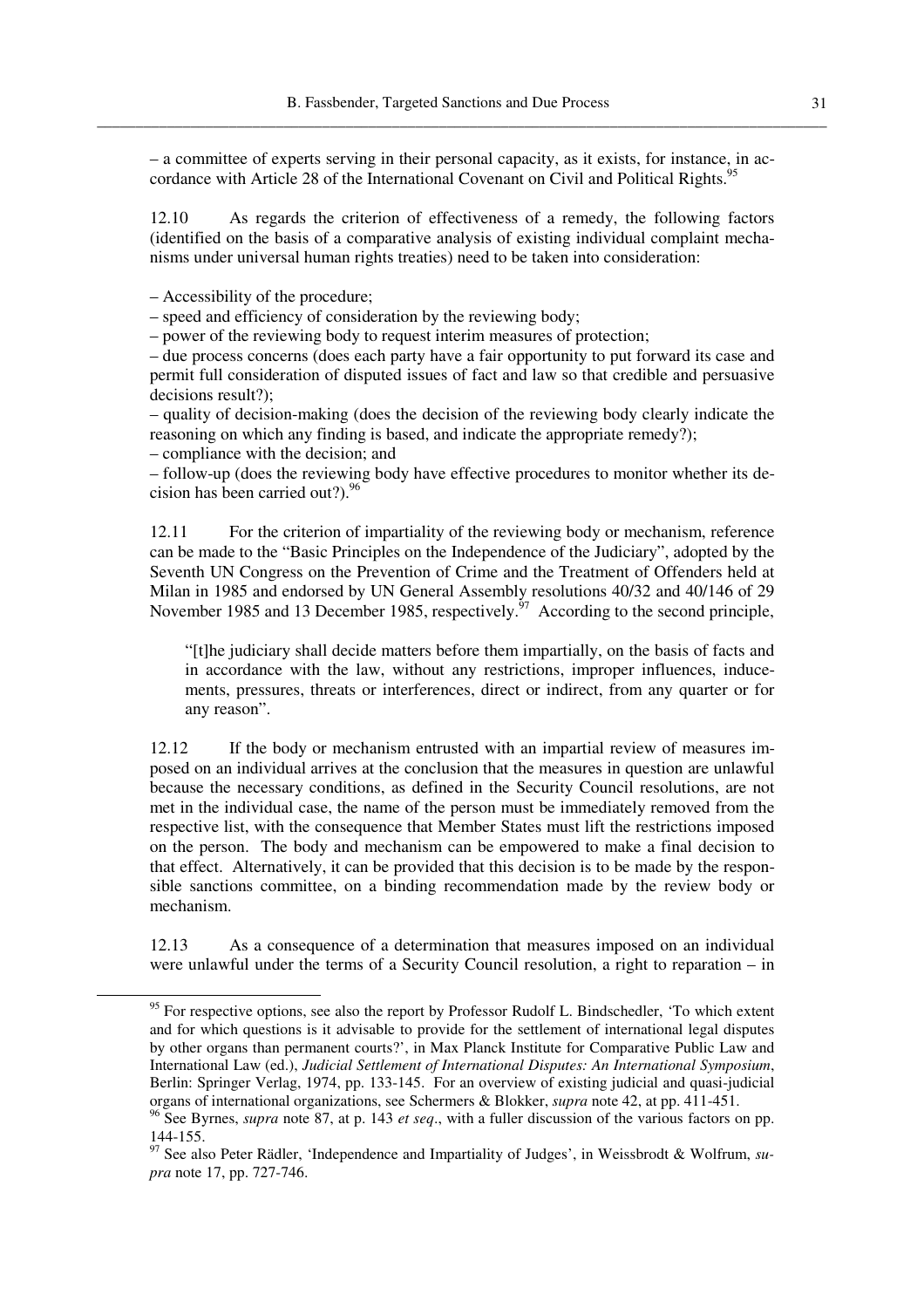the form of compensation, rehabilitation, satisfaction, and/or guarantees of non-repetition<sup>98</sup> – may arise. The issue of a right to reparation<sup>99</sup> is, however, lying outside the purview of the present study because it is not encompassed by the notion of "due process" or "fair and clear procedures". The possible existence and content of such a right in the present context, and a corresponding obligation of the United Nations, require a careful examination. $100$ 

12.14 In the World Summit Outcome Document, the Security Council has been called upon "to ensure that fair and clear procedures exist for placing individuals *and entities* on sanctions lists and for removing them [...]".<sup>101</sup> The General Assembly thus did not distinguish between individual and "corporate" addressees of targeted sanctions. However, international human rights law generally affords only individual persons – not legal entities like commercial companies and enterprises, or organizations without legal personality – rights of due process or fair trial, and respective rules of national law are not uniform. Further, only "individuals who claim that any of their rights enumerated in the Covenant have been violated" have recourse to the complaint mechanism established by the (First) Optional Protocol to the ICCPR.<sup>102</sup> Nevertheless, considering the position adopted by the General Assembly, the practical importance of the issue, and the fact that otherwise individual members of entities would be without procedural protection if not listed additionally, it is appropriate that the due process rights outlined above be made available to "entities", as defined in the relevant Security Council resolutions. By necessity, every measure taken against an "entity" entails disadvantageous "collateral" effects on individuals, such as members and employees of entities and users of the services of entities.<sup>103</sup> In the case of such an equal treatment of individuals and entities as addressees of targeted sanctions, a number of practical questions need to be resolved, *inter alia* the question of who is entitled to represent an entity before the Security Council, a subsidiary body of the Council, and the impartial review body or mechanism.

<sup>&</sup>lt;sup>98</sup> See 'Basic Principles and Guidelines on the Right to a Remedy and Reparation for Victims of Gross Violations of International Human Rights Law and Serious Violations of International Humanitarian Law', UN Commission on Human Rights Res. 2005/35, UN Doc. E/CN.4/2005/L.10/Add.11 of 19 April 2005, paras. 18 to 23.

<sup>99</sup> For a detailed treatment of this issue in national and international law, see Shelton, *supra* note 27, chapters 3 and 7 to 10.

<sup>&</sup>lt;sup>100</sup> *Inter alia*, the question of negligence needs to be examined. Does a right to reparation arise only if the Security Council has been negligent, or even grossly negligent, in discharging its responsibilities? Or is there a "liability without fault"? And how to deal with a contributory negligence on the part of the addressee of sanctions?

<sup>&</sup>lt;sup>101</sup> Emphasis added.

 $102$  See Art. 2 of the First Optional Protocol.

<sup>&</sup>lt;sup>103</sup> See Thomas J. Biersteker, Comments on a draft of the present study, February 2006 (on file with author).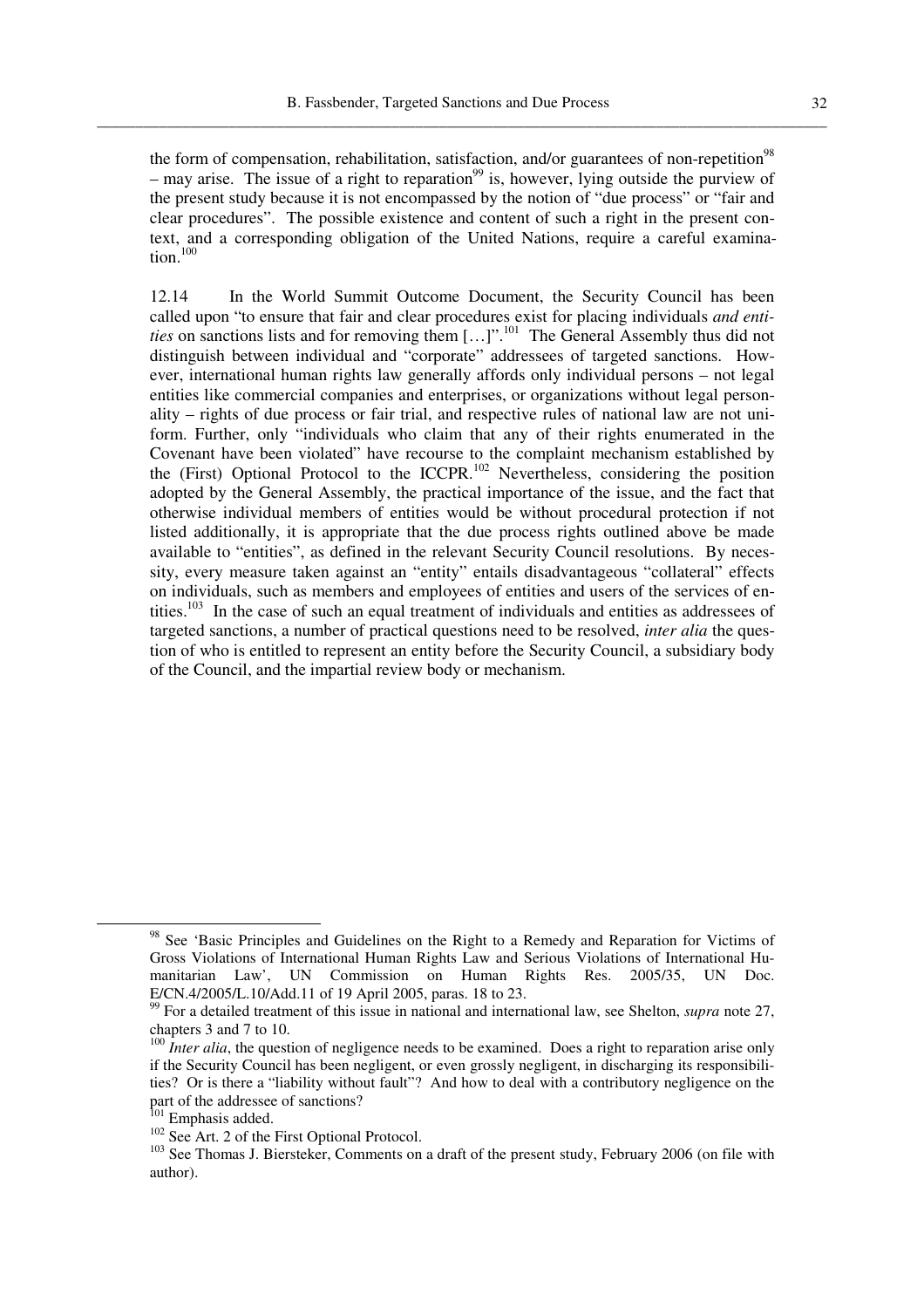## **E. Select bibliography**

- Albertini, Michele. *Der verfassungsmässige Anspruch auf rechtliches Gehör im Verwaltungsverfahren des modernen Staates*. Bern: Stämpfli Verlag, 2000.
- Alfredsson, Gudmundur, and Asbjørn Eide (eds.). *The Universal Declaration of Human Rights: A Common Standard of Achievement*. The Hague: Martinus Nijhoff, 1999.
- Alston, Philip (ed.). *The United Nations and Human Rights: A Critical Appraisal.* Oxford: Clarendon Press, 1992.
- Amerasinghe, Chittharanian Felix. *Local Remedies in International Law*. 2<sup>nd</sup> ed. Cambridge: Cambridge University Press, 2004.
- Bailey, Sydney D., 'The Security Council.' In Philip Alston (ed.), *The United Nations and Human Rights: A Critical Appraisal.* Oxford: Clarendon Press, 1992, pp. 304-336.
- Bindschedler, Rudolf L. 'To which extent and for which questions is it advisable to provide for the settlement of international legal disputes by other organs than permanent courts?'. In Max Planck Institute for Comparative Public Law and International Law (ed.), *Judicial Settlement of International Disputes: An International Symposium*, Berlin: Springer Verlag, 1974, pp. 133-145.
- Blokker, Niels. 'International Organizations and Their Members.' In *International Organizations Law Review*, vol. 1 (2004), pp. 139-161.
- Brownlie, Ian. 'The Decisions of Political Organs of the United Nations and the Rule of Law.' In Ronald St. John Macdonald (ed.), *Essays in Honour of Wang Tieya.* Dordrecht: Martinus Nijhoff, 1993, pp. 91-102.
- Byrnes, Andrew. 'An Effective Complaints Procedure in the Context of International Human Rights Law.' In Anne F. Bayefsky (ed.), *The UN Human Rights Treaty System in the 21st Century*. The Hague: Kluwer Law International, 2000, pp. 139-162.
- Cameron, Iain. *The ECHR, Due Process and UN Security Council Counter-Terrorism Sanctions*. Report prepared for the Council of Europe, 6 February 2006.
	- \_\_\_\_\_\_. 'UN Targeted Sanctions, Legal Safeguards and the ECHR.' In *Nordic Journal of International Law*, vol. 72 (2003), pp. 1-56.
- Cheng, Bin. *General Principles of Law as Applied by International Courts and Tribunals.* London: Stevens, 1953.
- Clayton, Richard, and Hugh Tomlinson. With Carol George and Vina Shukla. *The Law of Human Rights*. Oxford: Oxford University Press, 2000.
- Doswald-Beck, Louise, and Robert Kolb. *Judicial Process and Human Rights: United Nations, European, American and African Systems. Text and summaries of international case-law.* (Published by the International Commission of Jurists.) Kehl: N. P. Engel, Publisher, 2004.
- Farer, Tom J., and Felice Gaer. 'The UN and Human Rights: At the End of the Beginning.' In Adam Roberts and Benedict Kingsbury (eds.), *United Nations, Divided*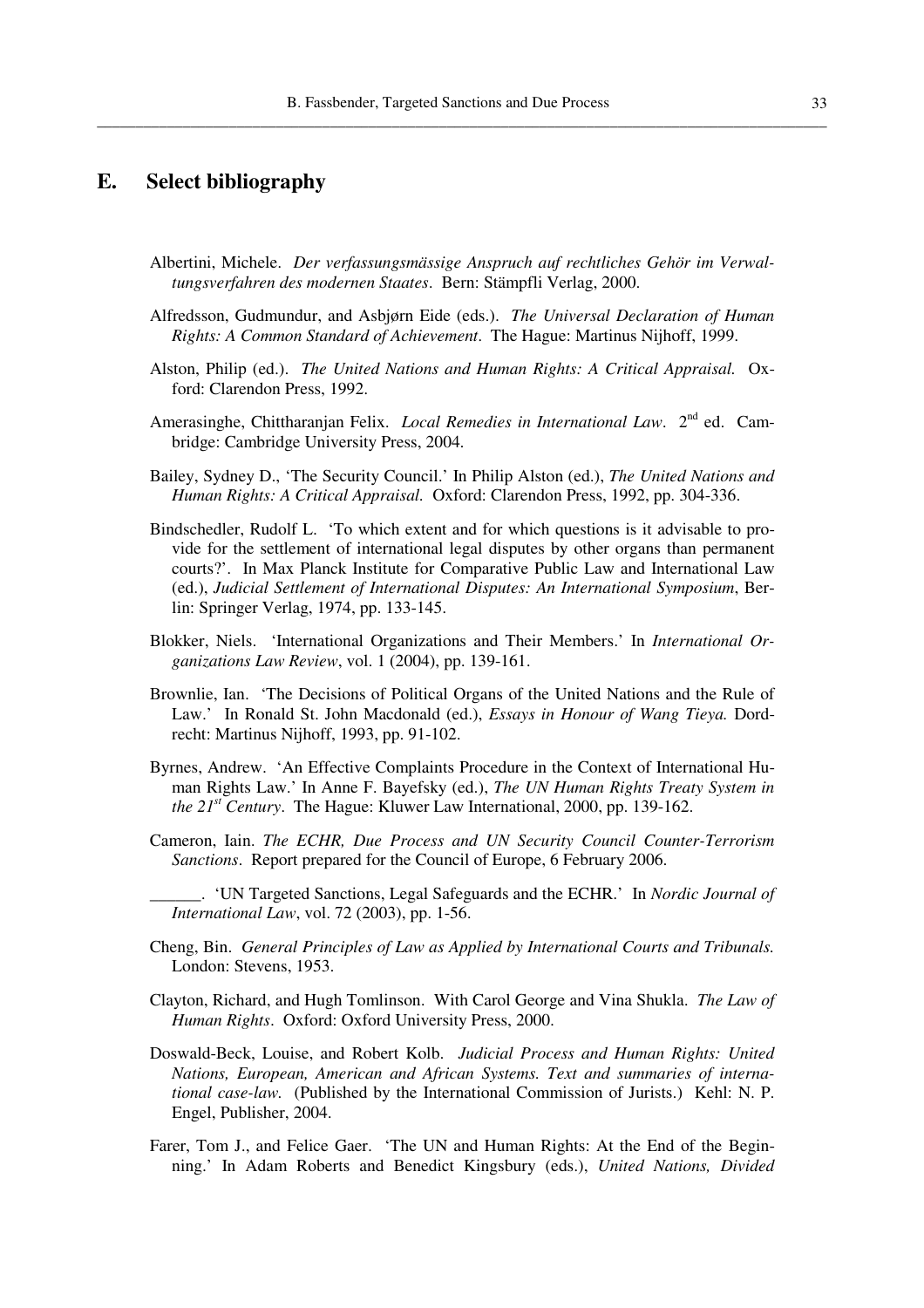*World: The UN's Roles in International Relations.* 2<sup>nd</sup> ed., Oxford: Clarendon Press, 1993, pp. 240-296.

Fassbender, Bardo. 'The Meaning of International Constitutional Law.' In Ronald St. John Macdonald & Douglas M. Johnston (eds.), *Towards World Constitutionalism: Issues in the Legal Ordering of the World Community*, Leiden: Martinus Nijhoff Publishers, 2005, pp. 837-851.

\_\_\_\_\_\_. 'Quis judicabit? The Security Council, Its Powers and Its Legal Control' (Review Essay). In *European Journal of International Law*, vol. 11 (2000), pp. 219-232.

\_\_\_\_\_\_. 'The United Nations Charter as Constitution of the International Community'. In *Columbia Journal of Transnational Law*, vol. 36 (1998), pp. 529-619.

\_\_\_\_\_\_. *UN Security Council Reform and the Right of Veto: A Constitutional Perspective.* The Hague: Kluwer Law International, 1998.

\_\_\_\_\_\_. 'Uncertain Steps into a Post-Cold War World: The Role and Functioning of the UN Security Council after a Decade of Measures against Iraq.' In *European Journal of International Law*, vol. 13 (2002), pp. 273-303.

- Franck, Thomas M., and H. Scott Fairley. 'Procedural Due Process in Human Rights Fact-Finding by International Agencies.' In *American Journal of International Law*, vol. 74 (1980), pp. 308-345.
- Furrer, Hans-Peter. 'La protection juridictionnelle du particulier au sein des Organisations internationales.' In Max-Planck-Institut für ausländisches öffentliches Recht und Völkerrecht, *Gerichtsschutz gegen die Exekutive – Judicial Protection against the Executive – La protection juridictionnelle contre l'exécutif*, vol. 2: National Reports, Cologne and Dobbs Ferry, NY: Carl Heymanns Verlag & Oceana Publications, 1970, pp. 1217-1258.
- Galligan, D. J. *Due Process and Fair Procedures: A Study of Administrative Procedures.* Oxford: Clarendon Press, 1986.
- Gerster, Michael, and Dirk Rotenberg. 'Commentary on Art. 105 of the UN Charter'. In Bruno Simma et al. (eds.), *The Charter of the United Nations: A Commentary*,  $2^{nd}$  ed., vol. II, Oxford: Oxford University Press, 2002, pp. 1314-1324.
- Gowlland-Debbas, Vera (ed.). *United Nations Sanctions and International Law.* The Hague: Kluwer Law International, 2001.
- Grewe, Constance. 'L'accès au juge: Le droit processuel d'action.' In Dominique d'Ambra et al. (eds.), *Procédure(s) et effectivité des droits: Actes du colloque des 31 mai et 1er juin 2002.* Brussels: Bruylant, 2003, pp. 29-42.
- Hamacher, Peter. *Die Maxime* audiatur et altera pars *im Völkerrecht: Ein Beitrag zum Internationalen Verfahrensrecht unter besonderer Berücksichtigung der Rechtsgutachten des (StIGH) IGH*. Vienna: Springer, 1986.
- Hannum, Hurst. 'Human Rights.' In Oscar Schachter and Christopher C. Joyner (eds.), *United Nations Legal Order*, vol. 1, Cambridge: Cambridge University Press, 1995, pp. 319-348.
- Harlow, Carol. 'Access to Justice as a Human Right: The European Convention and the European Union.' In Philip Alston (ed.), *The European Union and Human Rights*, Oxford: Oxford University Press, 1999, pp. 187-213.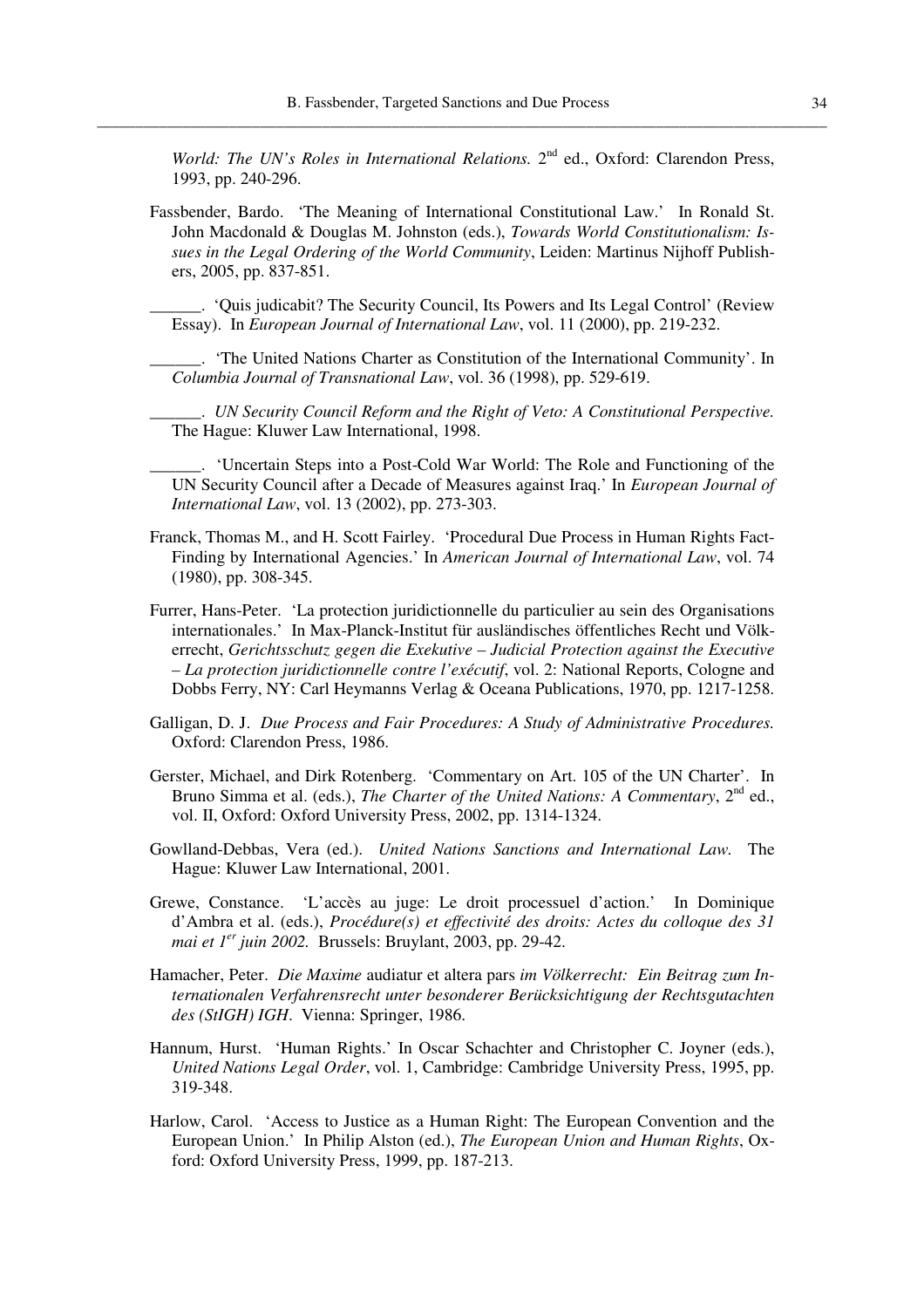Jenks, C. Wilfred. 'Due Process of Law in International Organizations'. In *International Organization*, vol. 19 (1965), pp. 163-176.

\_\_\_\_\_\_\_\_\_\_\_\_\_\_\_\_\_\_\_\_\_\_\_\_\_\_\_\_\_\_\_\_\_\_\_\_\_\_\_\_\_\_\_\_\_\_\_\_\_\_\_\_\_\_\_\_\_\_\_\_\_\_\_\_\_\_\_\_\_\_\_\_\_\_\_\_\_\_\_\_\_\_\_\_\_\_\_\_\_\_\_\_\_\_

- Joseph, Sarah, Jenny Schultz, and Melissa Castan. *The International Covenant on Civil* and Political Rights: Cases, Materials, and Commentary. 2<sup>nd</sup> ed., Oxford: Oxford University Press, 2004.
- Mashaw, Jerry L. *Due Process in the Administrative State.* New Haven, Connecticut: Yale University Press, 1985.
- McGoldrick, Dominic. *The Human Rights Committee: Its Role in the Development of the International Covenant on Civil and Political Rights*. Oxford: Clarendon Press, 1994.
- Mégret, Frédéric, and Florian Hoffmann. 'The UN as a Human Rights Violator? Some Reflections on the United Nations Changing Human Rights Responsibilities'. In *Human Rights Quarterly*, vol. 25 (2003), pp. 314-342.
- Orth, John V. *Due Process of Law: A Brief History.* Lawrence, Kansas: University Press of Kansas, 2003.
- Paust, Jordan J. 'Detention and Due Process under International Law.' In Wybo P. Heere (ed.), *Terrorism and the Military: International Legal Implications.* The Hague: T.M.C. Asser Press, 2003, pp. 181-196.
- Rädler, Peter. 'Independence and Impartiality of Judges.' In David Weissbrodt & Rüdiger Wolfrum (eds.), *The Right to a Fair Trial*, Berlin: Springer, 1998, pp. 727-746.
- Reinisch, August. 'Developing Human Rights and Humanitarian Law Accountability of the Security Council for the Imposition of Economic Sanctions'. In *American Journal of International Law*, vol. 95 (2001), pp. 851-872.

\_\_\_\_\_\_. 'Governance Without Accountability?' In *German Yearbook of International Law*, vol. 44 (2001), pp. 270-306.

\_\_\_\_\_\_. 'Securing the Accountability of International Organizations.' In *Global Governance*, vol. 7 (2001), pp. 131-149.

- \_\_\_\_\_\_, and Ulf Andreas Weber. 'In the Shadow of *Waite and Kennedy*: The Jurisdictional Immunity of International Organizations, the Individual's Right of Access to the Courts and Administrative Tribunals as Alternative Means of Dispute Settlement.' In *International Organizations Law Review*, vol. 1 (2004), pp. 59-110.
- Ress, Georg. 'Judicial Protection of the Individual against Unlawful or Arbitrary Acts of the Executive.' In Max-Planck-Institut für ausländisches öffentliches Recht und Völkerrecht, *Judicial Protection against the Executive*, vol. 3: Comparative Law – International Law (English edition), Cologne and Dobbs Ferry, NY: Carl Heymanns Verlag & Oceana Publications, 1971, pp. 47-76.
- Rosand, Eric. 'The Security Council's Efforts to Monitor the Implementation of Al Qaeda/Taliban Sanctions.' In *American Journal of International Law*, vol. 98 (2004), pp. 745-763.
- Sarooshi, Dan. *International Organizations and Their Exercise of Sovereign Powers.* Oxford: Oxford University Press, 2005.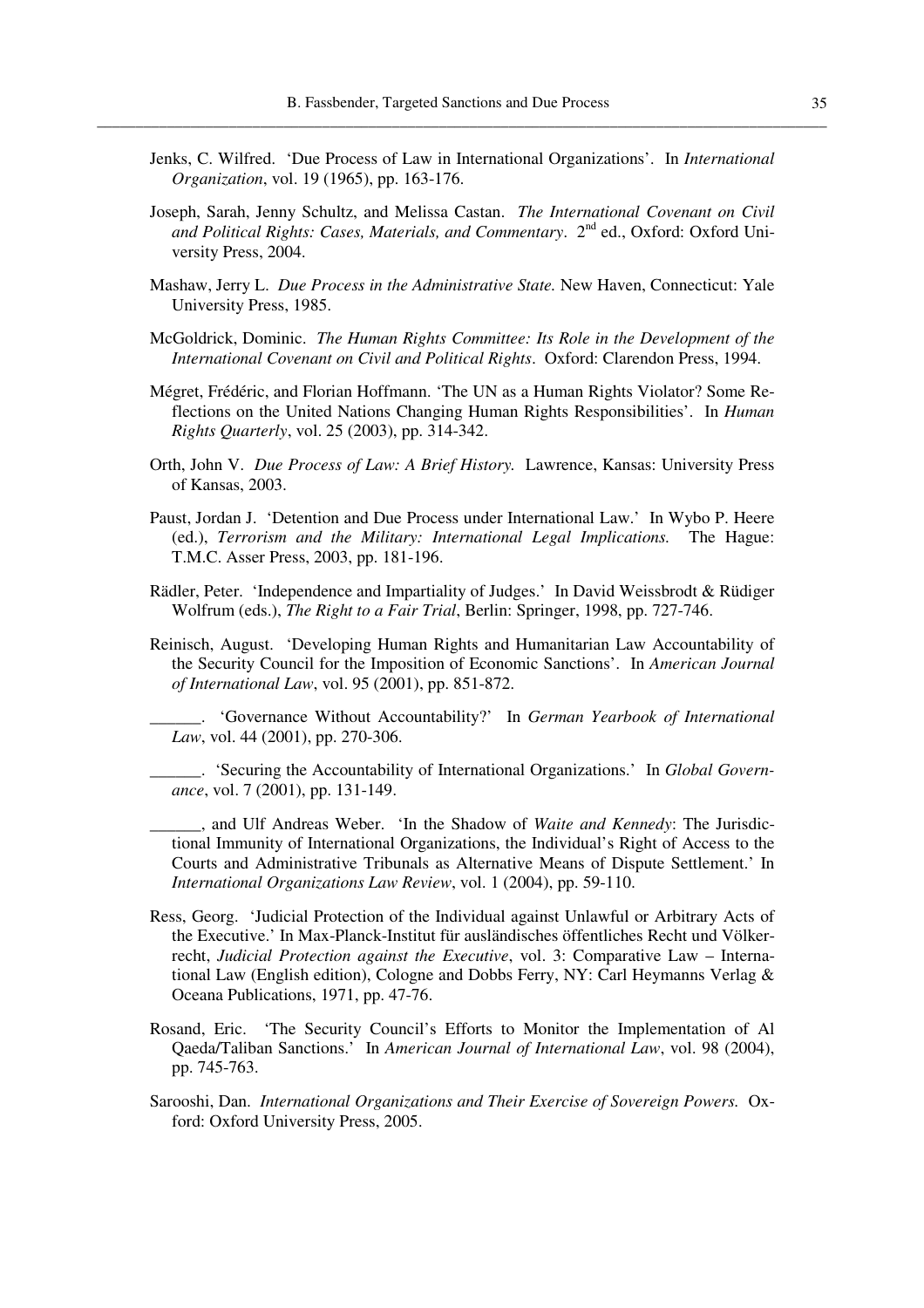Schermers, Henry G., and Niels M. Blokker. *International Institutional Law: Unity within diversity*. 3rd revised ed. The Hague: Martinus Nijhoff Publishers, 1995.

\_\_\_\_\_\_\_\_\_\_\_\_\_\_\_\_\_\_\_\_\_\_\_\_\_\_\_\_\_\_\_\_\_\_\_\_\_\_\_\_\_\_\_\_\_\_\_\_\_\_\_\_\_\_\_\_\_\_\_\_\_\_\_\_\_\_\_\_\_\_\_\_\_\_\_\_\_\_\_\_\_\_\_\_\_\_\_\_\_\_\_\_\_\_

- Schmidt-Assmann, Eberhard. 'Der Rechtsstaat'. In Josef Isensee & Paul Kirchhof (eds.), Handbuch des Staatsrechts der Bundesrepublik Deutschland, vol. III, 3<sup>rd</sup> ed., Heidelberg: C. F. Müller, 2004, pp. 541-612.
- Shelton, Dinah. *Remedies in International Human Rights Law.* Oxford: Oxford University Press, 1999.
- Shraga, Daphna. 'The United Nations as an actor bound by international humanitarian law.' In Luigi Condorelli et al. (eds.), *Les Nations Unies et le droit international humanitaire – The United Nations and International Humanitarian Law. Actes du colloque international à l'occasion du cinquantième anniversaire de l'ONU (Genève – 19, 20 et 21 octobre 1995)*, Paris: Editions Pedone, 1996, pp. 317-338.
	- \_\_\_\_\_\_. 'UN Peacekeeping Operations: Applicability of International Humanitarian Law and Responsibility for Operations-Related Damage'. In *American Journal of International Law*, vol. 94 (2000), pp. 406-412.
- Stavrinides, Zenon. 'Human Rights Obligations under the United Nations Charter'. In *International Journal of Human Rights*, vol. 3 (1999), p. 38 *et seq*.
- Szasz, Paul C. 'The Security Council Starts Legislating.' In *American Journal of International Law*, vol. 96 (2002), pp. 901-905.
- Tomuschat, Christian. *Human Rights: Between Idealism and Realism.* Oxford: Oxford University Press, 2003.
- Trechsel, Stefan. *Human Rights in Criminal Proceedings.* Oxford: Oxford University Press, 2005.
- Tribe, Laurence H. *American Constitutional Law.* 2<sup>nd</sup> ed., Mineola, New York: The Foundation Press, 1988.
- Weissbrodt, David. *The Right to a Fair Trial under the Universal Declaration of Human Rights and the International Covenant on Civil and Political Rights*. The Hague: Martinus Nijhoff Publishers, 2001.
	- \_\_\_\_\_\_, and Rüdiger Wolfrum (eds.). *The Right to a Fair Trial*. Berlin: Springer, 1998.
- Wellens, Karel. *Remedies against international organisations.* Cambridge: Cambridge University Press, 2002.
- Wet, Erika de. *The Chapter VII Powers of the UN Security Council.* Oxford: Hart Publishing, 2004.
- Zappalà, Salvatore. *Human Rights in International Criminal Proceedings*. Oxford: Oxford University Press, 2003.
- Zayas, Alfred de. 'The United Nations and the Guarantees of a Fair Trial in the International Covenant on Civil and Political Rights and the Convention Against Torture and Other Cruel, Inhuman or Degrading Treatment or Punishment.' In David Weissbrodt & Rüdiger Wolfrum (eds.), *The Right to a Fair Trial*, Berlin: Springer, 1998, pp. 669-696.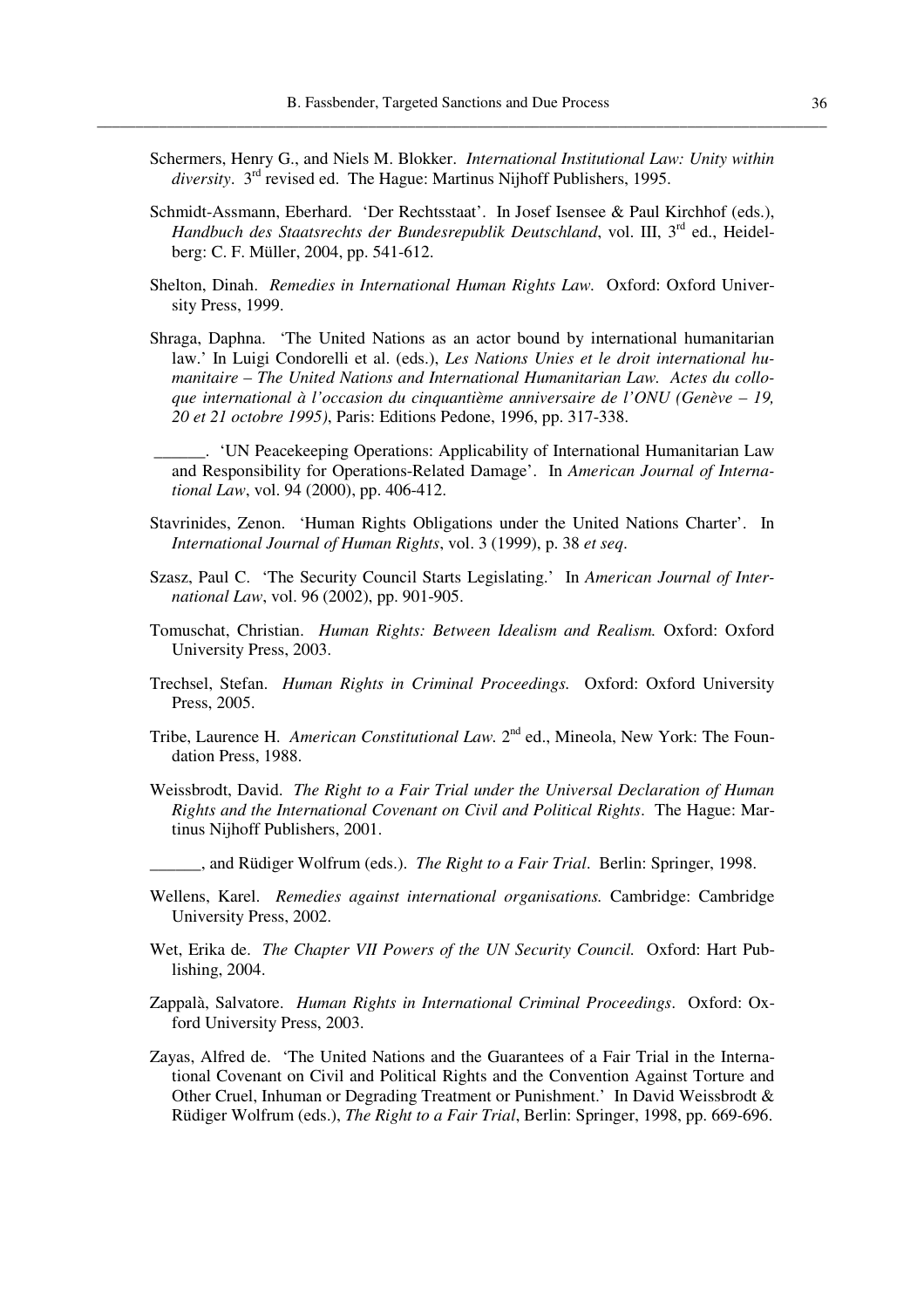## **F. Legal texts**

- I. The Universal Declaration of Human Rights (1948) [with Vienna Declaration and Programme of Action (1993) and Declaration on the Right and Responsibility of Individuals, Groups and Organs of Society to Promote and Protect Universally Recognized Human Rights and Fundamental Freedoms (1999)]
- II. International Covenant on Civil and Political Rights (1966)
- III. Regional Human Rights Treaties
	- 1. [European] Convention for the Protection of Human Rights and Fundamental Freedoms (1950)
	- 2. Protocol No. 7 to the [European] Convention for the Protection of Human Rights and Fundamental Freedoms (1984)
	- 3. American Convention on Human Rights (1969)
	- 4. African [Banjul] Charter on Human and Peoples' Rights (1981)
	- 5. Arab Charter on Human Rights (1994)
- IV. Constitutional Law of UN Member States
	- 1. Brazil
	- 2. Canada
	- 3. European Union
	- 4. India
	- 5. New Zealand
	- 6. South Africa, Republic of
	- 7. United States of America

## **I. The Universal Declaration of Human Rights (1948)**

#### **Article 6**

Everyone has the right to recognition everywhere as a person before the law.

## **Article 7**

 All are equal before the law and are entitled without any discrimination to equal protection of the law. All are entitled to equal protection against any discrimination in violation of this Declaration and against any incitement to such discrimination.

#### **Article 8**

 Everyone has the right to an effective remedy by the competent national tribunals for acts violating the fundamental rights granted him by the constitution or by law.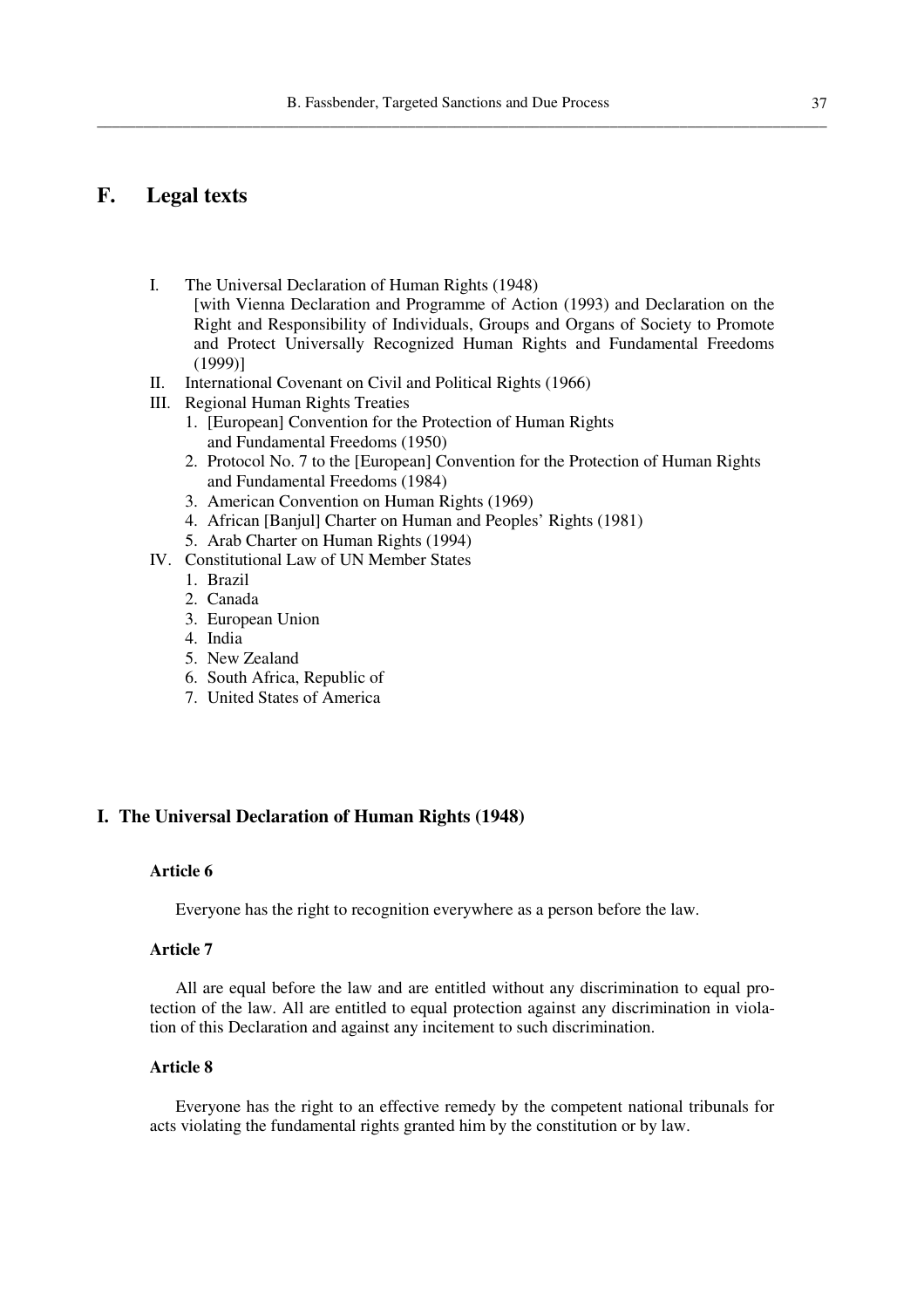#### **Article 10**

Everyone is entitled in full equality to a fair and public hearing by an independent and impartial tribunal, in the determination of his rights and obligations and of any criminal charge against him.

## **Article 28**

Everyone is entitled to a social and international order in which the rights and freedoms set forth in this Declaration can be fully realized.

*See also:* **Vienna Declaration and Programme of Action**, as adopted by the World Conference on Human Rights on 25 June 1993<sup>104</sup>

*The World Conference on Human Rights*,

*Considering* that the promotion and protection of human rights is a matter of priority for the international community, […]

*Reaffirming* their commitment to the purposes and principles contained in the Charter of the United Nations and the Universal Declaration of Human Rights,

*Reaffirming* the commitment contained in Article 56 of the Charter of the United Nations to take joint and separate action, placing proper emphasis on developing effective international cooperation for the realization of the purposes set out in Article 55, including universal respect for, and observance of, human rights and fundamental freedoms for all,

*Emphasizing* the responsibilities of all States, in conformity with the Charter of the United Nations, to develop and encourage respect for human rights and fundamental freedoms for all, without distinction as to race, sex, language or religion,

*Recalling* the Preamble to the Charter of the United Nations, in particular the determination to reaffirm faith in fundamental human rights, in the dignity and worth of the human person, and in the equal rights of men and women and of nations large and small,

 $[...]$ 

*Emphasizing* that the Universal Declaration of Human Rights, which constitutes a common standard of achievement for all peoples and all nations, is the source of inspiration and has been the basis for the United Nations in making advances in standard setting as contained in the existing international human rights instruments, in particular the International Covenant on Civil and Political Rights and the International Covenant on Economic, Social and Cultural Rights,

 $[...]$ 

<sup>&</sup>lt;sup>104</sup> UN Doc. A/CONF.157/23 of 12 July 1993.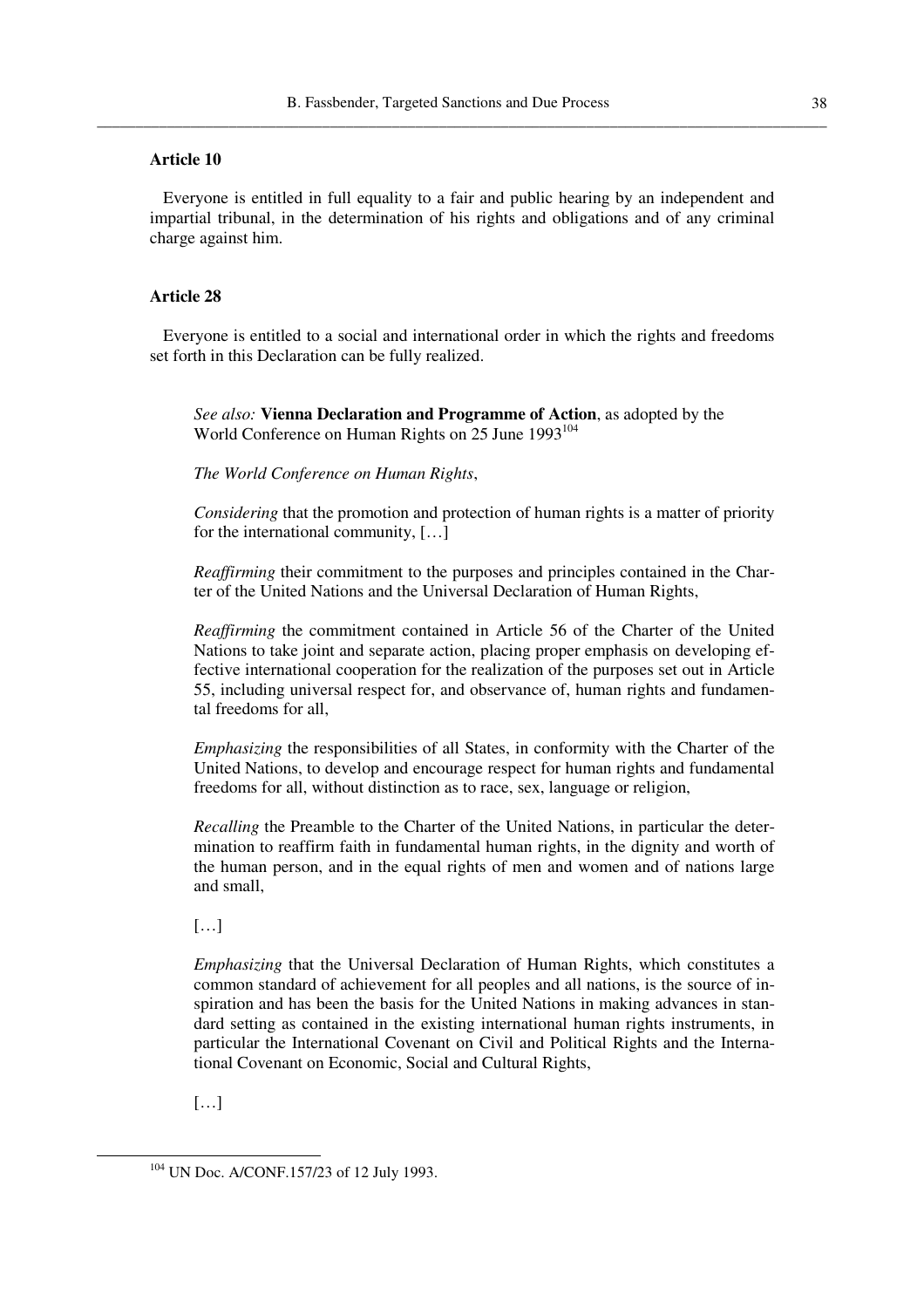*Recognizing* also that the international community should devise ways and means to remove the current obstacles and meet challenges to the full realization of all human rights and to prevent the continuation of human rights violations resulting thereof throughout the world,

*Invoking* the spirit of our age and the realities of our time which call upon the peoples of the world and all States Members of the United Nations to rededicate themselves to the global task of promoting and protecting all human rights and fundamental freedoms so as to secure full and universal enjoyment of these rights,

*Determined* to take new steps forward in the commitment of the international community with a view to achieving substantial progress in human rights endeavours by an increased and sustained effort of international cooperation and solidarity,

Solemnly adopts the Vienna Declaration and Programme of Action.

 $[\dots]$ 

4. The promotion and protection of all human rights and fundamental freedoms must be considered as a priority objective of the United Nations in accordance with its purposes and principles, in particular the purpose of international cooperation. In the framework of these purposes and principles, the promotion and protection of all human rights is a legitimate concern of the international community. The organs and specialized agencies related to human rights should therefore further enhance the coordination of their activities based on the consistent and objective application of international human rights instruments.

 $[\ldots]$ 

6. The efforts of the United Nations system towards the universal respect for, and observance of, human rights and fundamental freedoms for all, contribute to the stability and well-being necessary for peaceful and friendly relations among nations, and to improved conditions for peace and security as well as social and economic development, in conformity with the Charter of the United Nations.

 $[...]$ 

13. There is a need for States and international organizations, in cooperation with non-governmental organizations, to create favourable conditions at the national, regional and international levels to ensure the full and effective enjoyment of human rights. […]

[…]

27. Every State should provide an effective framework of remedies to redress human rights grievances or violations. The administration of justice, including law enforcement and prosecutorial agencies and, especially, an independent judiciary and legal profession in full conformity with applicable standards contained in international human rights instruments, are essential to the full and non-discriminatory realization of human rights and indispensable to the processes of democracy and sustainable development. In this context, institutions concerned with the administration of justice should be properly funded, and an increased level of both technical and fi-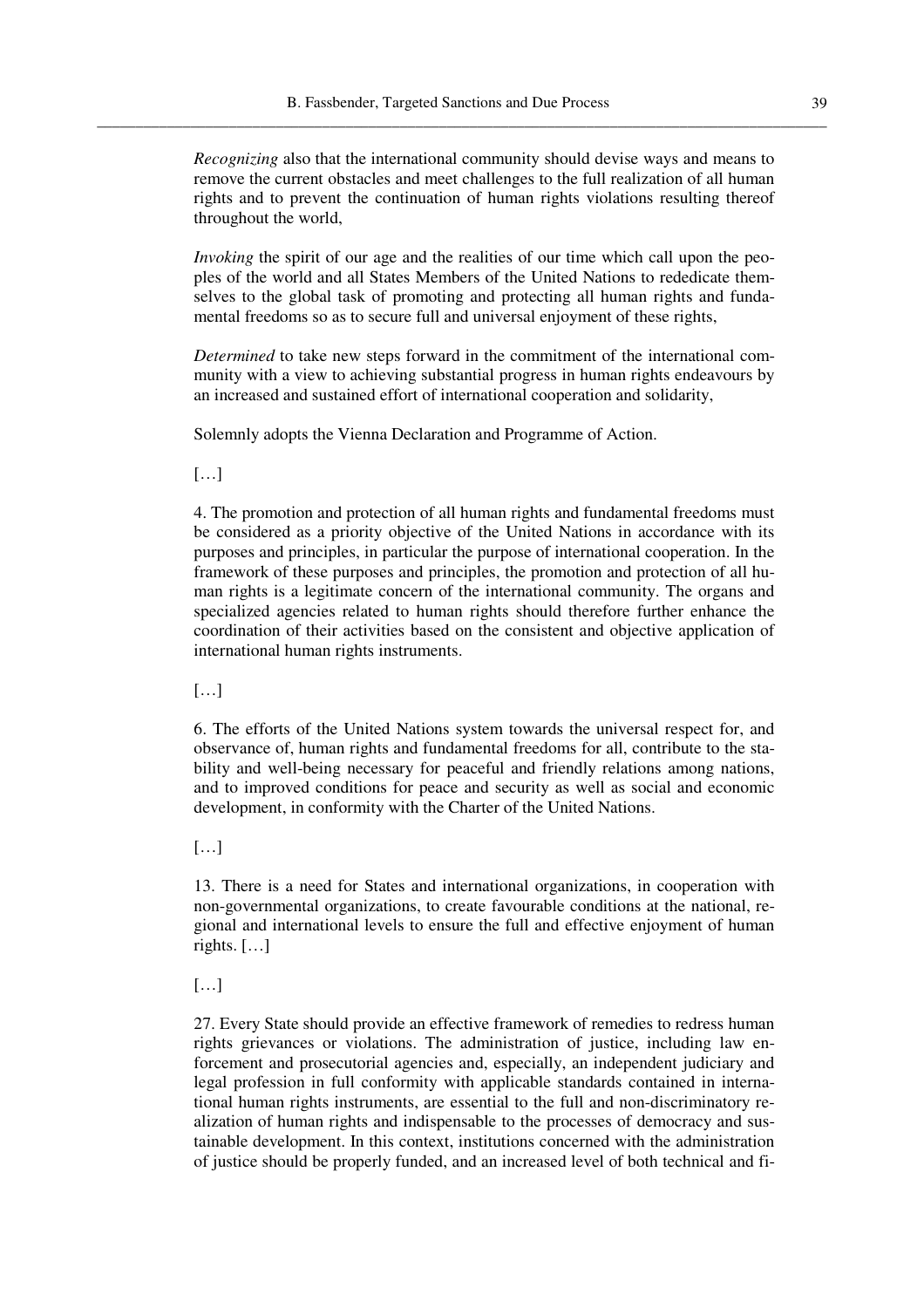nancial assistance should be provided by the international community. It is incumbent upon the United Nations to make use of special programmes of advisory services on a priority basis for the achievement of a strong and independent administration of justice.

*See also:* **Declaration on the Right and Responsibility of Individuals, Groups and Organs of Society to Promote and Protect Universally Recognized Human Rights and Fundamental Freedoms** (1999)<sup>105</sup>

#### **Article 9**

1. In the exercise of human rights and fundamental freedoms, including the promotion and protection of human rights as referred to in the present Declaration, everyone has the right, individually and in association with others, to benefit from an effective remedy and to be protected in the event of the violation of those rights.

2. To this end, everyone whose rights or freedoms are allegedly violated has the right, either in person or through legally authorized representation, to complain to and have that complaint promptly reviewed in a public hearing before an independent, impartial and competent judicial or other authority established by law and to obtain from such an authority a decision, in accordance with law, providing redress, including any compensation due, where there has been a violation of that person's rights or freedoms, as well as enforcement of the eventual decision and award, all without undue delay.

3. To the same end, everyone has the right, individually and in association with others, *inter alia*:

(*a*) To complain about the policies and actions of individual officials and governmental bodies with regard to violations of human rights and fundamental freedoms, by petition or other appropriate means, to competent domestic judicial, administrative or legislative authorities or any other competent authority provided for by the legal system of the State, which should render their decision on the complaint without undue delay;

[…]

## **II. International Covenant on Civil and Political Rights (1966)**

## **Article 2**

[…]

j

3. Each State Party to the present Covenant undertakes:

(a) to ensure that any person whose rights or freedoms as herein recognized are violated shall have an effective remedy, notwithstanding that the violation has been committed by persons acting in an official capacity;

<sup>&</sup>lt;sup>105</sup> UN General Assembly Resolution 53/144 of 8 March 1999.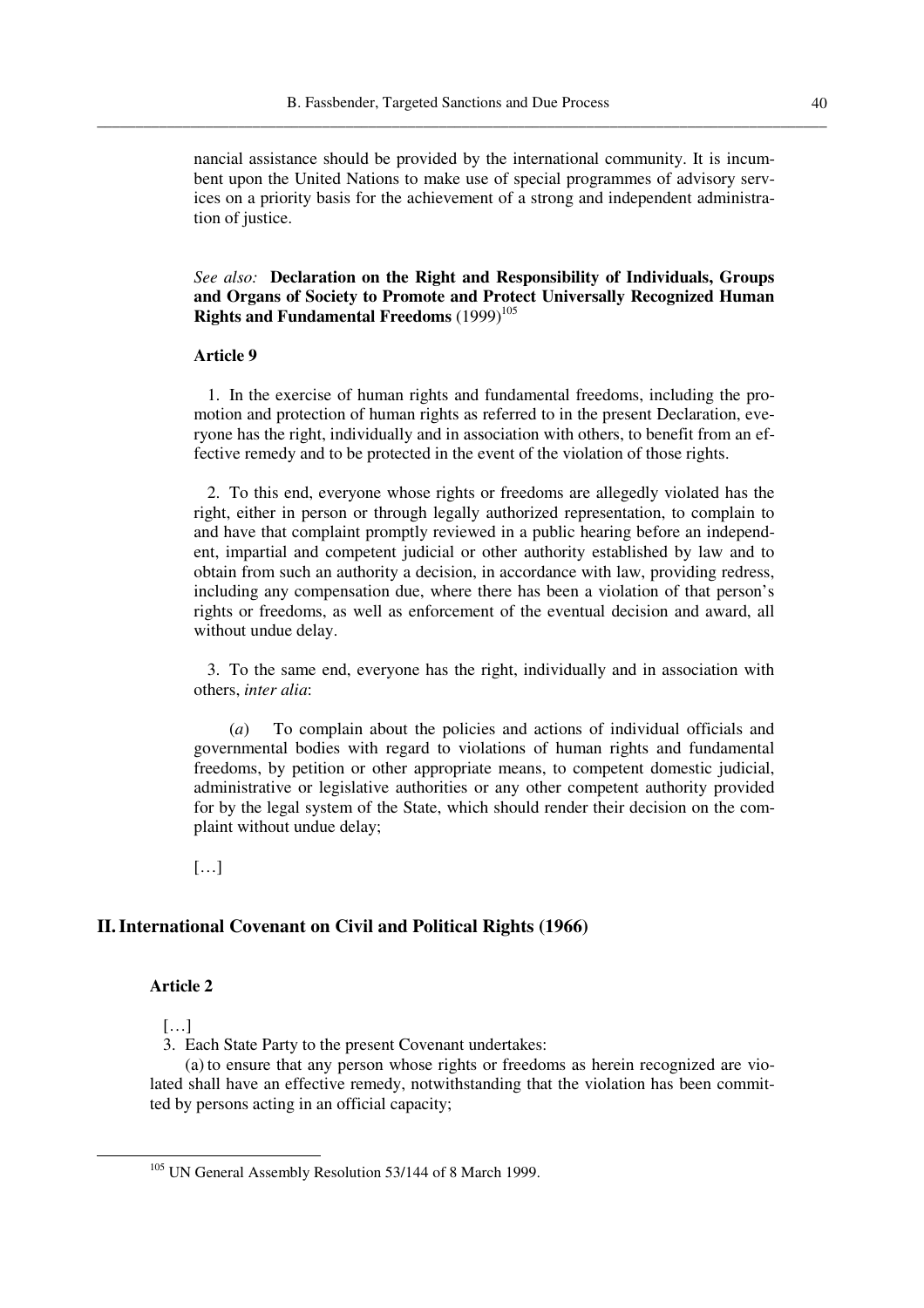(b) to ensure that any person claiming such a remedy shall have his rights thereto determined by competent judicial, administrative or legislative authorities, or by any other competent authority provided for by the legal system of the State, and to develop the possibilities of judicial remedy;

\_\_\_\_\_\_\_\_\_\_\_\_\_\_\_\_\_\_\_\_\_\_\_\_\_\_\_\_\_\_\_\_\_\_\_\_\_\_\_\_\_\_\_\_\_\_\_\_\_\_\_\_\_\_\_\_\_\_\_\_\_\_\_\_\_\_\_\_\_\_\_\_\_\_\_\_\_\_\_\_\_\_\_\_\_\_\_\_\_\_\_\_\_\_

(c) to ensure that the competent authorities shall enforce such remedies when granted.

#### **Article 9**

 1. Everyone has the right to liberty and security of person. No one shall be subjected to arbitrary arrest or detention. No one shall be deprived of his liberty except on such grounds and in accordance with such procedure as are established by law.

 2. Anyone who is arrested shall be informed, at the time of arrest, of the reasons for his arrest and shall be promptly informed of any charges against him.

 3. Anyone arrested or detained on a criminal charge shall be brought promptly before a judge or other officer authorized by law to exercise judicial power and shall be entitled to trial within a reasonable time or to release. It shall not be the general rule that persons awaiting trial shall be detained in custody, but release may be subject to guarantees to appear for trial, at any other stage of the judicial proceedings, and, should occasion arise, for execution of the judgement.

 4. Anyone who is deprived of his liberty by arrest or detention shall be entitled to take proceedings before a court, in order that court may decide without delay on the lawfulness of his detention and order his release if the detention is not lawful.

 5. Anyone who has been the victim of unlawful arrest or detention shall have an enforceable right to compensation.

#### **Article 14**

 1. All persons shall be equal before the courts and tribunals. In the determination of any criminal charge against him, or of his rights and obligations in a suit at law, everyone shall be entitled to a fair and public hearing by a competent, independent and impartial tribunal established by law. The press and the public may be excluded from all or part of a trial for reasons of morals, public order (ordre public) or national security in a democratic society, or when the interest of the private lives of the parties so requires, or to the extent strictly necessary in the opinion of the court in special circumstances where publicity would prejudice the interests of justice; but any judgement rendered in a criminal case or in a suit at law shall be made public except where the interest of juvenile persons otherwise requires or the proceedings concern matrimonial disputes or the guardianship of children.

 2. Everyone charged with a criminal offence shall have the right to be presumed innocent until proved guilty according to law.

 3. In the determination of any criminal charge against him, everyone shall be entitled to the following minimum guarantees, in full equality:

 (a) To be informed promptly and in detail in a language which he understands of the nature and cause of the charge against him;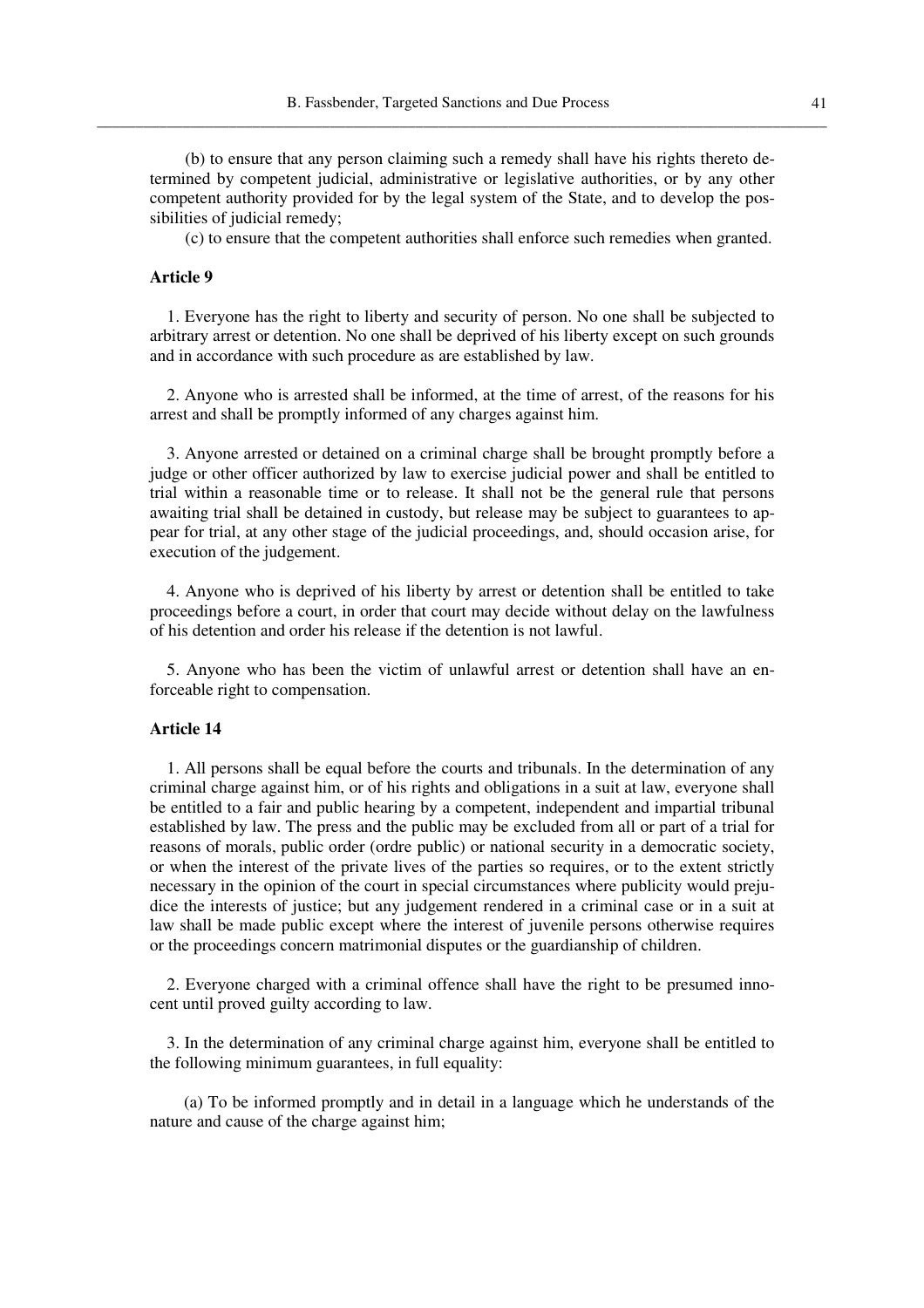(b) To have adequate time and facilities for the preparation of his defence and to communicate with counsel of his own choosing;

\_\_\_\_\_\_\_\_\_\_\_\_\_\_\_\_\_\_\_\_\_\_\_\_\_\_\_\_\_\_\_\_\_\_\_\_\_\_\_\_\_\_\_\_\_\_\_\_\_\_\_\_\_\_\_\_\_\_\_\_\_\_\_\_\_\_\_\_\_\_\_\_\_\_\_\_\_\_\_\_\_\_\_\_\_\_\_\_\_\_\_\_\_\_

(c) To be tried without undue delay;

 (d) To be tried in his presence, and to defend himself in person or through legal assistance of his own choosing; to be informed, if he does not have legal assistance, of this right; and to have legal assistance assigned to him, in any case where the interests of justice so require, and without payment by him in any such case if he does not have sufficient means to pay for it;

 (e) To examine, or have examined, the witnesses against him and to obtain the attendance and examination of witnesses on his behalf under the same conditions as witnesses against him;

 (f) To have the free assistance of an interpreter if he cannot understand or speak the language used in court;

(g) Not to be compelled to testify against himself or to confess guilt.

 4. In the case of juvenile persons, the procedure shall be such as will take account of their age and the desirability of promoting their rehabilitation.

 5. Everyone convicted of a crime shall have the right to his conviction and sentence being reviewed by a higher tribunal according to law.

 6. When a person has by a final decision been convicted of a criminal offence and when subsequently his conviction has been reversed or he has been pardoned on the ground that a new or newly discovered fact shows conclusively that there has been a miscarriage of justice, the person who has suffered punishment as a result of such conviction shall be compensated according to law, unless it is proved that the non-disclosure of the unknown fact in time is wholly or partly attributable to him.

 7. No one shall be liable to be tried or punished again for an offence for which he has already been finally convicted or acquitted in accordance with the law and penal procedure of each country.

#### **Article 16**

Everyone shall have the right to recognition everywhere as a person before the law.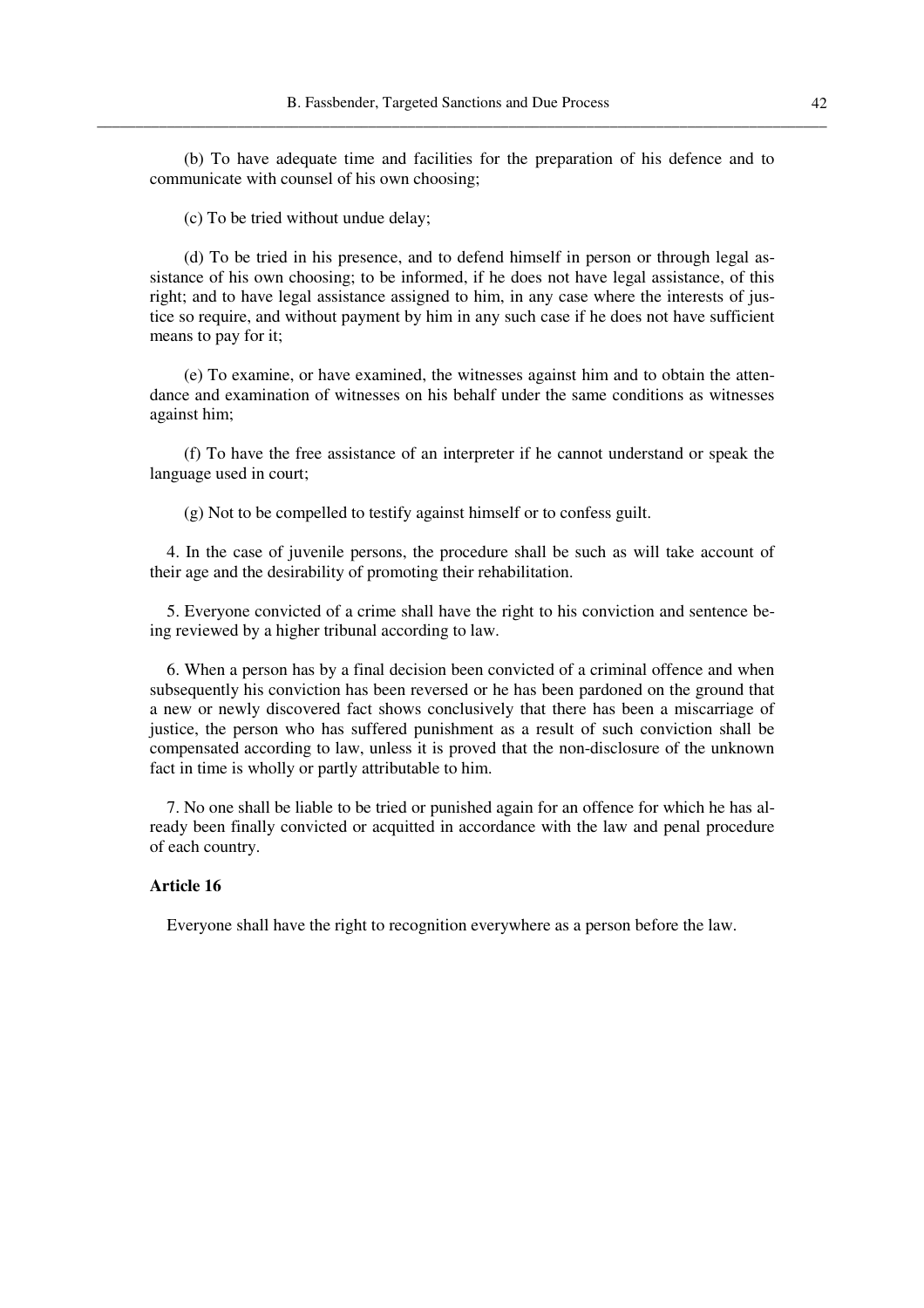## **III.** Regional Human Rights Treaties<sup>106</sup>

## **1. [European] Convention for the Protection of Human Rights and Fundamental Freedoms (1950)**

## **Article 5 – Right to liberty and security**

 1. Everyone has the right to liberty and security of person. No one shall be deprived of his liberty save in the following cases and in accordance with a procedure prescribed by law:

1. the lawful detention of a person after conviction by a competent court;

 2. the lawful arrest or detention of a person for non-compliance with the lawful order of a court or in order to secure the fulfilment of any obligation prescribed by law;

 3. the lawful arrest or detention of a person effected for the purpose of bringing him before the competent legal authority on reasonable suspicion of having committed an offence or when it is reasonably considered necessary to prevent his committing an offence or fleeing after having done so;

 4. the detention of a minor by lawful order for the purpose of educational supervision or his lawful detention for the purpose of bringing him before the competent legal authority;

 5. the lawful detention of persons for the prevention of the spreading of infectious diseases, of persons of unsound mind, alcoholics or drug addicts or vagrants;

 6. the lawful arrest or detention of a person to prevent his effecting an unauthorised entry into the country or of a person against whom action is being taken with a view to deportation or extradition.

 2. Everyone who is arrested shall be informed promptly, in a language which he understands, of the reasons for his arrest and of any charge against him.

 3. Everyone arrested or detained in accordance with the provisions of paragraph 1.c of this article shall be brought promptly before a judge or other officer authorised by law to exercise judicial power and shall be entitled to trial within a reasonable time or to release pending trial. Release may be conditioned by guarantees to appear for trial.

 4. Everyone who is deprived of his liberty by arrest or detention shall be entitled to take proceedings by which the lawfulness of his detention shall be decided speedily by a court and his release ordered if the detention is not lawful.

 5. Everyone who has been the victim of arrest or detention in contravention of the provisions of this article shall have an enforceable right to compensation.

#### **Article 6 – Right to a fair trial**

 1. In the determination of his civil rights and obligations or of any criminal charge against him, everyone is entitled to a fair and public hearing within a reasonable time by an independent and impartial tribunal established by law. Judgment shall be pronounced publicly but the press and public may be excluded from all or part of the trial in the interests of morals, public order or national security in a democratic society, where the interests of juveniles or the protection of the private life of the parties so require, or to the extent strictly

<sup>&</sup>lt;sup>106</sup> In chronological order.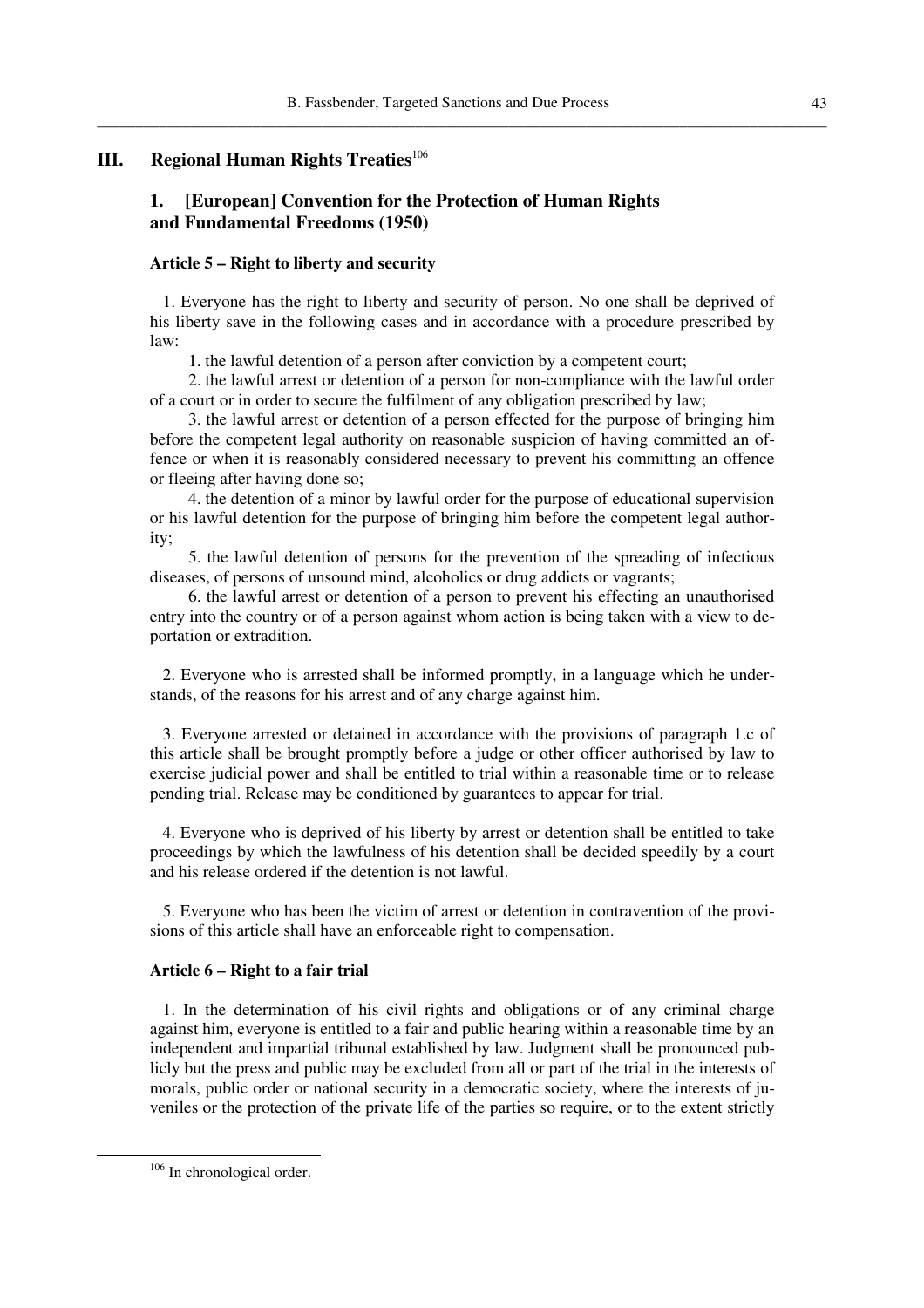necessary in the opinion of the court in special circumstances where publicity would prejudice the interests of justice.

\_\_\_\_\_\_\_\_\_\_\_\_\_\_\_\_\_\_\_\_\_\_\_\_\_\_\_\_\_\_\_\_\_\_\_\_\_\_\_\_\_\_\_\_\_\_\_\_\_\_\_\_\_\_\_\_\_\_\_\_\_\_\_\_\_\_\_\_\_\_\_\_\_\_\_\_\_\_\_\_\_\_\_\_\_\_\_\_\_\_\_\_\_\_

 2. Everyone charged with a criminal offence shall be presumed innocent until proved guilty according to law.

3. Everyone charged with a criminal offence has the following minimum rights:

 1. to be informed promptly, in a language which he understands and in detail, of the nature and cause of the accusation against him;

2. to have adequate time and facilities for the preparation of his defence;

 3. to defend himself in person or through legal assistance of his own choosing or, if he has not sufficient means to pay for legal assistance, to be given it free when the interests of justice so require;

 4. to examine or have examined witnesses against him and to obtain the attendance and examination of witnesses on his behalf under the same conditions as witnesses against him;

 5. to have the free assistance of an interpreter if he cannot understand or speak the language used in court.

## **2. Protocol No. 7 to the [European] Convention for the Protection of Human Rights and Fundamental Freedoms (1984)**

#### **Article 1 – Procedural safeguards relating to expulsion of aliens**

1. An alien lawfully resident in the territory of a State shall not be expelled therefrom except in pursuance of a decision reached in accordance with law and shall be allowed:

1. to submit reasons against his expulsion,

2. to have his case reviewed, and

 3. to be represented for these purposes before the competent authority or a person or persons designated by that authority.

 2. An alien may be expelled before the exercise of his rights under paragraph 1.a, b and c of this Article, when such expulsion is necessary in the interests of public order or is grounded on reasons of national security.

#### **Article 2 – Right of appeal in criminal matters**

 1. Everyone convicted of a criminal offence by a tribunal shall have the right to have his conviction or sentence reviewed by a higher tribunal. The exercise of this right, including the grounds on which it may be exercised, shall be governed by law.

 2. This right may be subject to exceptions in regard to offences of a minor character, as prescribed by law, or in cases in which the person concerned was tried in the first instance by the highest tribunal or was convicted following an appeal against acquittal.

#### **Article 3 – Compensation for wrongful conviction**

When a person has by a final decision been convicted of a criminal offence and when subsequently his conviction has been reversed, or he has been pardoned, on the ground that a new or newly discovered fact shows conclusively that there has been a miscarriage of jus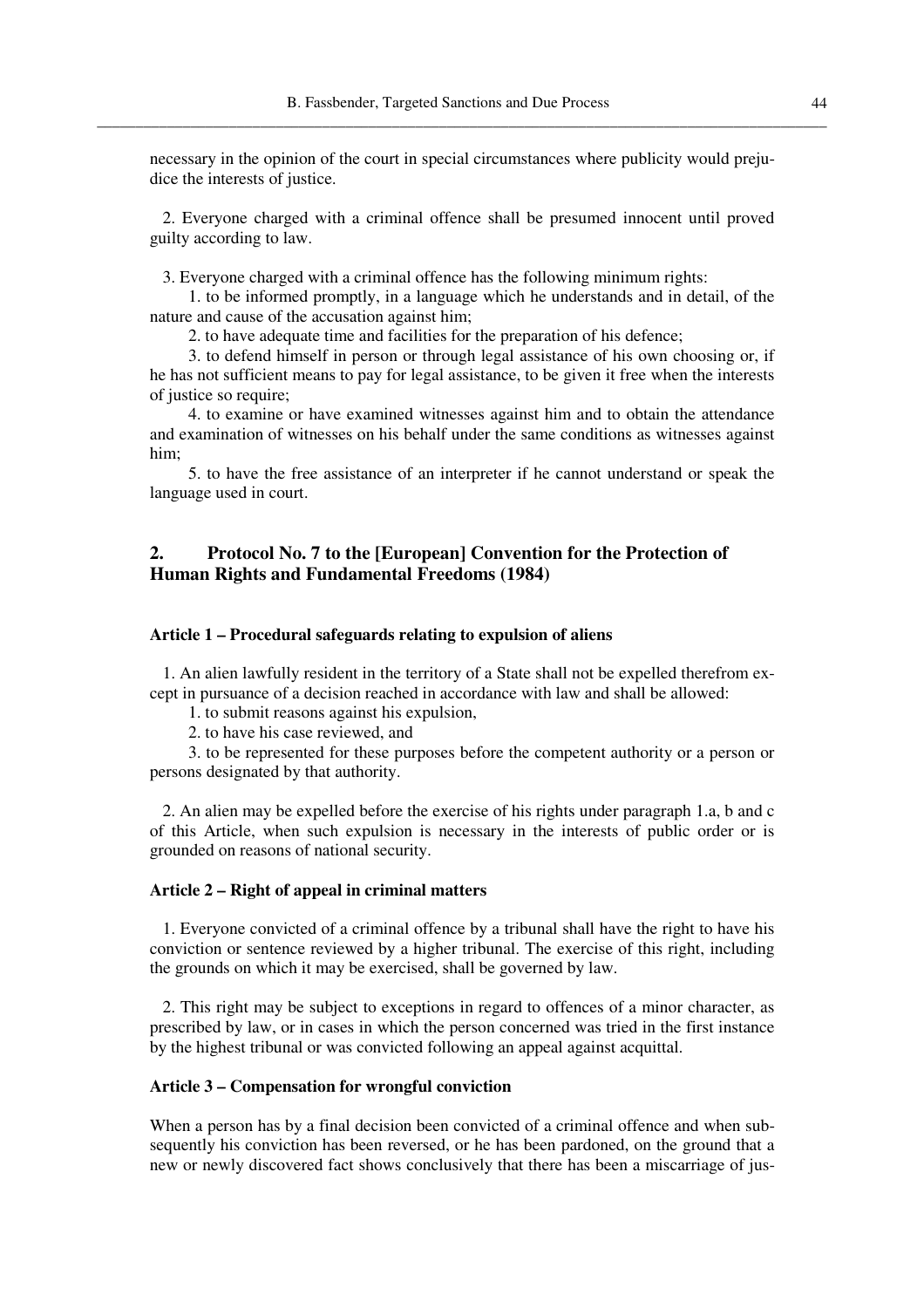tice, the person who has suffered punishment as a result of such conviction shall be compensated according to the law or the practice of the State concerned, unless it is proved that the non-disclosure of the unknown fact in time is wholly or partly attributable to him.

\_\_\_\_\_\_\_\_\_\_\_\_\_\_\_\_\_\_\_\_\_\_\_\_\_\_\_\_\_\_\_\_\_\_\_\_\_\_\_\_\_\_\_\_\_\_\_\_\_\_\_\_\_\_\_\_\_\_\_\_\_\_\_\_\_\_\_\_\_\_\_\_\_\_\_\_\_\_\_\_\_\_\_\_\_\_\_\_\_\_\_\_\_\_

## **Article 4 – Right not to be tried or punished twice**

1. No one shall be liable to be tried or punished again in criminal proceedings under the jurisdiction of the same State for an offence for which he has already been finally acquitted or convicted in accordance with the law and penal procedure of that State.

2. The provisions of the preceding paragraph shall not prevent the re-opening of the case in accordance with the law and penal procedure of the State concerned, if there is evidence of new or newly discovered facts, or if there has been a fundamental defect in the previous proceedings, which could affect the outcome of the case.

3. […]

## **3. American Convention on Human Rights (1969)**

## **Article 7. Right to Personal Liberty**

1. Every person has the right to personal liberty and security.

2. No one shall be deprived of his physical liberty except for the reasons and under the conditions established beforehand by the constitution of the State Party concerned or by a law established pursuant thereto.

3. No one shall be subject to arbitrary arrest or imprisonment.

4. Anyone who is detained shall be informed of the reasons for his detention and shall be promptly notified of the charge or charges against him.

5. Any person detained shall be brought promptly before a judge or other officer authorized by law to exercise judicial power and shall be entitled to trial within a reasonable time or to be released without prejudice to the continuation of the proceedings. His release may be subject to guarantees to assure his appearance for trial.

6. Anyone who is deprived of his liberty shall be entitled to recourse to a competent court, in order that the court may decide without delay on the lawfulness of his arrest or detention and order his release if the arrest or detention is unlawful. In States Parties whose laws provide that anyone who believes himself to be threatened with deprivation of his liberty is entitled to recourse to a competent court in order that it may decide on the lawfulness of such threat, this remedy may not be restricted or abolished. The interested party or another person in his behalf is entitled to seek these remedies.

7. No one shall be detained for debt. This principle shall not limit the orders of a competent judicial authority issued for nonfulfillment of duties of support.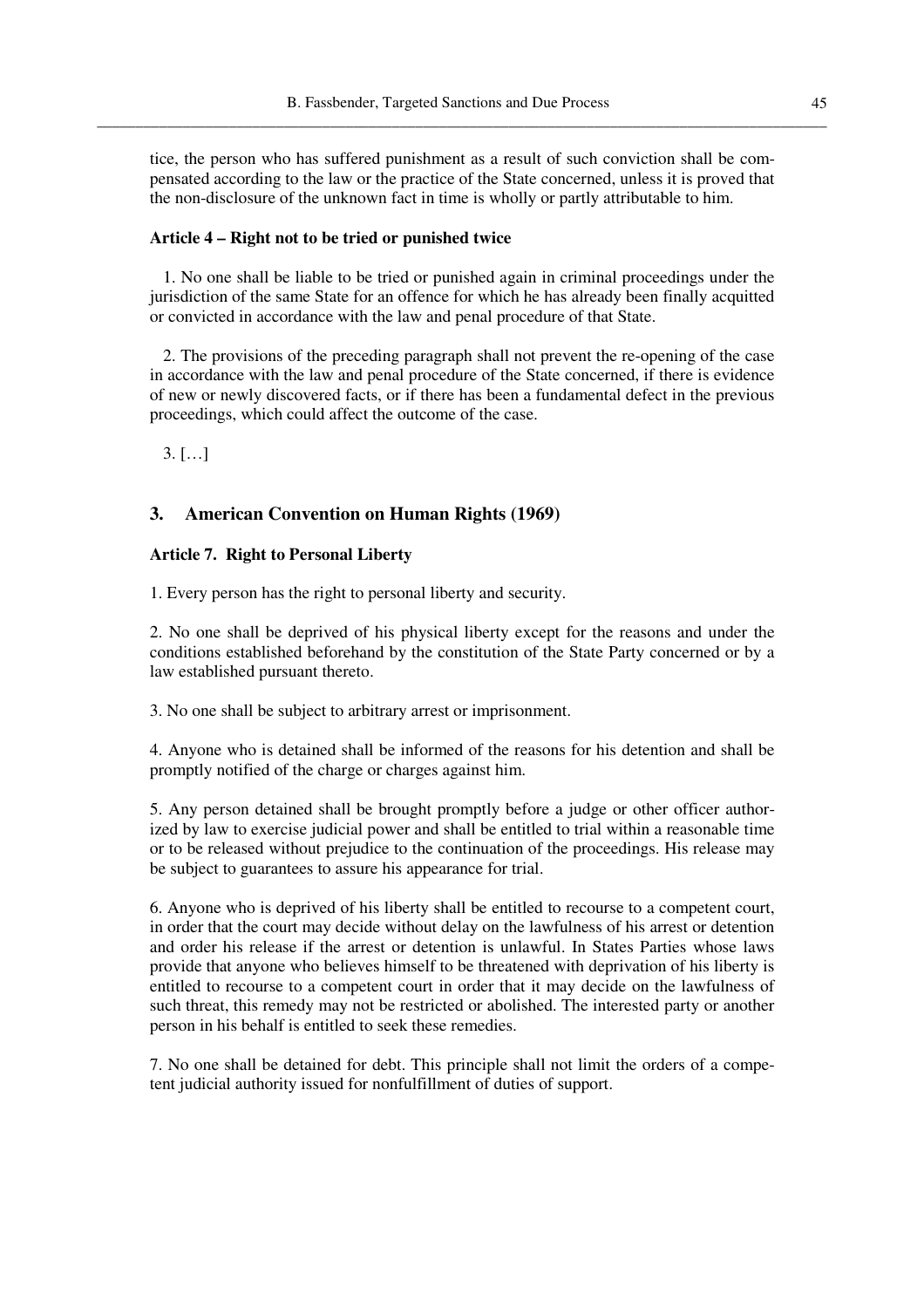#### **Article 8. Right to a Fair Trial**

1. Every person has the right to a hearing, with due guarantees and within a reasonable time, by a competent, independent, and impartial tribunal, previously established by law, in the substantiation of any accusation of a criminal nature made against him or for the determination of his rights and obligations of a civil, labor, fiscal, or any other nature.

2. Every person accused of a criminal offense has the right to be presumed innocent so long as his guilt has not been proven according to law. During the proceedings, every person is entitled, with full equality, to the following minimum guarantees:

 a. the right of the accused to be assisted without charge by a translator or interpreter, if he does not understand or does not speak the language of the tribunal or court;

b. prior notification in detail to the accused of the charges against him;

c. adequate time and means for the preparation of his defense;

 d. the right of the accused to defend himself personally or to be assisted by legal counsel of his own choosing, and to communicate freely and privately with his counsel;

 e. the inalienable right to be assisted by counsel provided by the state, paid or not as the domestic law provides, if the accused does not defend himself personally or engage his own counsel within the time period established by law;

 f. the right of the defense to examine witnesses present in the court and to obtain the appearance, as witnesses, of experts or other persons who may throw light on the facts;

 g. the right not to be compelled to be a witness against himself or to plead guilty; and

h. the right to appeal the judgment to a higher court.

3. A confession of guilt by the accused shall be valid only if it is made without coercion of any kind.

4. An accused person acquitted by a nonappealable judgment shall not be subjected to a new trial for the same cause.

5. Criminal proceedings shall be public, except insofar as may be necessary to protect the interests of justice.

## **Article 10. Right to Compensation**

Every person has the right to be compensated in accordance with the law in the event he has been sentenced by a final judgment through a miscarriage of justice.

#### **Article 25. Right to Judicial Protection**

1. Everyone has the right to simple and prompt recourse, or any other effective recourse, to a competent court or tribunal for protection against acts that violate his fundamental rights recognized by the constitution or laws of the state concerned or by this Convention, even though such violation may have been committed by persons acting in the course of their official duties.

2. The States Parties undertake:

 a. to ensure that any person claiming such remedy shall have his rights determined by the competent authority provided for by the legal system of the state;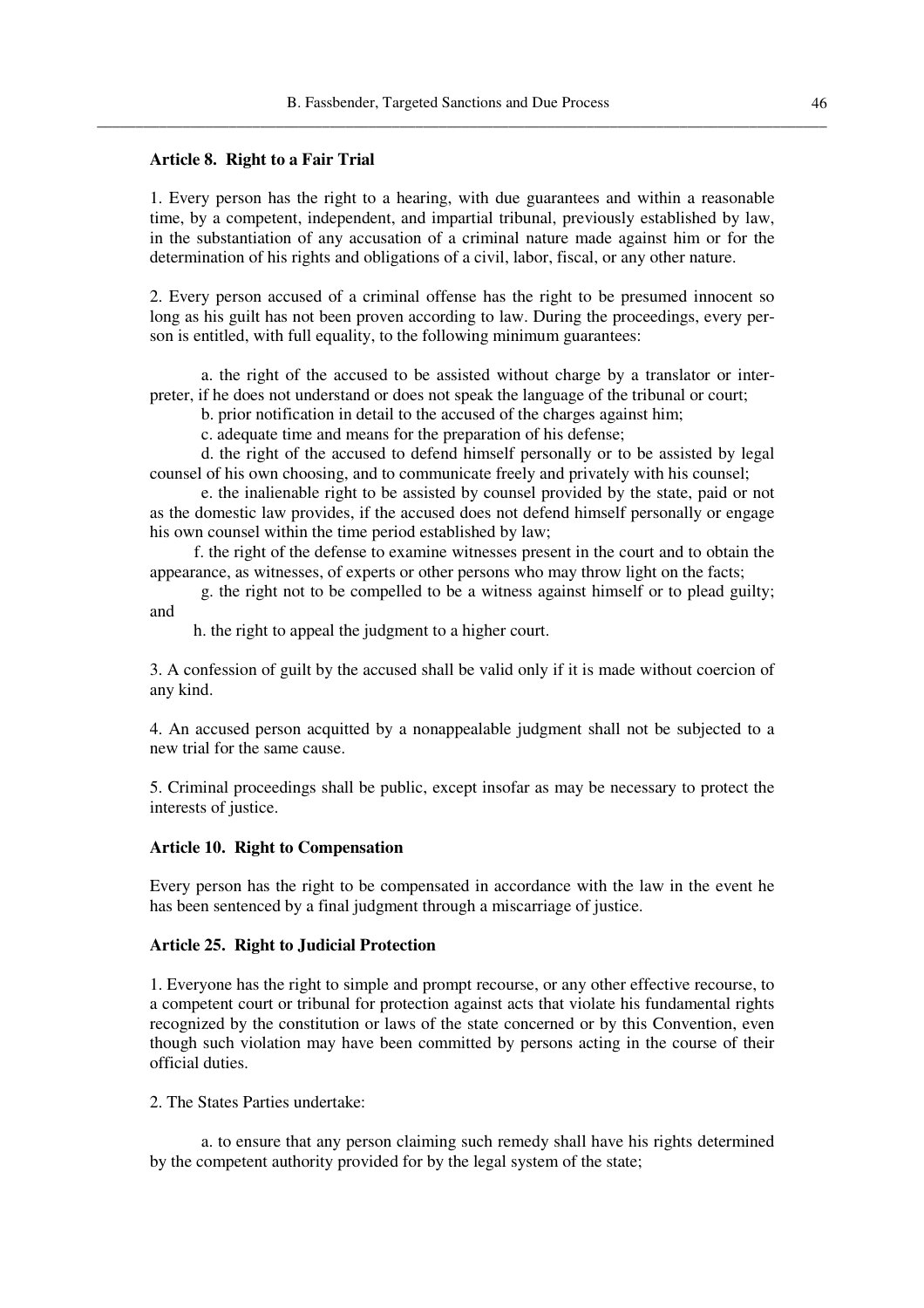b. to develop the possibilities of judicial remedy; and

 c. to ensure that the competent authorities shall enforce such remedies when granted.

\_\_\_\_\_\_\_\_\_\_\_\_\_\_\_\_\_\_\_\_\_\_\_\_\_\_\_\_\_\_\_\_\_\_\_\_\_\_\_\_\_\_\_\_\_\_\_\_\_\_\_\_\_\_\_\_\_\_\_\_\_\_\_\_\_\_\_\_\_\_\_\_\_\_\_\_\_\_\_\_\_\_\_\_\_\_\_\_\_\_\_\_\_\_

## *See also*: **American Declaration of the Rights and Duties of Man (1948)<sup>107</sup>**

## **Article I. Right to life, liberty and personal security**

Every human being has the right to life, liberty and the security of his person.

#### **Article XVII. Right to recognition of juridical personality and civil rights**

Every person has the right to be recognized everywhere as a person having rights and obligations, and to enjoy the basic civil rights.

#### **Article XVIII. Right to a fair trial**

Every person may resort to the courts to ensure respect for his legal rights. There should likewise be available to him a simple, brief procedure whereby the courts will protect him from acts of authority that, to his prejudice, violate any fundamental constitutional rights.

## **Article XXV. Right of protection from arbitrary arrest**

No person may be deprived of his liberty except in the cases and according to the procedures established by pre-existing law.

No person may be deprived of liberty for nonfulfillment of obligations of a purely civil character.

Every individual who has been deprived of his liberty has the right to have the legality of his detention ascertained without delay by a court, and the right to be tried without undue delay or, otherwise, to be released. He also has the right to humane treatment during the time he is in custody.

#### **Article XXVI. Right to due process of law**

 $\overline{a}$ 

Every accused person is presumed to be innocent until proved guilty.

Every person accused of an offense has the right to be given an impartial and public hearing, and to be tried by courts previously established in accordance with preexisting laws, and not to receive cruel, infamous or unusual punishment.

<sup>&</sup>lt;sup>107</sup> Adopted by the Ninth International Conference of American States, Bogotá, Colombia, 1948; reprinted in Anne F. Bayefsky (ed.), *The UN Human Rights Treaty System in the 21st Century*, The Hague: Kluwer Law International, 2000, pp. 1013-1018.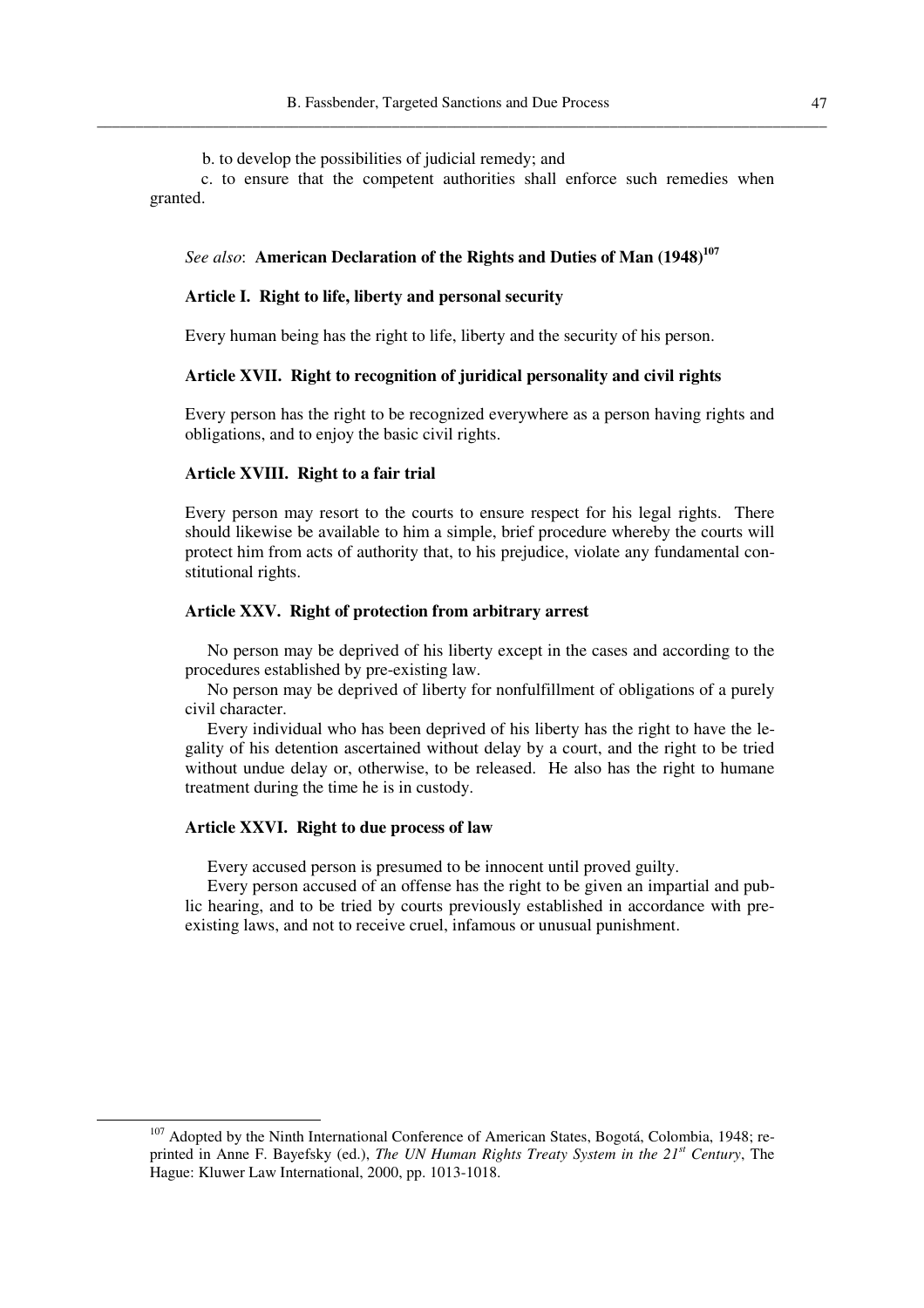## **4. African [Banjul] Charter on Human and Peoples' Rights (1981)**

### **Article 6**

Every individual shall have the right to liberty and to the security of his person. No one may be deprived of his freedom except for reasons and conditions previously laid down by law. In particular, no one may be arbitrarily arrested or detained.

#### **Article 7**

 $\overline{a}$ 

1. Every individual shall have the right to have his cause heard. This comprises:

(a) the right to an appeal to competent national organs against acts of violating his fundamental rights as recognized and guaranteed by conventions, laws, regulations and customs in force;

(b) the right to be presumed innocent until proved guilty by a competent court or tribunal;

(c) the right to defence, including the right to be defended by counsel of his choice;

(d) the right to be tried within a reasonable time by an impartial court or tribunal.

## *See also*: **Resolution of the African Commission on Human and Peoples' Rights on the Right of a Fair Trial (1992)**<sup>108</sup>

*The African Commission on Human and Peoples' Rights*

meeting in its Eleventh Ordinary Session, in Tunis, Tunisia, from 2 to 9 March 1992,

*Conscious* of the fact that the African Charter on Human and Peoples' Rights is designed to promote and protect human rights in accordance with the provisions contained in the Charter and recognized international human rights standards;

*Recognizing* that the right to a fair trial is essential for the protection of fundamental human rights and freedoms;

*Bearing in mind* article 7 of the African Charter on Human and Peoples' rights  $[\ldots]$ 

2. Considers further that the right to fair trial includes, among other things, the following:

A. All persons shall have the right to have their cause heard and shall be equal before the courts and tribunals in the determination of their rights and obligations;  $[\ldots]$ 

D. Persons charged with a criminal offence shall be presumed innocent until proven guilty by a competent court;

E. In the determination of charges against individuals, the individual shall be entitled in particular to:

1) Have adequate time and facilities for the preparation of their defence and to communicate in confidence with counsel of their choice;

2) Be tried within a reasonable time;

3) Examine or have examined the witnesses against them and to obtain the attendance and examination of witnesses on their behalf under the same conditions as witnesses against them;

<sup>108</sup> Reprinted from: Louise Doswald-Beck & Robert Kolb, *Judicial Process and Human Rights*, Kehl: N.P. Engel, 2004, p. 134.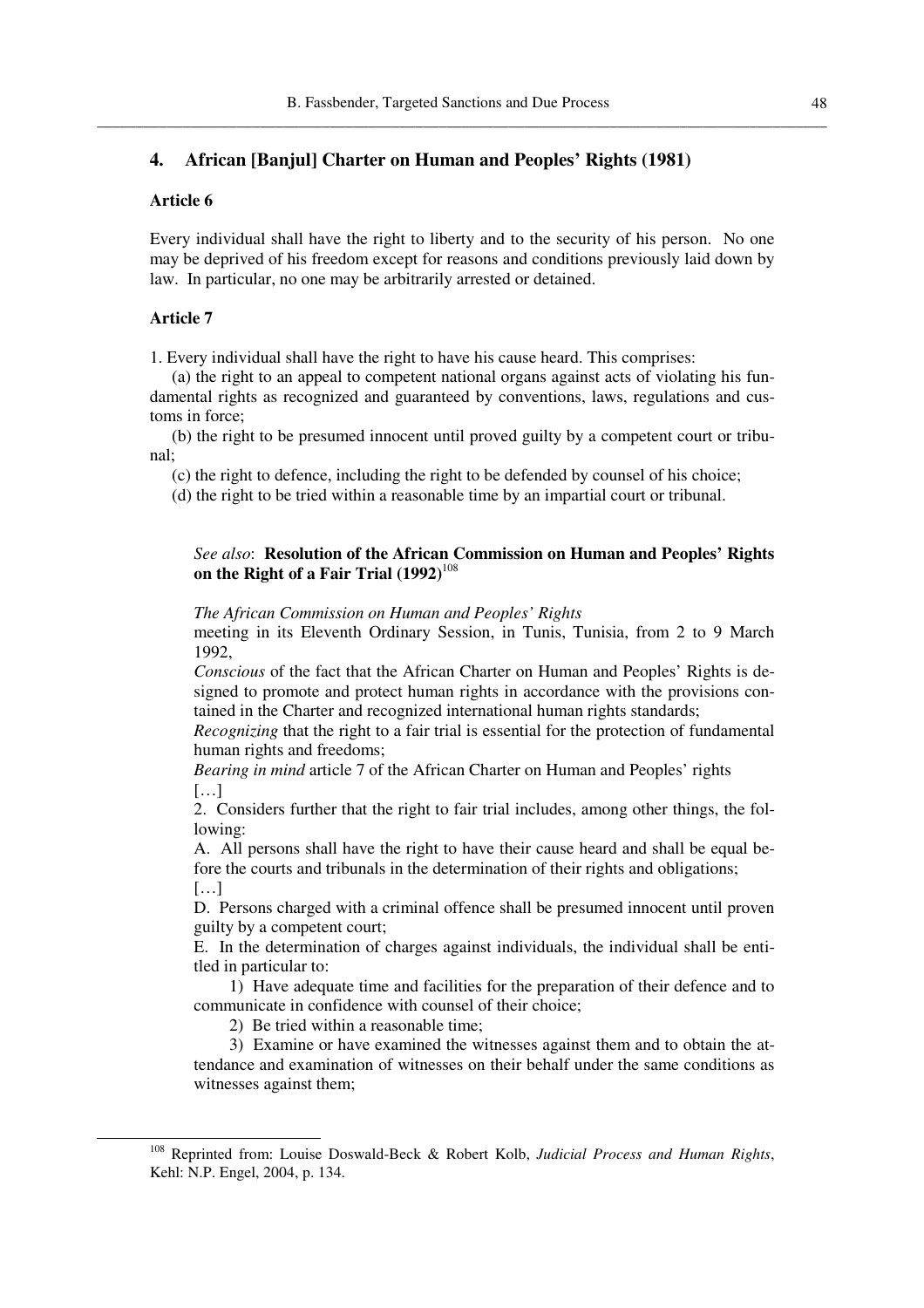4) Have the free assistance of an interpreter if they cannot speak the language used in court.

Persons convicted of an offence shall have the right of appeal to a higher court.

\_\_\_\_\_\_\_\_\_\_\_\_\_\_\_\_\_\_\_\_\_\_\_\_\_\_\_\_\_\_\_\_\_\_\_\_\_\_\_\_\_\_\_\_\_\_\_\_\_\_\_\_\_\_\_\_\_\_\_\_\_\_\_\_\_\_\_\_\_\_\_\_\_\_\_\_\_\_\_\_\_\_\_\_\_\_\_\_\_\_\_\_\_\_

## **5.** Arab Charter on Human Rights (1994)<sup>109</sup>

#### **Article 7**

The accused shall be presumed innocent until proved guilty at a lawful trial in which he has enjoyed the guarantees necessary for his defence.

#### **Article 8**

Everyone has the right to liberty and security of person and no one shall be arrested, held in custody or detained without a legal warrant and without being brought promptly before a judge.

## **Article 9**

j

All persons are equal before the law and everyone within the territory of the State has a guaranteed right to legal remedy.

## **IV. Constitutional Law of UN Member States**

## **1. Brazil: Constitution of Brazil (1988, as amended)**<sup>110</sup>

**Article 5**. All persons are equal before the law, without any distinction whatsoever, Brazilians and foreigners residing in the country being ensured of inviolability of the right to life, to liberty, to equality, to security and to property, on the following terms: […]

XXXIV - the following are ensured to everyone without any payment of fees:

a) the right to petition the Government in defense of rights or against illegal acts or abuse of power;

b) the obtaining of certificates from government offices, for the defense of rights and clarification of situations of personal interest;

XXXV - the law shall not exclude any injury or threat to a right from the consideration of the Judicial Power;

XXXVI - the law shall not injure the vested right, the perfect juridical act and the res judicata;

<sup>109</sup> Translation from Arabic by the United Nations Centre for Human Rights, reprinted in *Human Rights Law Journal*, vol. 18 (1997), p. 151. In March 1994, the League of Arab States adopted the Arab Charter on Human Rights and presented it to the League's member states for ratification. In its Resolution 6089 of 12 March 2001, the Council of the Arab League recommended that the Arab states accelerate the process for the signing and ratification of the 1994 Charter, which is still not in force, due to an insufficient number of ratifications (see UN Commission on Human Rights, UN doc. E/CN.4/2004/NGO/64 of 26 February 2004, para. 1).

<sup>&</sup>lt;sup>110</sup> Official translation from the Portuguese.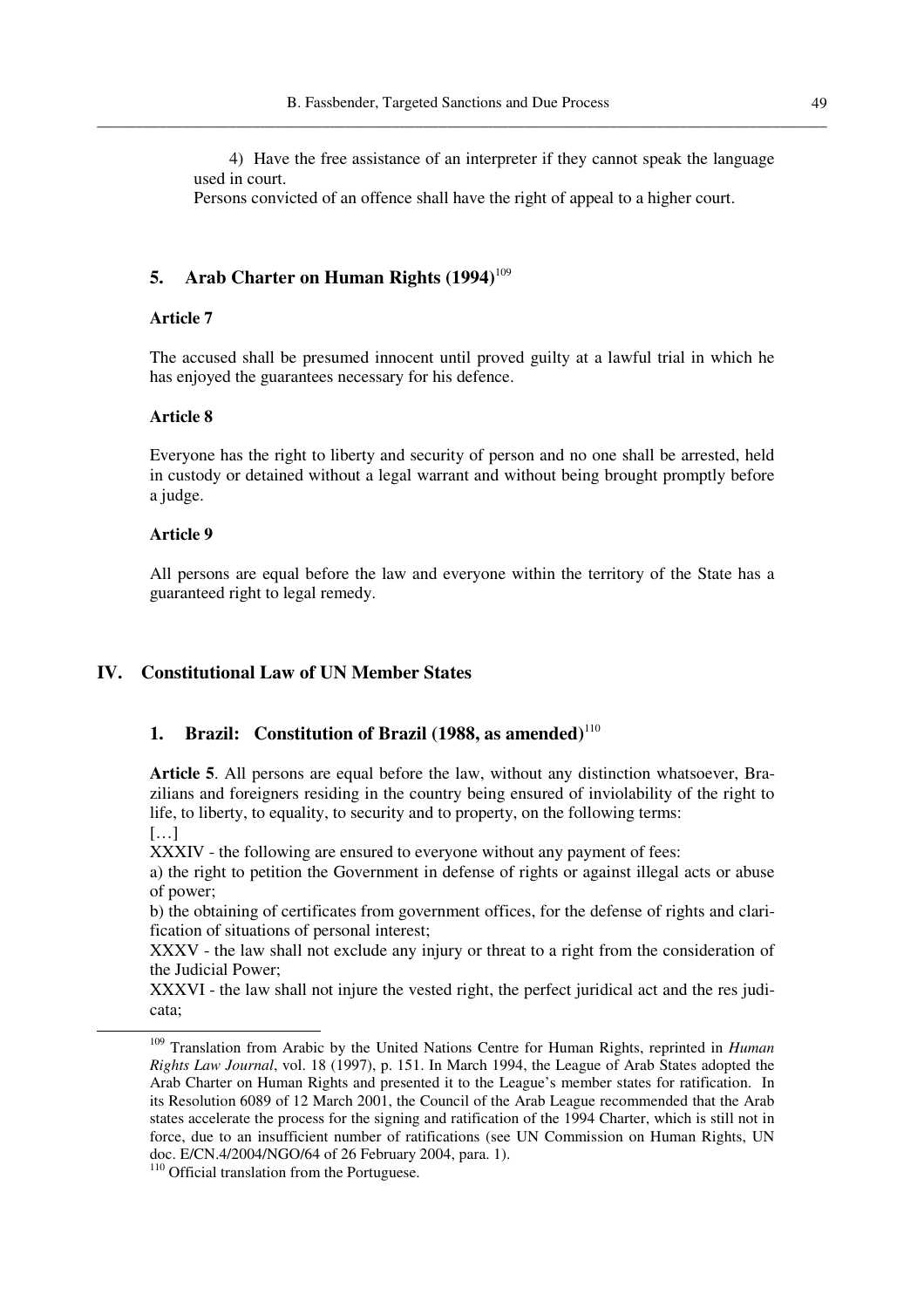XXXVII - there shall be no exceptional tribunal or court:

XXXIX - the institution of the jury is recognized, according to the organization which the law shall establish, and the following are ensured:

\_\_\_\_\_\_\_\_\_\_\_\_\_\_\_\_\_\_\_\_\_\_\_\_\_\_\_\_\_\_\_\_\_\_\_\_\_\_\_\_\_\_\_\_\_\_\_\_\_\_\_\_\_\_\_\_\_\_\_\_\_\_\_\_\_\_\_\_\_\_\_\_\_\_\_\_\_\_\_\_\_\_\_\_\_\_\_\_\_\_\_\_\_\_

a) full defense;

b) secrecy of voting;

c) sovereignty of verdicts;

d) power to judge willful crimes against life;

 $[\ldots]$ 

LIII - no one shall undergo legal proceeding or sentencing save by the competent authority;

LIV - no one shall be deprived of freedom or of his assets without the due process of law;

LV - litigants, in judicial or administrative processes, as well as defendants in general, are ensured of the adversary system and of full defense, with the means and resources inherent to it;

LVI - evidence obtained through illicit means are unacceptable in the process;

LVII - no one shall be considered guilty before the issuing of a final and unappealable penal sentence;

LVIII - no one who has undergone civil identification shall be submitted to criminal identification, save in the cases provided by law;

LIX - private prosecution in the cases of crimes subject to public prosecution shall be admitted, whenever the latter is not filed within the period established by law;

LX - the law may only restrict the publicity of procedural acts when the defense of privacy or the social interest require it;

LXI - no one shall be arrested unless in flagrante delicto or by a written and justified order of a competent judicial authority, save in the cases of military transgression or specific military crime, as defined in law;

LXII - the arrest of any person as well as the place where he is being held shall be immediately informed to the competent judge and to the family of the person arrested or to the person indicated by him;

LXIII - the arrested person shall be informed of his rights, among which the right to remain silent, and he shall be ensured of assistance by his family and a lawyer;

LXIV - the arrested person is entitled to identification of those responsible for his arrest or for his police questioning;

LXV - the illegal arrest shall be immediately remitted by the judicial authority;

LXVI - no one shall be taken to prison or held therein, when the law admits release on own recognizance, subject or not to bail;

LXVII - there shall be no civil imprisonment for indebtedness except in the case of a person responsible for voluntary and inexcusable default of alimony obligation and in the case of an unfaithful trustee;

LXVIII - habeas corpus shall be granted whenever a person suffers or is in danger of suffering violence or coercion against his freedom of locomotion, on account of illegal actions or abuse of power;

[…]

LXXII - habeas data shall be granted:

a) to ensure the knowledge of information related to the person of the petitioner, contained in records or databanks of government agencies or of agencies of a public character;

b) for the correction of data, when the petitioner does not prefer to do so through a confidential process, either judicial or administrative;

[…]

LXXV - the State shall indemnify a convict for judicial error, as well as a person who remains imprisoned for a period longer than the one established by the sentence;  $[...]$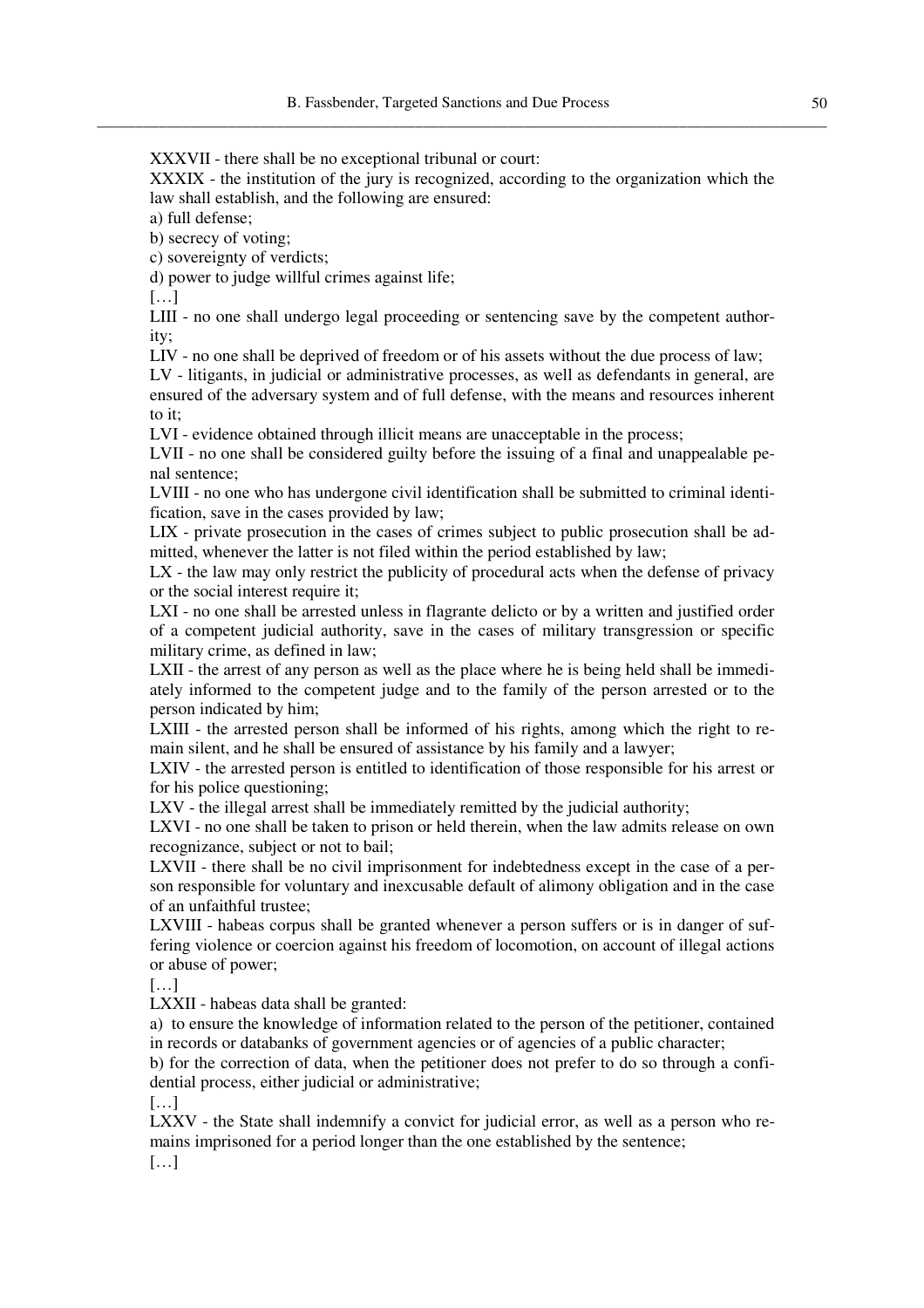LXVIII - to all, in judicial and administrative proceedings, are assured a reasonable duration of proceedings and the means to guarantee the celerity of proceedings.

\_\_\_\_\_\_\_\_\_\_\_\_\_\_\_\_\_\_\_\_\_\_\_\_\_\_\_\_\_\_\_\_\_\_\_\_\_\_\_\_\_\_\_\_\_\_\_\_\_\_\_\_\_\_\_\_\_\_\_\_\_\_\_\_\_\_\_\_\_\_\_\_\_\_\_\_\_\_\_\_\_\_\_\_\_\_\_\_\_\_\_\_\_\_

#### **2. Canada: Canadian Charter of Rights and Freedoms (1982)**

## **Section 7**

Everyone has the right to life, liberty and security of the person and the right not to be deprived thereof except in accordance with the principles of fundamental justice.

#### **Section 11**

Any person charged with an offence has the right

a) to be informed without unreasonable delay of the specific offence;

b) to be tried within a reasonable time;

 c) not to be compelled to be a witness in proceedings against that person in respect of the offence;

 d) to be presumed innocent until proven guilty according to law in a fair and public hearing by an independent and impartial tribunal;

e) not to be denied reasonable bail without just cause;

 f) except in the case of an offence under military law tried before a military tribunal, to the benefit of trial by jury where the maximum punishment for the offence is imprisonment for five years or a more severe punishment;

 g) not to be found guilty on account of any act or omission unless, at the time of the act or omission, it constituted an offence under Canadian or international law or was criminal according to the general principles of law recognized by the community of nations;

 h) if finally acquitted of the offence, not to be tried for it again and, if finally found guilty and punished for the offence, not to be tried or punished for it again; and

 i) if found guilty of the offence and if the punishment for the offence has been varied between the time of commission and the time of sentencing, to the benefit of the lesser punishment.

#### **Section 13**

A witness who testifies in any proceedings has the right not to have any incriminating evidence so given used to incriminate that witness in any other proceedings, except in a prosecution for perjury or for the giving of contradictory evidence.

#### **Section 14**

A party or witness in any proceedings who does not understand or speak the language in which the proceedings are conducted or who is deaf has the right to the assistance of an interpreter.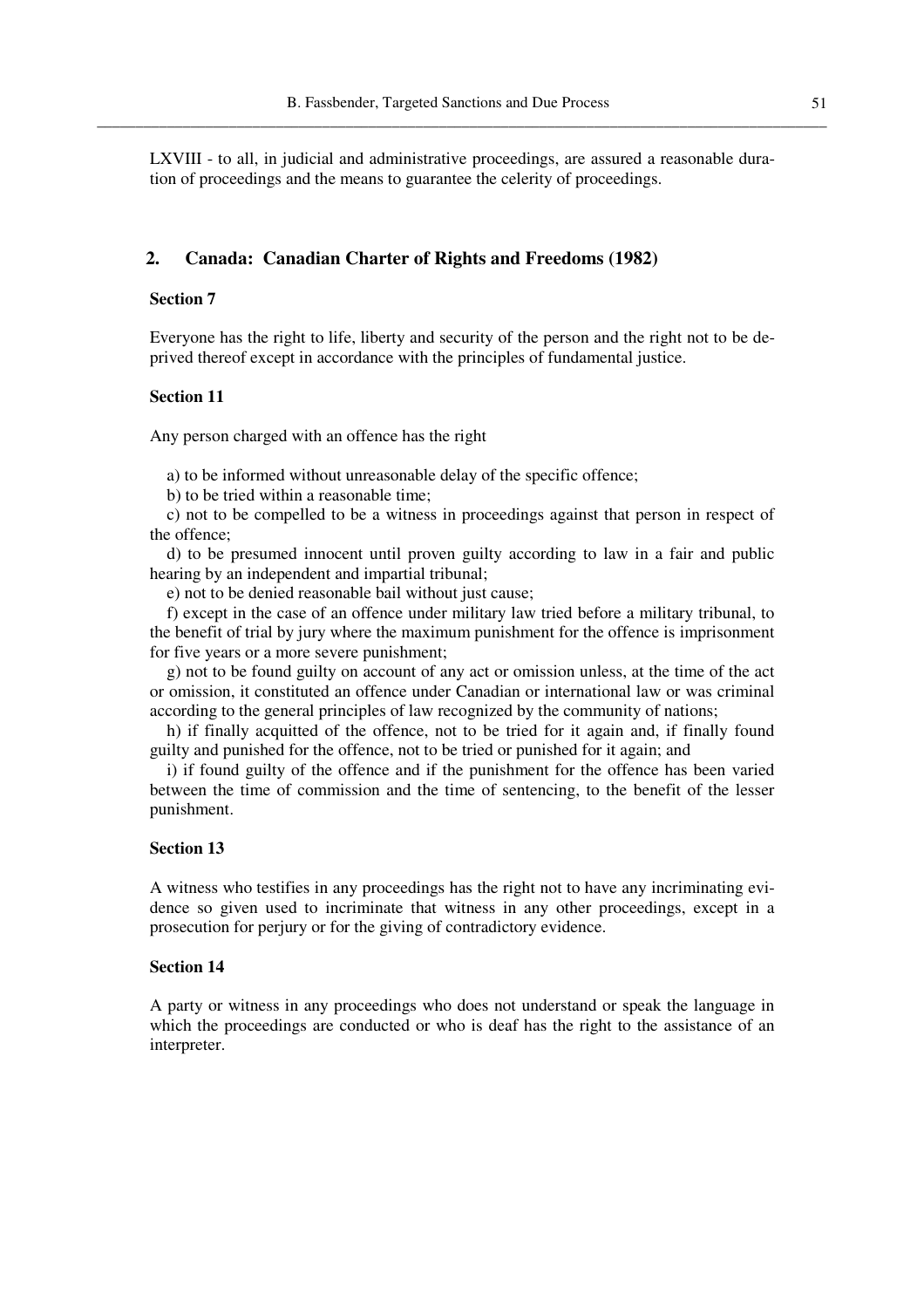## **3. European Union: Charter of Fundamental Rights of the European Union (2000)**<sup>111</sup>

#### **Article 41 – Right to good administration**

1. Every person has the right to have his or her affairs handled impartially, fairly and within a reasonable time by the institutions, bodies, offices and agencies of the Union.

2. This right includes:

(a) the right of every person to be heard, before any individual measure which would affect him or her adversely is taken;

(b) the right of every person to have access to his or her file, while respecting the legitimate interests of confidentiality and of professional and business secrecy;

(c) the obligation of the administration to give reasons for its decisions.

3. Every person has the right to have the Union make good any damage caused by its institutions or by its servants in the performance of their duties, in accordance with the general principles common to the laws of the Member States.

4. Every person may write to the institutions of the Union in one of the languages of the Constitution and must have an answer in the same language.

#### **Article 42 – Right of access to documents**

Any citizen of the Union, and any natural or legal person residing or having its registered office in a Member State, has a right of access to documents of the institutions, bodies, offices and agencies of the Union, whatever their medium.

#### **Article 43 – European Ombudsman**

Any citizen of the Union and any natural or legal person residing or having its registered office in a Member State has the right to refer to the European Ombudsman cases of maladministration in the activities of the institutions, bodies, offices or agencies of the Union, with the exception of the Court of Justice of the European Union acting in its judicial role.

#### **Article 44 – Right to petition**

 $\overline{a}$ 

Any citizen of the Union and any natural or legal person residing or having its registered office in a Member State has the right to petition the European Parliament.

## **Article 47 – Right to an effective remedy and to a fair trial**

<sup>&</sup>lt;sup>111</sup> The Charter of Fundamental Rights of the European Union (Official Journal of the European Communities C 364/1) was solemnly proclaimed by the European Parliament, the Council and the Commission on December 7, 2000. It was included as Part II in the Treaty establishing a Constitution for Europe of 2004 (Official Journal C 310) (not yet in force). In the Treaty, the provisions quoted above are numbered Articles II-101, II-102, II-103, II-104, and II-107 and II-108, respectively.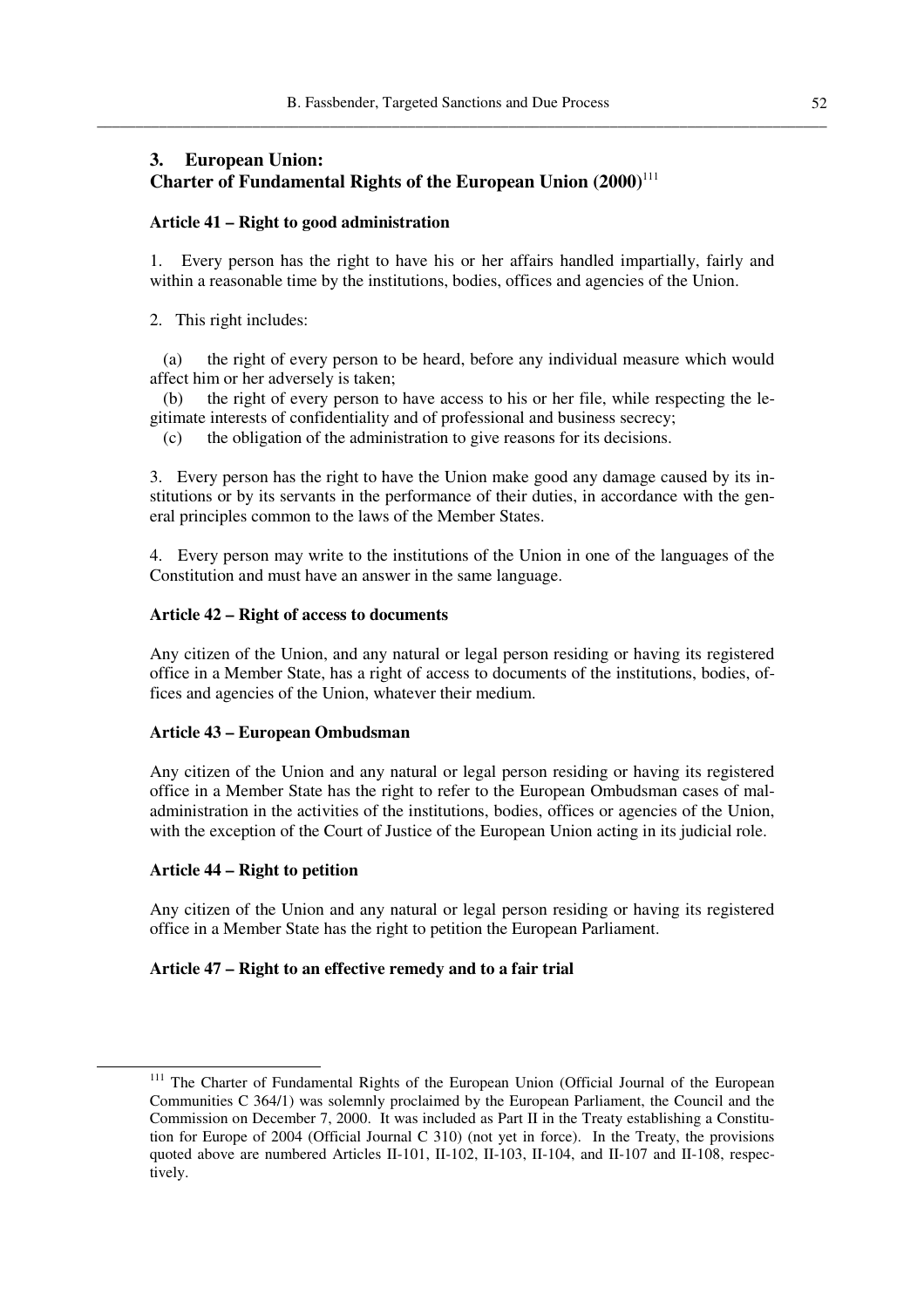Everyone whose rights and freedoms guaranteed by the law of the Union are violated has the right to an effective remedy before a tribunal in compliance with the conditions laid down in this Article.

\_\_\_\_\_\_\_\_\_\_\_\_\_\_\_\_\_\_\_\_\_\_\_\_\_\_\_\_\_\_\_\_\_\_\_\_\_\_\_\_\_\_\_\_\_\_\_\_\_\_\_\_\_\_\_\_\_\_\_\_\_\_\_\_\_\_\_\_\_\_\_\_\_\_\_\_\_\_\_\_\_\_\_\_\_\_\_\_\_\_\_\_\_\_

Everyone is entitled to a fair and public hearing within a reasonable time by an independent and impartial tribunal previously established by law. Everyone shall have the possibility of being advised, defended and represented.

Legal aid shall be made available to those who lack sufficient resources insofar as such aid is necessary to ensure effective access to justice.

#### **Article 48 – Presumption of innocence and right of defence**

1. Everyone who has been charged shall be presumed innocent until proved guilty according to law.

2. Respect for the rights of the defence of anyone who has been charged shall be guaranteed.

#### **4. India: Constitution of India (1949, as amended)**

#### **Section 20. Protection in respect of conviction for offences**

 (1) No person shall be convicted of any offence except for violation of a law in force at the time of the commission of the Act charged as an offence, nor be subjected to a penalty greater than that which might have been inflicted under the law in force at the time of the commission of the offence.

(2) No person shall be prosecuted and punished for the same offence more than once.

(3) No person accused of any offence shall be compelled to be a witness against himself.

#### **Section 21. Protection of life and personal liberty**

No person shall be deprived of his life or personal liberty except according to procedure established by law.

#### **Section 22. Protection against arrest and detention in certain cases**

(1) No person who is arrested shall be detained in custody without being informed, as soon as may be, of the grounds for such arrest nor shall he be denied the right to consult, and to be defended by, a legal practitioner of his choice.

(2) Every person who is arrested and detained in custody shall be produced before the nearest magistrate within a period of twenty-four hours of such arrest excluding the time necessary for the journey from the place of arrest to the court of the magistrate and no such person shall be detained in custody beyond the said period without the authority of a magistrate.

(3) Nothing in clauses (1) and (2) shall apply—

(*a*) to any person who for the time being is an enemy alien; or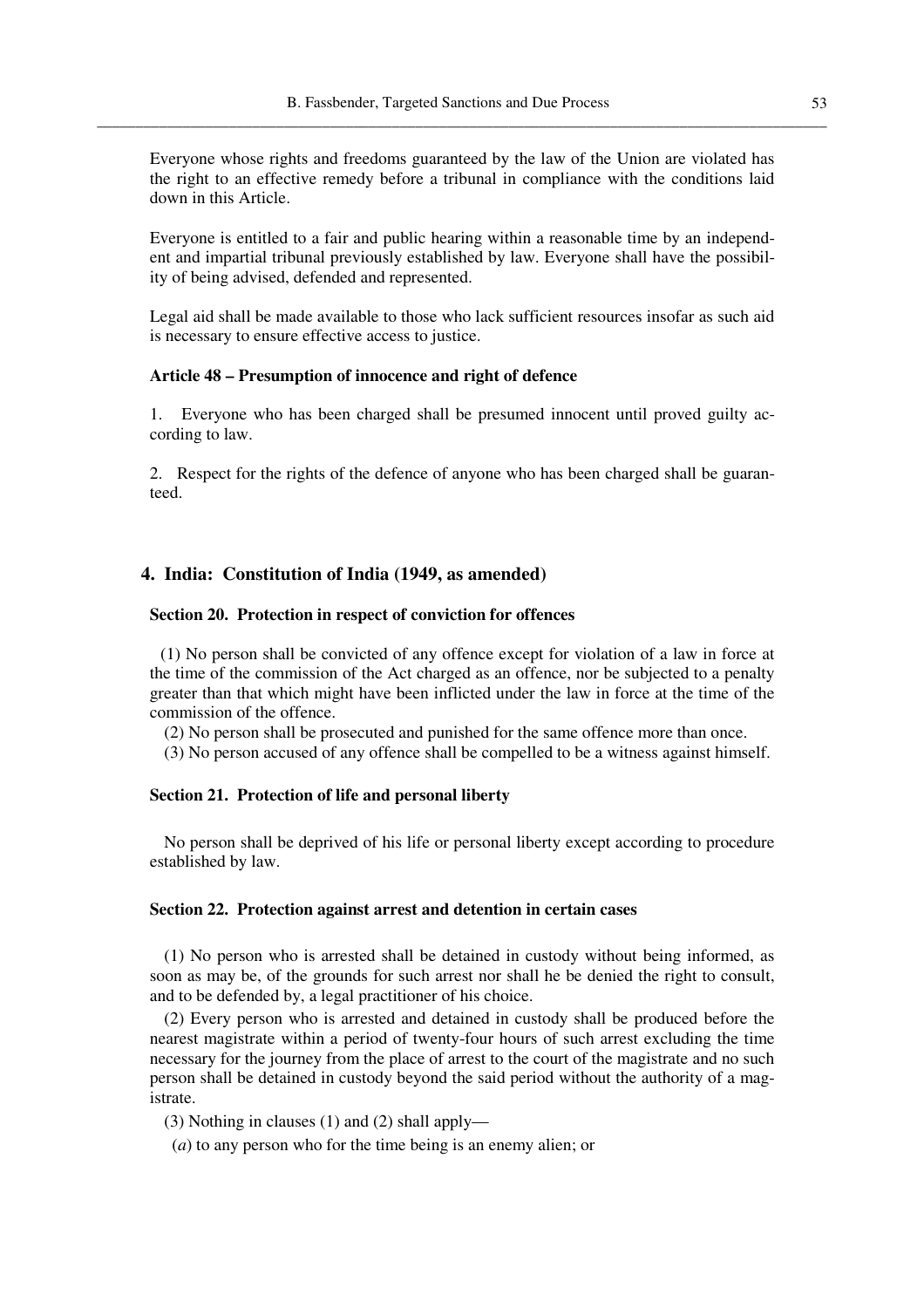(*b*) to any person who is arrested or detained under any law providing for preventive detention.

\_\_\_\_\_\_\_\_\_\_\_\_\_\_\_\_\_\_\_\_\_\_\_\_\_\_\_\_\_\_\_\_\_\_\_\_\_\_\_\_\_\_\_\_\_\_\_\_\_\_\_\_\_\_\_\_\_\_\_\_\_\_\_\_\_\_\_\_\_\_\_\_\_\_\_\_\_\_\_\_\_\_\_\_\_\_\_\_\_\_\_\_\_\_

(4) No law providing for preventive detention shall authorise the detention of a person for a longer period than three months unless—

(*a*) an Advisory Board consisting of persons who are, or have been, or are qualified to be appointed as, Judges of a High Court has reported before the expiration of the said period of three months that there is in its opinion sufficient cause for such detention:

Provided that nothing in this sub-clause shall authorise the detention of any person beyond the maximum period prescribed by any law made by Parliament under sub-clause (*b*) of clause (7); or

(*b*) such person is detained in accordance with the provisions of any law made by Parliament under sub-clauses (*a*) and (*b*) of clause (7).

(5) When any person is detained in pursuance of an order made under any law providing for preventive detention, the authority making the order shall, as soon as may be, communicate to such person the grounds on which the order has been made and shall afford him the earliest opportunity of making a representation against the order.

(6) Nothing in clause (5) shall require the authority making any such order as is referred to in that clause to disclose facts which such authority considers to be against the public interest to disclose.

(7) Parliament may by law prescribe—

(*a*) the circumstances under which, and the class or classes of cases in which, a person may be detained for a period longer than three months under any law providing for preventive detention without obtaining the opinion of an Advisory Board in accordance with the provisions of sub-clause (*a*) of clause (4);

(*b*) the maximum period for which any person may in any class or classes of cases be detained under any law providing for preventive detention; and

(*c*) the procedure to be followed by an Advisory Board in an inquiry under sub-clause (*a*) of clause (4).

#### **Section 32. Remedies for enforcement of rights conferred by this Part**

 (1) The right to move the Supreme Court by appropriate proceedings for the enforcement of the rights conferred by this Part is guaranteed.

 (2) The Supreme Court shall have power to issue directions or orders or writs, including writs in the nature of *habeas corpus, mandamus,* prohibition, *quo warranto* and *certiorari,* whichever may be appropriate, for the enforcement of any of the rights conferred by this Part.

 (3) Without prejudice to the powers conferred on the Supreme Court by clauses (1) and (2), Parliament may by law empower any other court to exercise within the local limits of its jurisdiction all or any of the powers exercisable by the Supreme Court under clause (2).

 (4) The right guaranteed by this article shall not be suspended except as otherwise provided for by this Constitution.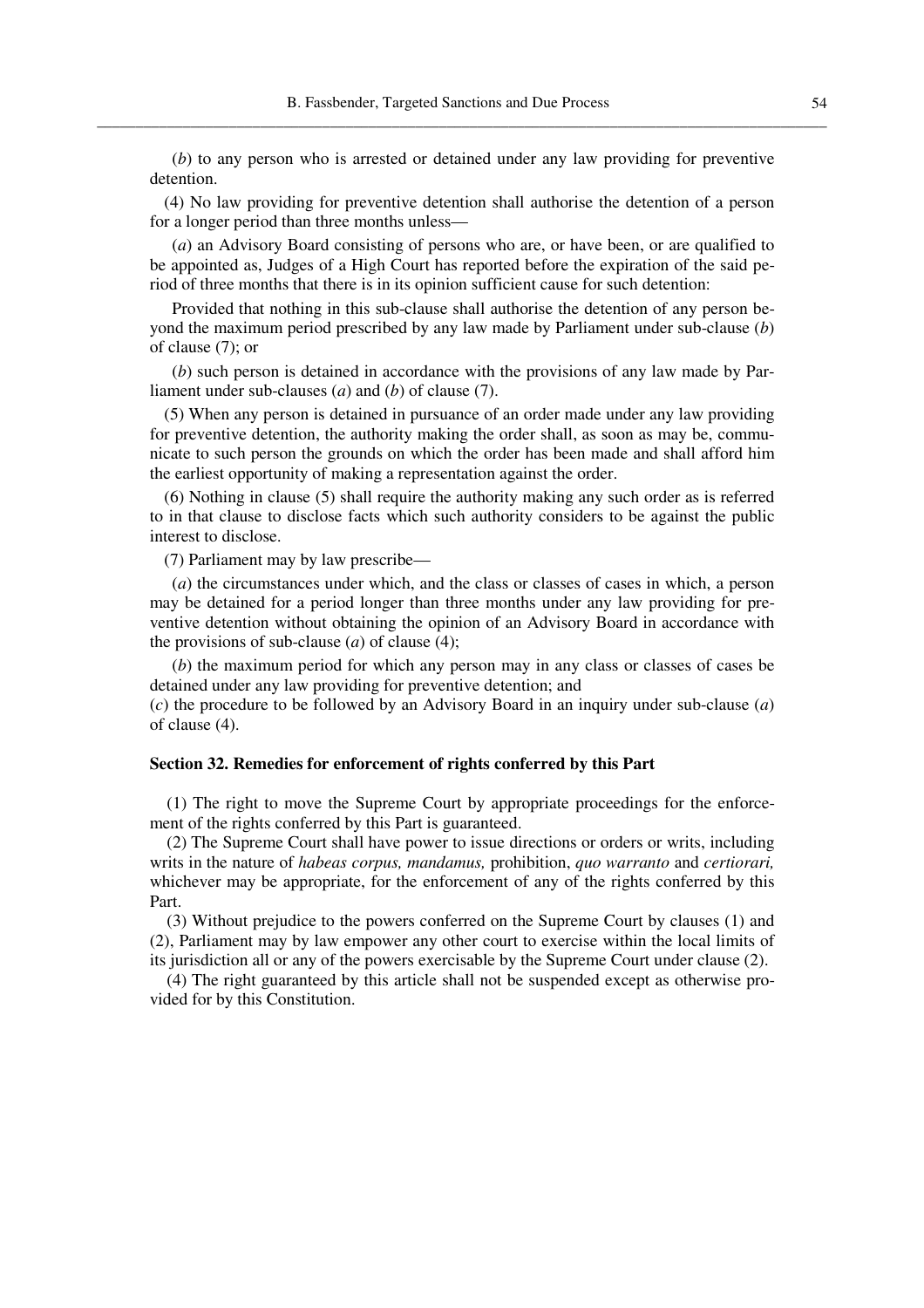## **5. New Zealand: The New Zealand Bill of Rights Act (1990)**

#### **Section 8 [Life]**

No one shall be deprived of life except on such grounds as are established by law and are consistent with the principles of fundamental justice.

## **Section 22 [Personal Liberty]**

Everyone has the right not to be arbitrarily arrested or detained.

#### **Section 23 [Arrest]**

(1) Everyone who is arrested or who is detained under any enactment

(a) Shall be informed at the time of the arrest or detention of the reason for it; and

(b) Shall have the right to consult and instruct a lawyer without delay and to be informed of that right; and

(c) Shall have the right to have the validity of the arrest or detention determined without delay by way of habeas corpus and to be released if the arrest or detention is not lawful. (2) Everyone who is arrested for an offence has the right to be charged promptly or to be released.

(3) Everyone who is arrested for an offence and is not released shall be brought as soon as possible before a court or competant tribunal.

(4) Everyone who is

(a) Arrested; or

(b) Detained under any enactment

for any offence or suspected offence shall have the right to refrain from making any statement and to be informed of that right.

(5) Everyone deprived of liberty shall be treated with humanity and with respect for the inherent dignity of the person.

#### **Section 24 [Criminal Justice]**

Everyone who is charged with an offence

(a) Shall be informed promptly and in detail of the nature and cause of the charge; and

(b) Shall be released on reasonable terms and conditions unless there is just cause for continued detention; and

(c) Shall have the right to consult and instruct a lawyer; and

(d) Shall have the right to adequate time and facilities to prepare a defence; and

(e) Shall have the right, except in the case of an offence under military law tried before a military tribunal, to the benefit of a trial by jury when the penalty for the offence is or or includes imprisonment for more than 3 months; and

(f) Shall have the right to receive legal assistance without cost if the interests of justice so require and the person does not have sufficient means to provide for that assistance; and

(g) Shall have the right to have the free assistance of an interpreter if the person cannot understand or speak the language used in court.

#### **Section 25 [Fair Trial]**

Everyone who is charged with an offence has, in relation to the determination of the charge, the following minimum rights:

(a) The right to a fair and public hearing by an independent and impartial court: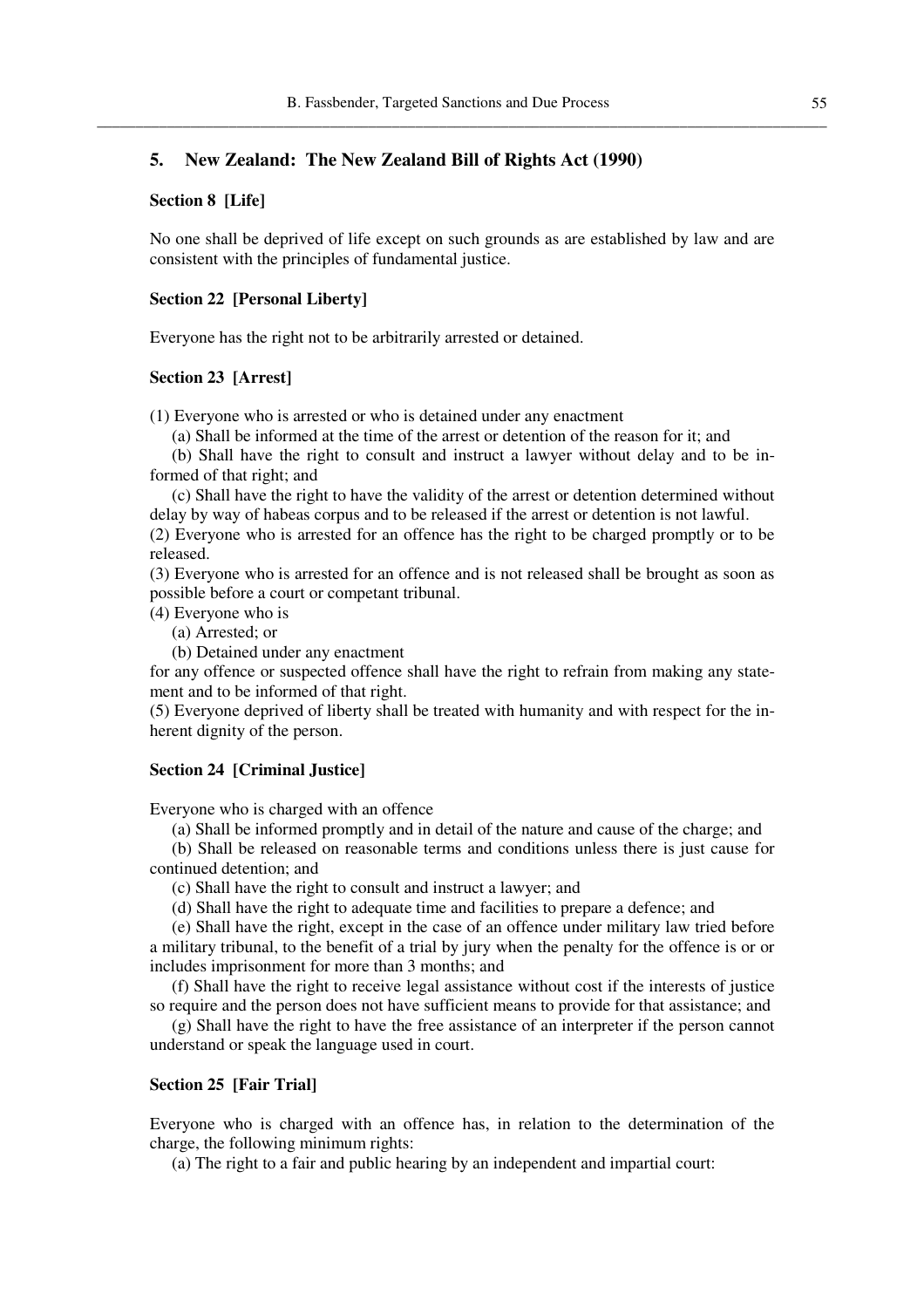- (b) The right to be tried without undue delay:
- (c) The right to be presumed innocent until proved guilty according to law:
- (d) The right not to be compelled to be a witness or to confess guilt:
- (e) The right to be present at the trial and to present a defence:

(f) The right to examine the witnesses for the prosecution and to obtain the attendance and examination of witnesses for the defence under the same conditions as the prosecution:

(g) The right, if convicted of an offence in respect of which the penalty has been varied between the commission of the offence and sentencing, to the benefit of the lesser penalty:

(h) The right, if convicted of the offence, to appeal according to the law to a higher court against the conviction or against the sentence or against both:

(i) The right, in the case of a child, to be dealt with in a manner that takes account of the child's age.

#### **Section 27 [Right to justice and remedies]**

(1) Every person has the right to the observance of the principles of natural justice by any tribunal or other public authority which has the power to make a determination in respect of that person's right, obligations, or interests protected or recognised by law.

(2) Every person whose rights, obligations, or interests protected or recognised by law have been affected by a determination of any tribunal or other public authority has the right to apply, in accordance with law, for judicial review of that determination.

(3) Every person has the right to bring civil proceedings against, and to defend civil proceedings brought by, the Crown, and to have those proceedings heard, according to law, in the same way as civil proceedings between individuals.

## **6. South Africa: Constitution of the Republic of South Africa (1996)**

#### **Section 12 – Freedom and security of the person**

(1) Everyone has the right to freedom and security of the person, which includes the right -

- 1. not to be deprived of freedom arbitrarily or without just cause;
- 2. not to be detained without trial;
- 3. to be free from all forms of violence from either public or private sources;
- 4. not to be tortured in any way; and

5. not to be treated or punished in a cruel, inhuman or degrading way.

### **Section 33 – Just administrative action**

(1) Everyone has the right to administrative action that is lawful, reasonable and procedurally fair.

(2) Everyone whose rights have been adversely affected by administrative action has the right to be given written reasons.

(3) National legislation must be enacted to give effect to these rights, and must -

 1. provide for the review of administrative action by a court or, where appropriate, an independent and impartial tribunal;

 2. impose a duty on the state to give effect to the rights in subsections (1) and (2); and

3. promote an efficient administration.

#### **Section 34 – Access to courts**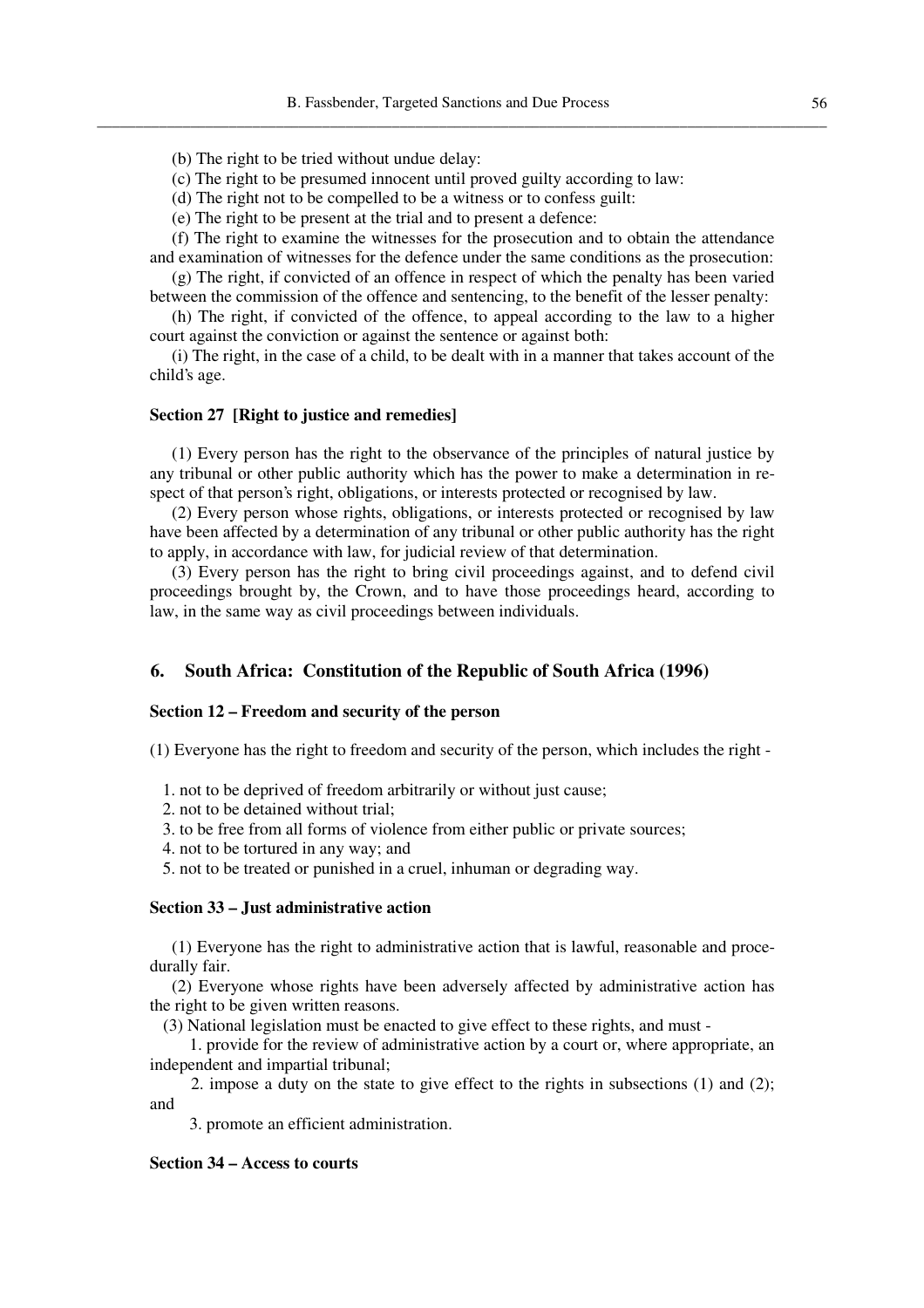Everyone has the right to have any dispute that can be resolved by the application of law decided in a fair public hearing before a court or, where appropriate, another independent and impartial tribunal or forum.

\_\_\_\_\_\_\_\_\_\_\_\_\_\_\_\_\_\_\_\_\_\_\_\_\_\_\_\_\_\_\_\_\_\_\_\_\_\_\_\_\_\_\_\_\_\_\_\_\_\_\_\_\_\_\_\_\_\_\_\_\_\_\_\_\_\_\_\_\_\_\_\_\_\_\_\_\_\_\_\_\_\_\_\_\_\_\_\_\_\_\_\_\_\_

#### **Section 35 – Arrested, detained and accused persons**

(1) Everyone who is arrested for allegedly committing an offence has the right -

1. to remain silent;

2. to be informed promptly -

1. of the right to remain silent; and

2. of the consequences of not remaining silent;

 3. not to be compelled to make any confession or admission that could be used in evidence against that person;

 4. to be brought before a court as soon as reasonably possible, but not later than - 1. 48 hours after the arrest; or

2. the end of the first court day after the expiry of the 48 hours, if the 48 hours expire outside ordinary court hours or on a day which is not an ordinary court day;

 5. at the first court appearance after being arrested, to be charged or to be informed of the reason for the detention to continue, or to be released; and

 6. to be released from detention if the interests of justice permit, subject to reasonable conditions.

(2) Everyone who is detained, including every sentenced prisoner, has the right -

1. to be informed promptly of the reason for being detained;

 2. to choose, and to consult with, a legal practitioner, and to be informed of this right promptly;

 3. to have a legal practitioner assigned to the detained person by the state and at state expense, if substantial injustice would otherwise result, and to be informed of this right promptly;

 4. to challenge the lawfulness of the detention in person before a court and, if the detention is unlawful, to be released;

 5. to conditions of detention that are consistent with human dignity, including at least exercise and the provision, at state expense, of adequate accommodation, nutrition, reading material and medical treatment; and

6. to communicate with, and be visited by, that person's -

1. spouse or partner;

2. next of kin;

3. chosen religious counsellor; and

4. chosen medical practitioner.

(3) Every accused person has a right to a fair trial, which includes the right -

1. to be informed of the charge with sufficient detail to answer it;

2. to have adequate time and facilities to prepare a defence;

3. to a public trial before an ordinary court;

4. to have their trial begin and conclude without unreasonable delay;

5. to be present when being tried;

 6. to choose, and be represented by, a legal practitioner, and to be informed of this right promptly;

 7. to have a legal practitioner assigned to the accused person by the state and at state expense, if substantial injustice would otherwise result, and to be informed of this right promptly;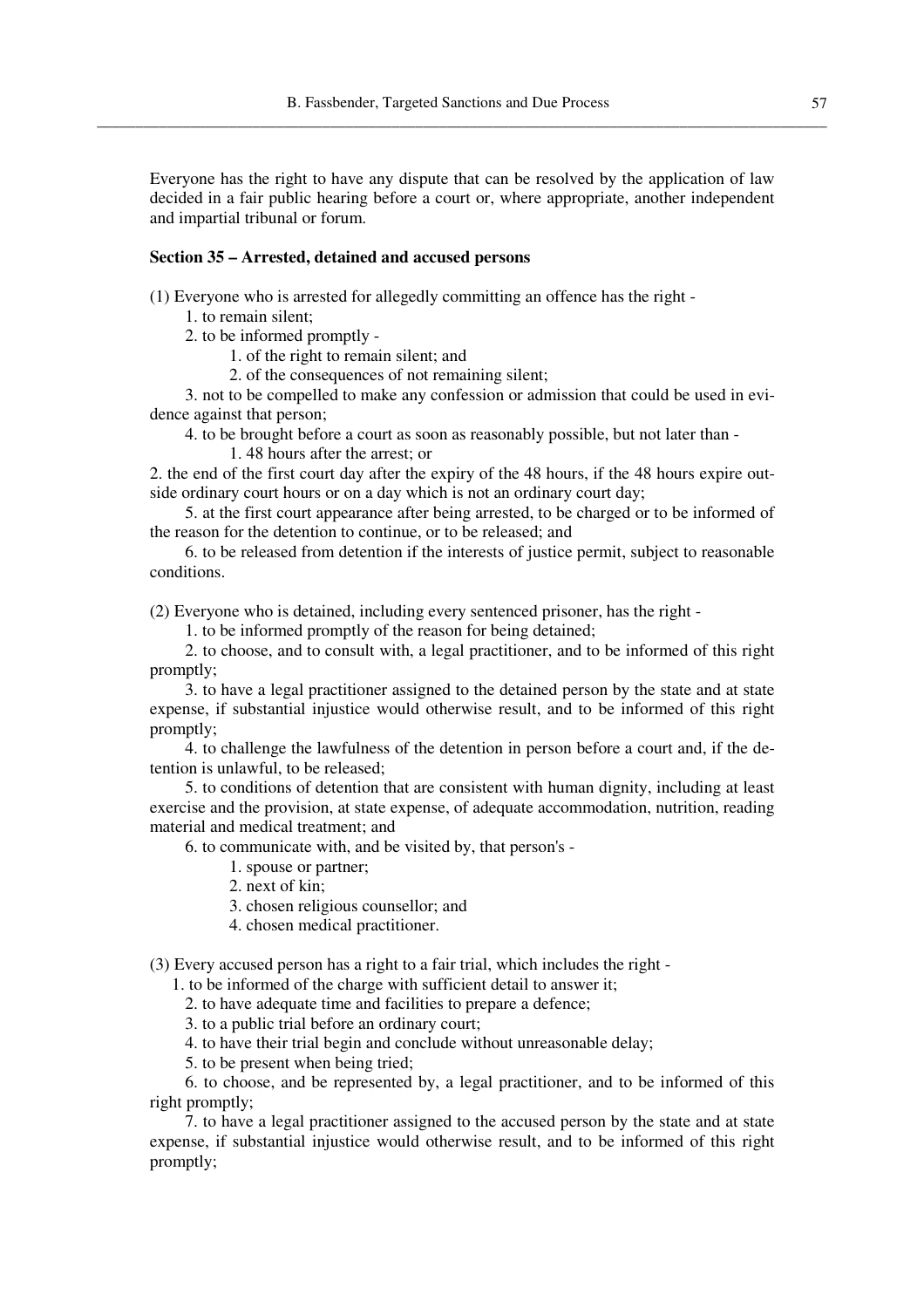8. to be presumed innocent, to remain silent, and not to testify during the proceedings; 9. to adduce and challenge evidence;

10. not to be compelled to give self-incriminating evidence;

 11. to be tried in a language that the accused person understands or, if that is not practicable, to have the proceedings interpreted in that language;

 12. not to be convicted for an act or omission that was not an offence under either national or international law at the time it was committed or omitted;

 13. not to be tried for an offence in respect of an act or omission for which that person has previously been either acquitted or convicted;

 14. to the benefit of the least severe of the prescribed punishments if the prescribed punishment for the offence has been changed between the time that the offence was committed and the time of sentencing; and

15. of appeal to, or review by, a higher court.

(4) Whenever this section requires information to be given to a person, that information must be given in a language that the person understands.

(5) Evidence obtained in a manner that violates any right in the Bill of Rights must be excluded if the admission of that evidence would render the trial unfair or otherwise be detrimental to the administration of justice.

## **Section 38 – Enforcement of rights**

Anyone listed in this section has the right to approach a competent court, alleging that a right in the Bill of Rights has been infringed or threatened, and the court may grant appropriate relief, including a declaration of rights. The persons who may approach a court are -

- 1. anyone acting in their own interest;
- 2. anyone acting on behalf of another person who cannot act in their own name;
- 3. anyone acting as a member of, or in the interest of, a group or class of persons;
- 4. anyone acting in the public interest; and
- 5. an association acting in the interest of its members.

## **7. United States of America: Amendments V to VII to the Constitution of the United States of America (1791)**

## **Amendment V**

*No person shall* be held to answer for a capital, or otherwise infamous crime, unless on a presentment or indictment of a Grand Jury, except in cases arising in the land or naval forces, or in the Militia, when in actual service in time of War or public danger; nor shall any person be subject for the same offence to be twice put in jeopardy of life or limb; nor shall be compelled in any criminal case to be a witness against himself, nor *be deprived of life, liberty, or property, without due process of law*; nor shall private property be taken for public use, without just compensation. $112$ 

<sup>112</sup> Emphasis added.